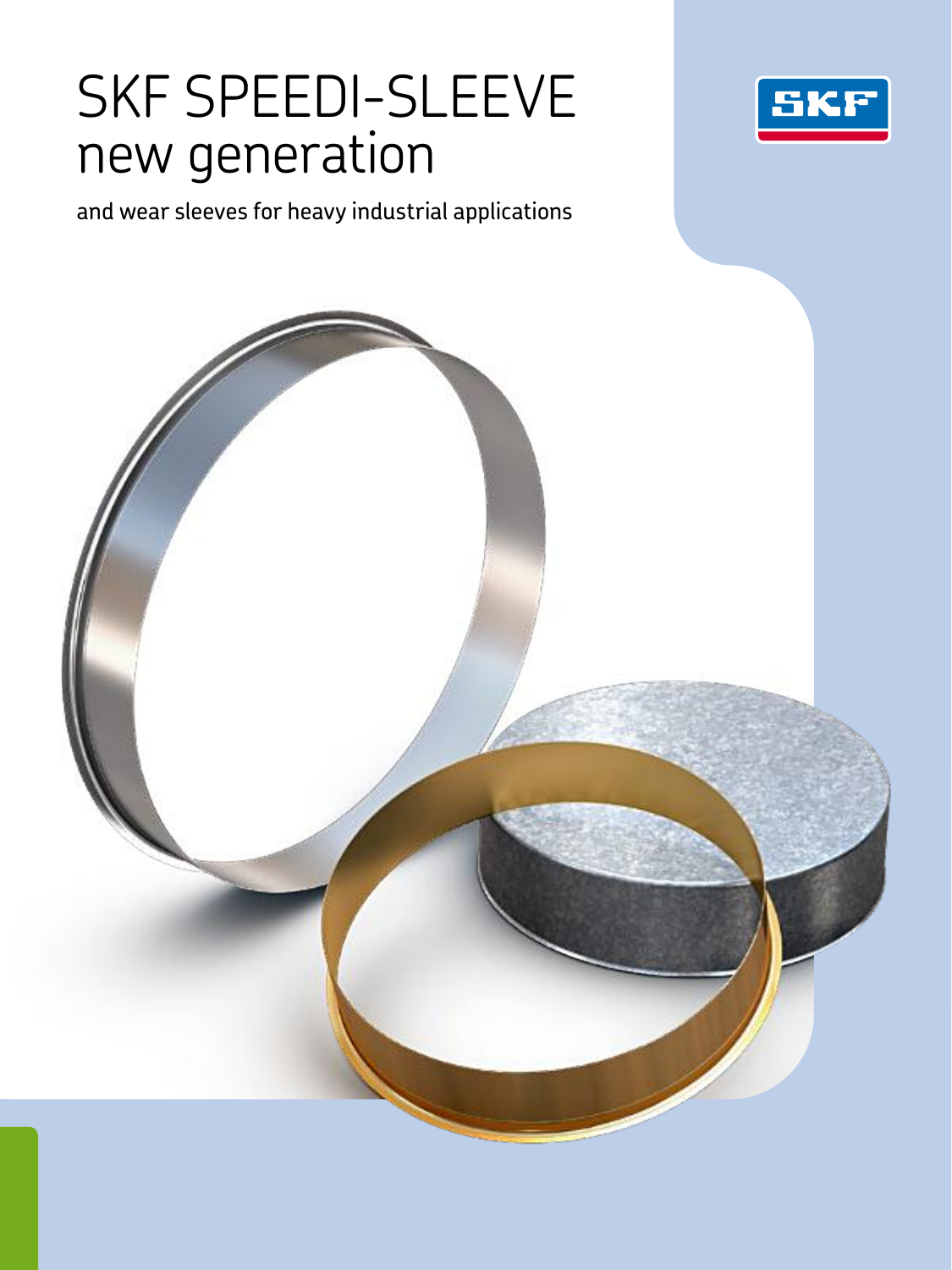# **Contents**

| The new generation concept and characteristics 3  |
|---------------------------------------------------|
|                                                   |
|                                                   |
|                                                   |
|                                                   |
| Wear sleeves for heavy industrial applications 32 |
|                                                   |
|                                                   |
|                                                   |
| SKF - the knowledge engineering company  42       |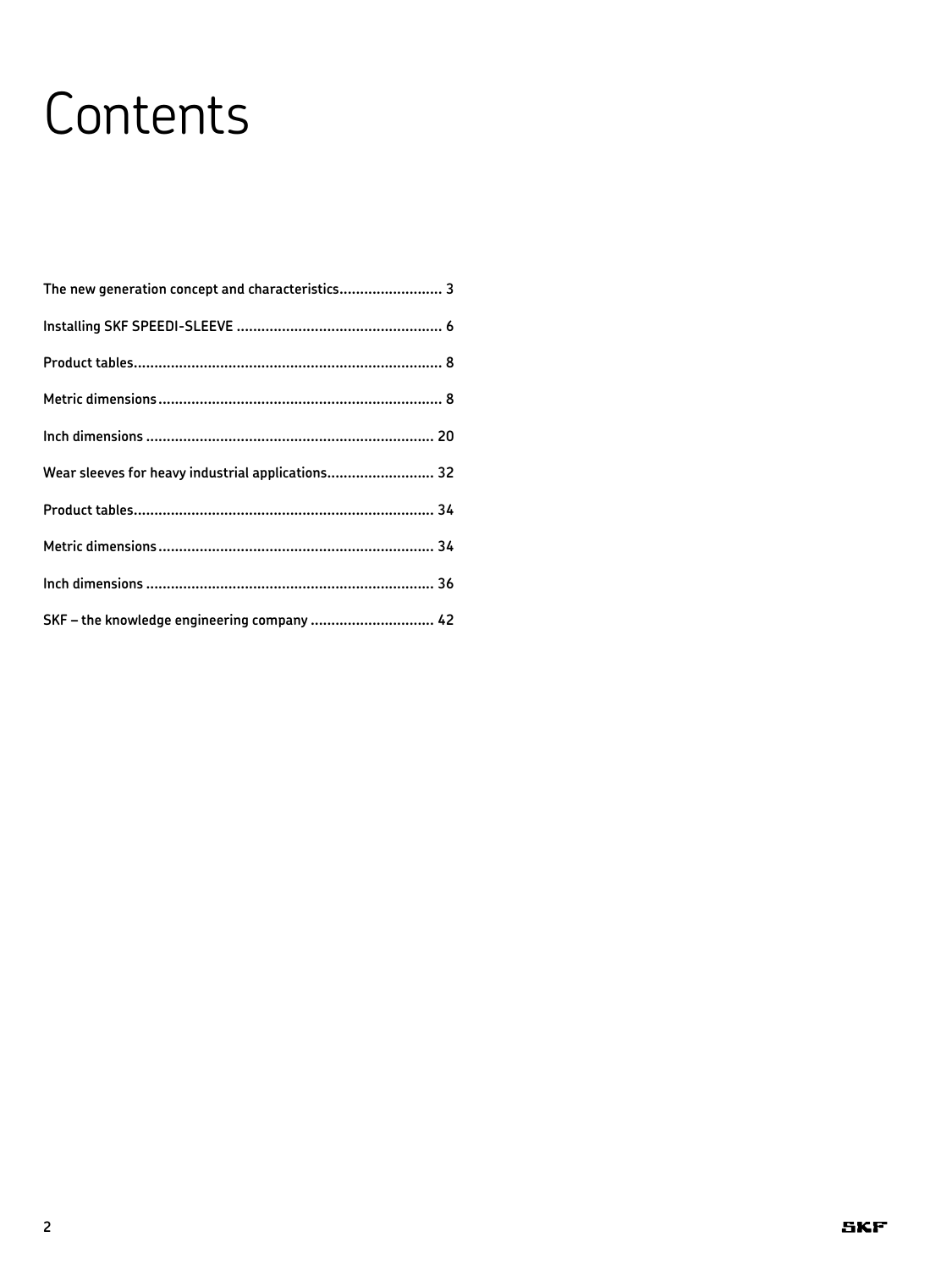# The new generation concept and characteristics

## Enhanced sealing system solution

To seal effectively, radial shaft seals must run against a smooth, round counterface. If the counterface becomes worn, the seal will no longer be able to fulfil its function, which is to retain lubricant and to exclude contaminants.

Typically, the counterface becomes scored when a contaminant particle is caught under the sealing lip and abrades a track as the shaft rotates. As this continues, the seal will enable more particles to pass or get stuck eventually leading to malfunction of the component that the sealing system is meant to protect. A simple seal replacement will not be sufficient and to repair the shaft, it is usually necessary to disassemble the machine to be able to grind down the counterface until it is within specifi-

cation again. Otherwise, the sealing system will not function properly.

SKF SPEEDI-SLEEVE is a well-proven solution to overcome problems with worn shafts, without having to disassemble the shaft or specifying a new size of the replacement seal, while offering an excellent sealing surface. Now, SKF has developed a patent pending new generation SKF SPEEDI-SLEEVE with features providing an even further enhanced sealing system performance.

## Features

The new generation of SKF SPEEDI-SLEEVE combines a proprietary stainless steel material and manufacturing process, resulting in an optimized seal counterface surface that

minimizes wear on both the sleeve and sealing lip. The proprietary material provides increased strength and excellent ductility properties of the sleeve. Imperceptible lubricant pockets enable the lubricant to reside on the sleeve and thereby prevent dry running of the sealing lip that otherwise can create excessive wear. The sleeves are thin-walled (0,28 mm *(0.011 in.)*) and the contact surface is wear resistant and manufactured to minimize directionality ( $0^{\circ}$  ±0,05) with a finish of R<sub>a</sub> 0,25 to 0,5 µm *(10 to 20 µin.)*. This is, in fact, a better counterface than can often be achieved on a shaft.



*The optimized sealing system: SKF SPEEDI-SLEEVE new generation + SKF radial shaft seal*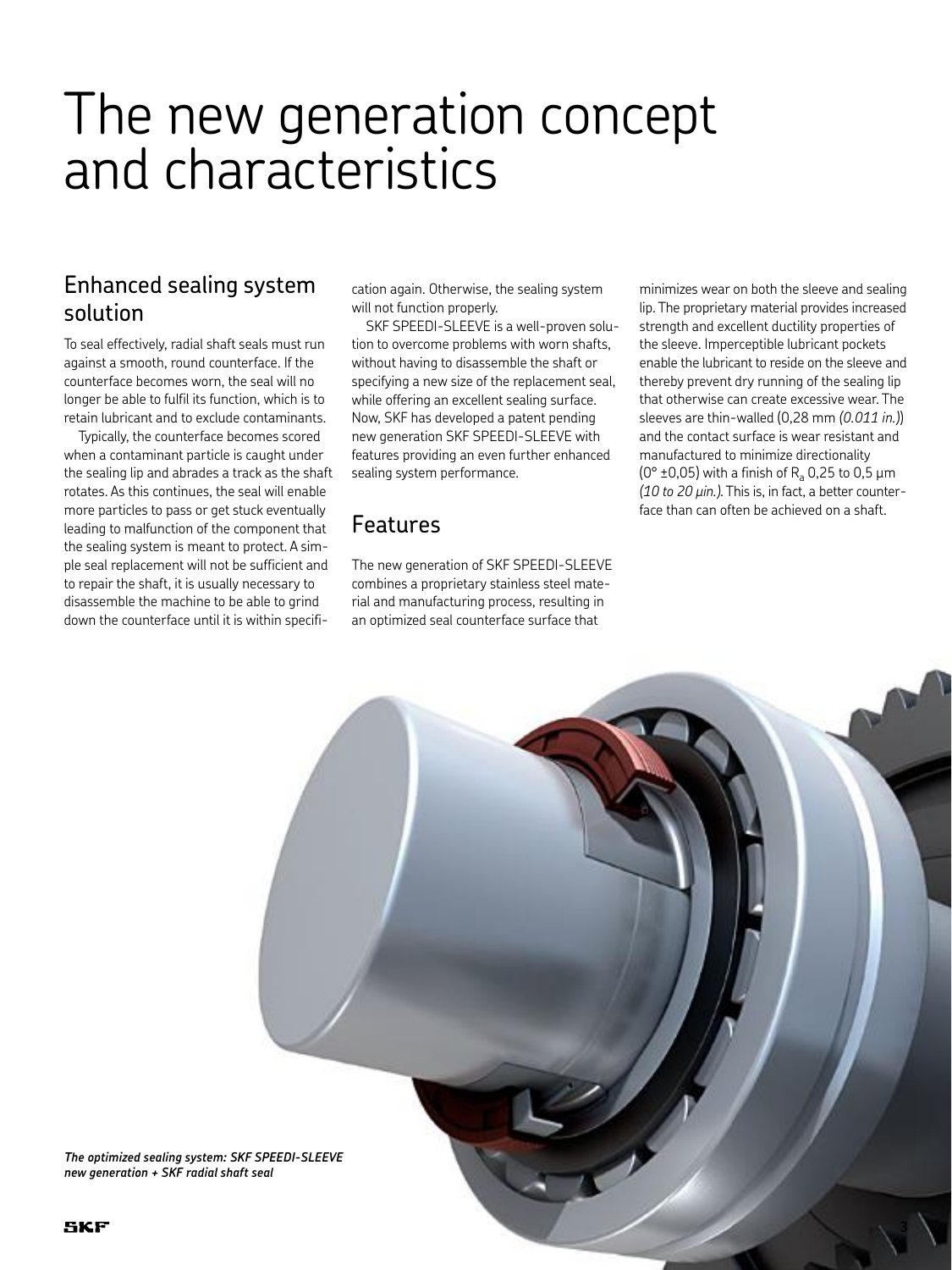## Removable flange

SKF SPEEDI-SLEEVE has a removable flange to simplify installation (**† fig. 1**). The flange can most often be left intact, but in applications where the flange will interfere with other system components, it should be removed so it does not cause friction heat and wear debris. The flange should also be removed in applications where it may reduce the supply of lubricant to the seal. This would cause a reduced cooling effect of the lubricant, resulting in elevated underlip temperature and premature ageing of the seal material.

If the flange is to be removed, it should be cut from the outside diameter into the radius in one location prior to installation. The flange can then be twisted and raised up after installation and grasped with a pair of pliers and twisted into a coil.

## SKF SPEEDI-SLEEVE Gold

The new generation of SKF SPEEDI-SLEEVE is also available in the Gold version, designed for highly abrasive applications. A thin, metallic coating applied to the base stainless steel imparts a gold colour and significantly increases durability. SKF SPEEDI-SLEEVE Gold is particularly effective in environments where there are abrasive contaminants, especially when combined with a seal manufactured from the SKF fluoro rubber material SKF Duralife<sup>1)</sup>. This sealing system solution lasted 2 500 hours in a contamination test.

The installation procedure is common to both SKF SPEEDI-SLEEVE designs and the original seal size can still be used.

All sleeves listed in the product tables starting on page 8 can be manufactured as SKF SPEEDI-SLEEVE Gold.

### Size range

The standard size range covers sleeves for shaft diameters from 11,99 to 203,33 mm *(0.472 to 8 in.)*. Depending on production quantities, non-standard sizes can be manufactured. For additional information, contact SKF. Each sleeve is designed to fit a specific shaft range, usually above and below the nominal shaft diameter. This permits some flexibility to accommodate variations in the actual shaft diameter.

## Selecting the sleeve size

To determine the appropriate sleeve size, it is first necessary to clean the shaft carefully. The diameter of an undamaged section of the seal counterface should then be measured on at least three different planes. The arithmetical mean of these measurements determines the size of SKF SPEEDI-SLEEVE. If the value lies within the permissible range listed in the product table for the shaft diameter  $d_1$ , the selected SKF SPEEDI-SLEEVE will have an adequate tight fit on the shaft and will not require an adhesive.







*SKF SPEEDI-SLEEVE new generation, Gold version* 



1) Previously named *Longlife*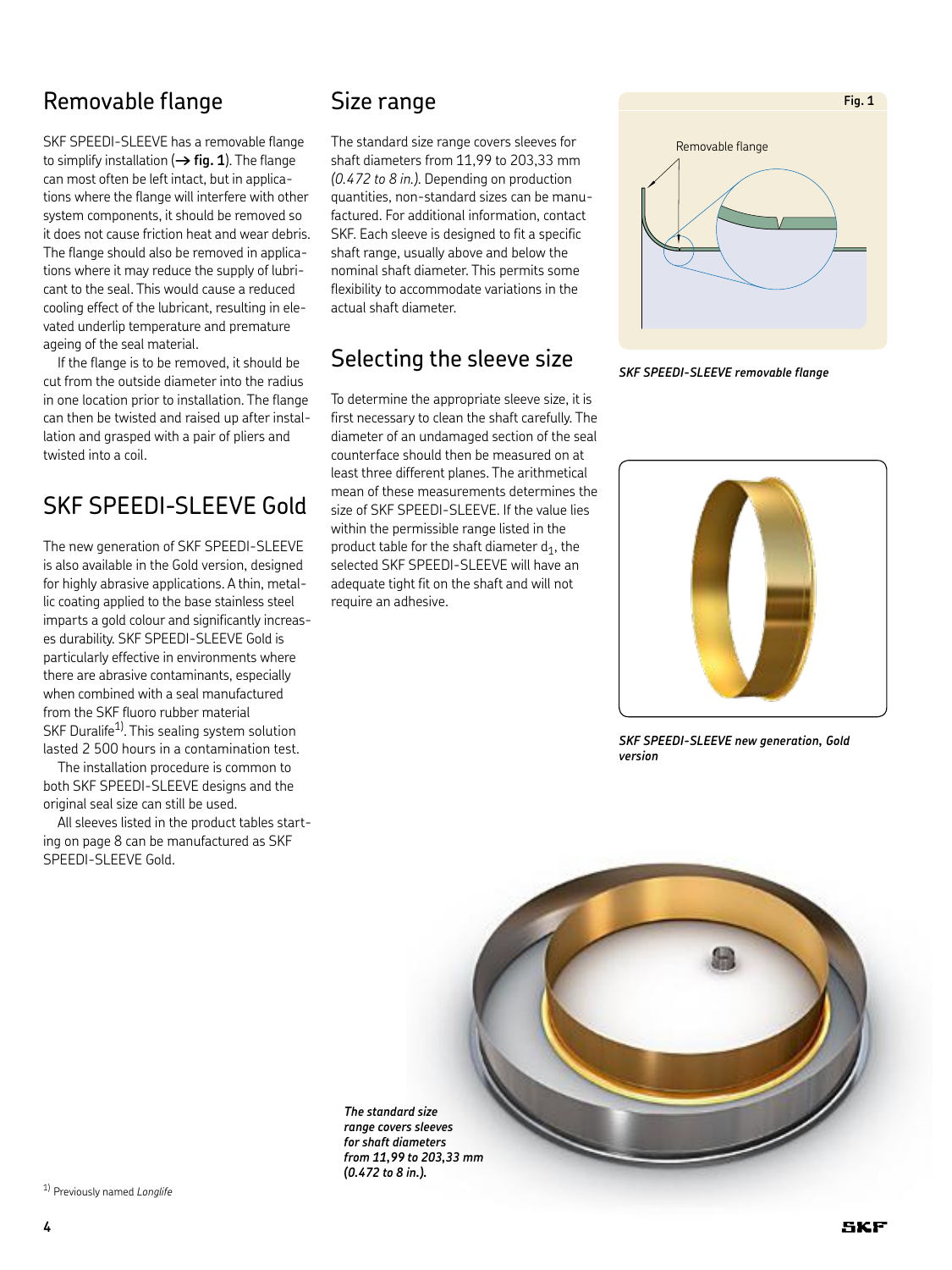## Test results

The previous and new generation of SKF SPEEDI-SLEEVE products were tested for abrasion resistance under both coarse and fine dust conditions. A 500 hour contamination test  $(\rightarrow$  diagram 1) showed that when compared to the previous generation sleeve, the new generation SKF SPEEDI-SLEEVE reduced abrasion by a factor of 1,5 and was still operating efficiently.

To test sealing system effectiveness, a 2 000 hour life test was performed (**† diagram 2**) using SKF SPEEDI-SLEEVE new and previous generation products and SKF WAVE seals made from the SKF fluoro rubber material SKF Duralife. The test results showed that SKF SPEEDI-SLEEVE new generation reduced the sealing lip wear and the variation in the wear rate by approximately 30% compared to the previous generation sleeve and outperformed a chromium-plated surface by a factor of 2. This reduction improves the sealing system reliability as well as the predictability of the system service life.

Both tests were carried out under the same operating conditions:

- • temperatures up to 110 °C *(225 °F)*
- linear shaft speeds of up to 8,6 m/s *(1 700 ft/min)*

In other tests, it was found that continuous salt spray at 35 °C *(95 °F)* produced no trace of corrosion even after 600 hours. This optimized performance is made possible through the use of the new generation of SKF SPEEDI-SLEEVE.

# **SKF SPEEDI-SLEEVE wear test**  Abrasive media, test stopped at 500 hours Sleeve wear<br>[10<sup>-2</sup> mm<sup>2</sup>] New 100  $\overline{0}$ 80 60 40 20 Variation Average

Previous generation SKF SPEEDI-SLEEVE

#### **Diagram 2**

#### **Sealing lip wear test** Seals made from fluoro rubber, test stopped at 2 000 hours

generation SKF SPEEDI-**SLEEVE** 



#### **Diagram 1**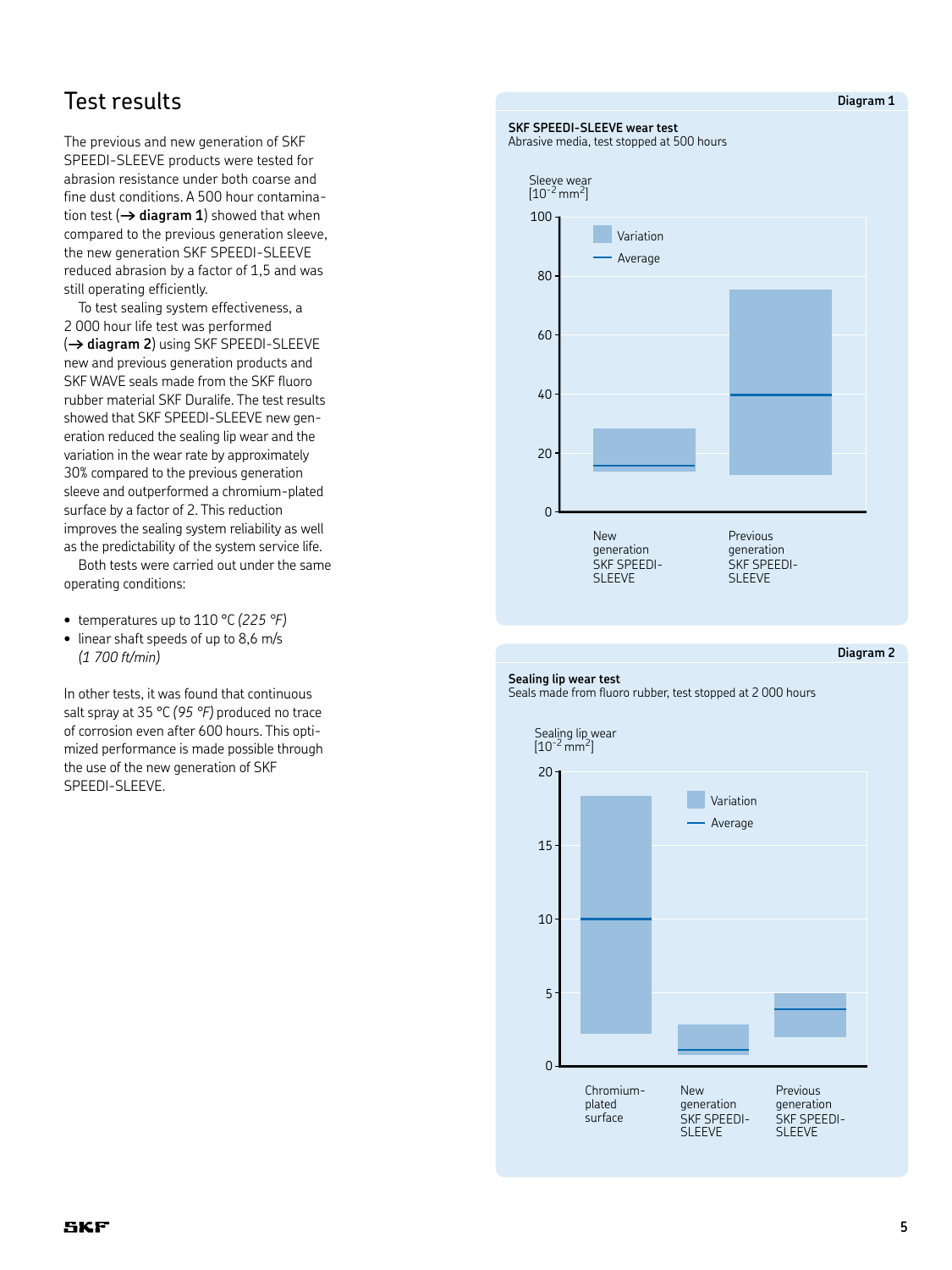# Installing SKF SPEEDI-SLEEVE

## A new seal counterface in a few minutes

Although installation is simple, it should be done carefully to achieve the best results. As the thin-walled sleeve has an interference fit, any disturbances on the shaft surface may create a similar pattern on the sleeve surface and cause the seal to leak. Therefore, the seal counterface surface of the shaft should be carefully cleaned and any burrs or rough spots filed down prior to installation. Deep wear grooves, scratches or very rough surfaces should be treated with a suitable powdered metal epoxy-type filler. The sleeve must be positioned on the shaft before the filler has hardened.

SKF SPEEDI-SLEEVE must not be installed over keyways, cross holes, splines or threads since this will result in deformation of the sleeve, making it difficult for the seal to follow its new counterface surface as it rotates.

SKF SPEEDI-SLEEVE should never be heated prior to installation. Using heat will cause the sleeve to expand, but when it cools, it may not contract back to its original size, resulting in a loose fit on the shaft. See **fig. 2** for different SKF SPEEDI-SLEEVE installations.

#### *SKF SPEEDI-SLEEVE installations*

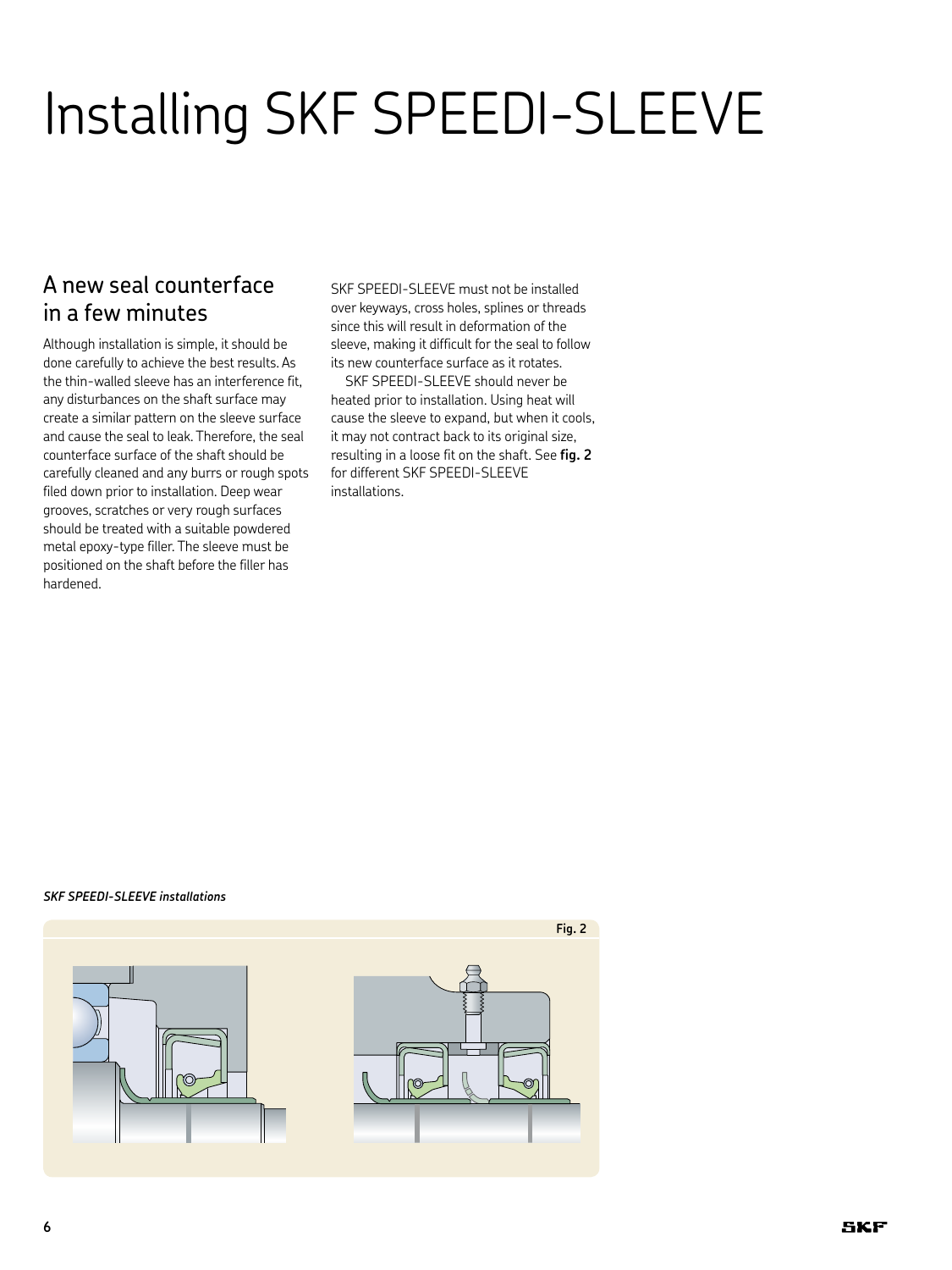

*Clean and measure the diameter of the worn shaft and mark the area where the sleeve will cover the scored portion of the shaft.*



*Place SKF SPEEDI-SLEEVE on the shaft and then place the special installation tool over the sleeve.*



*Tap the installation tool with a mallet until the sleeve is seated on the shaft over the marked area. Remove the installation tool.*

### Installation procedure

- **1** Clean the seal counterface surface on the shaft. File down any burrs or rough spots and make sure that the sleeve will not be installed over keyways, cross holes, splines or similar.
- **2** Measure the diameter on an unworn portion of the shaft where the sleeve will be positioned (**† fig. 3**). Measure in three positions and average the readings to make sure the shaft is within recommended specifications. If the average diameter is within the range for a given sleeve size. there is sufficient press fit built into the sleeve to prevent it from sliding or spinning without using an adhesive.
- **3** Determine where the sleeve must be positioned to cover the worn area. Measure to the exact point, or mark directly on the surface. The sleeve must be placed over the worn area, not just bottomed or left flush with the end of the shaft.
- **4** Shallow wear grooves do not require filling. Optionally, a light layer of a non-hardening sealant can be applied to the inside diameter surface of the sleeve. Clean away sealant that migrates to the shaft or sleeve outside diameter surface.
- **5** If the shaft is deeply scored, fill the groove with a powdered metal epoxy-type filler. Install the sleeve before the filler hardens, enabling the sleeve to wipe off any excess filler. Clean away any remaining filler from the sleeve outside diameter surface.
- **6** It should be repeated that heat should never be used to install SKF SPEEDI-SLEEVE.
- **7** If the flange should be removed after installation, cut it from the outside diameter into the radius in one location. The flange end of the sleeve goes on the shaft first. Then, place the installation tool over the sleeve  $(\rightarrow$  fig. 4).
- **8** Gently tap the centre of the installation tool until the sleeve covers the worn shaft surface  $(\rightarrow$  fig. 5). If the installation tool is too short, a length of pipe or tubing with a squared-off, burr-free end can be used. Be sure that the inside diameter of the pipe is the same as that of the installation tool. Use care not to scratch the precision ground sleeve's outside diameter.
- **9** SKF SPEEDI-SLEEVE should always be installed so that the outside edge of the sleeve is seated on the full shaft diameter. It must not rest in or outside the chamfer area since the sharp edge will likely cut the sealing lip during seal installation.
- **10** If the flange was cut for removal, use a pair of long-nosed pliers to grasp the flange away from the sleeve and twist it into a coil, being careful not to lift the end of the sleeve off the shaft or it will leave a jagged edge. Flange removal must be done with care to avoid damage to the outside diameter of the sleeve.
- **11** After the sleeve is installed, check again for burrs that could damage the seal.
- **12** Lubricate the sleeve with the system medium before installing the seal.
- **13** Proceed with seal installation.

## Removal

SKF SPEEDI-SLEEVE can be removed by applying heat to the sleeve with an electric heat blower, which will expand it enough to let it slide off the shaft without causing any damage to the shaft. Alternatively, the sleeve can be removed in any of the following ways, always using care not to damage the shaft surface:

- by relieving the press-fit tension using a small hammer to peen across the full width of the sleeve
- • by using a cold chisel to cut through the sleeve
- by using a pair of wire cutters starting at or near the flange and applying a twisting motion

Please note that SKF SPEEDI-SLEEVE cannot be reused.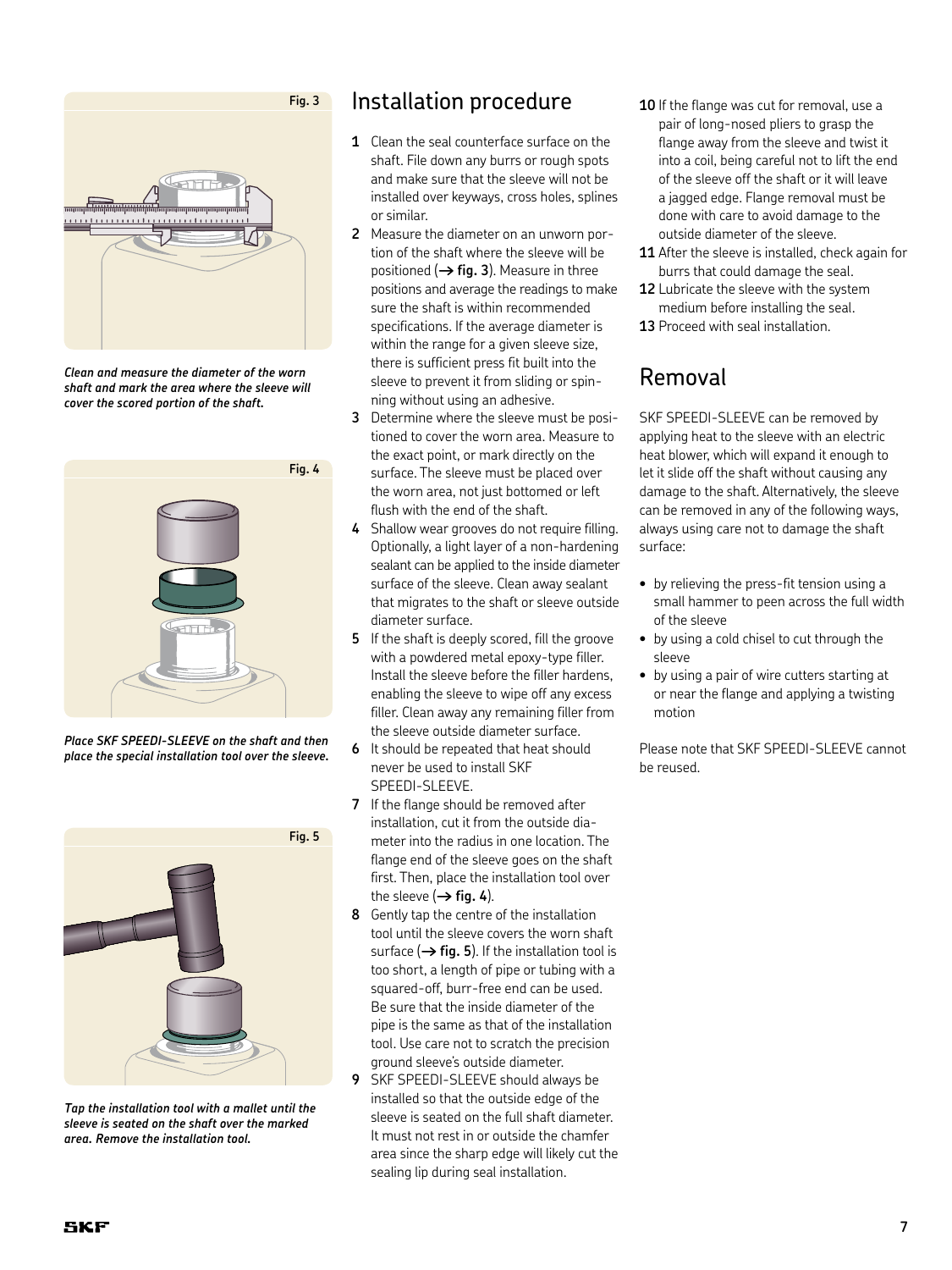#### **SKF SPEEDI-SLEEVE – metric dimensions (converted from inch dimensions)** d1 **11,99 – 34,01** mm



| Shaft diameter range |       |                | Nominal dimensions |               |                | Designation    |                              |  |
|----------------------|-------|----------------|--------------------|---------------|----------------|----------------|------------------------------|--|
| $d_1$<br>min         | max   | $\mathsf{d}_1$ | D<br>±1,6          | $b_1$<br>±0,8 | b<br>±0,8      | B <sup>1</sup> |                              |  |
| mm                   |       | mm             |                    |               |                |                | $\qquad \qquad -$            |  |
| 11,99                | 12,07 | 11,99          | 15,49              | 5,99          | 8,41           | 47,63          | 99049                        |  |
| 12,65                | 12,75 | 12,70          | 15,49              | 6,35          | 8,74           | 50,80          | 99050                        |  |
| 13,89                | 14,00 | 14,00          | 19,05              | 6,35          | 9,93           | 46,51          | 99055                        |  |
| 14,22                | 14,38 | 14,30          | 19,05              | 6,35          | 9,93           | 46,51          | 99056                        |  |
| 14,96                | 15,06 | 15,01          | 19,05              | 5,00          | 8,99           | 47,29          | 99059                        |  |
| 15,82                | 15,93 | 15,88<br>15,88 | 19,05<br>19,05     | 7,95<br>7,95  | 10,31<br>10,31 | 50,80<br>50,80 | 99810 <sup>2)</sup><br>99062 |  |
| 15,90                | 16,00 | 16,00          | 18,24              | 7,95          | 11,13          | 50,80          | 99058                        |  |
| 16,94                | 17,04 | 16,99          | 22,23              | 8,00          | 11,00          | 50,80          | 99068                        |  |
| 17,32                | 17,42 | 17,37          | 22,86              | 7,95          | 11,13          | 50,80          | 99060                        |  |
| 17,88                | 18,01 | 18,01          | 24,43              | 8,00          | 11,00          | 46,00          | 99082                        |  |
| 19,00                | 19,10 | 19,05<br>19,05 | 24,00<br>24,00     | 7,95<br>7,95  | 11,13<br>11,13 | 50,80<br>50,80 | $99811^{2}$<br>99076         |  |
| 19,28                | 19,33 | 19,30          | 23,83              | 7,95          | 11,13          | 50,80          | 99081                        |  |
| 19,81                | 19,91 | 19,84          | 23,75              | 7,95          | 11,13          | 50,80          | 99080                        |  |
| 19,94                | 20,04 | 19,99          | 23,62              | 8,00          | 11,00          | 50,80          | 99078                        |  |
| 20,62                | 20,70 | 20,65          | 30,18              | 9,53          | 14,30          | 76,20          | 99083                        |  |
| 21,77                | 21,87 | 21,82          | 29,34              | 6,35          | 9,53           | 50,80          | 99086                        |  |
| 21,87                | 22,00 | 22,00<br>22,00 | 30,18<br>30,18     | 6,58<br>8,00  | 9,12<br>11,99  | 47,14<br>46,02 | 99084<br>99085               |  |
| 22,17                | 22,28 | 22,23<br>22,23 | 27,79<br>27,79     | 7,95<br>7,95  | 11,13<br>11,13 | 50,80<br>50,80 | $99812^{2}$<br>99087         |  |
| 23,06                | 23,16 | 23,11<br>23,11 | 30,94<br>30,94     | 7,95<br>7,95  | 11,13<br>11,13 | 46,91<br>46,91 | 99860 <sup>2)</sup><br>99091 |  |
| 23,88                | 24,00 | 24,00          | 28,70              | 7,95          | 11,13          | 50,80          | 99092                        |  |
| 24,54                | 24,64 | 24,61<br>24,61 | 28,70<br>28,70     | 7,95<br>15,88 | 11,13<br>18,26 | 50,80<br>50,80 | 99094<br>99096               |  |

<sup>1)</sup> Possible max. distance of the rear groove from the shaft end when the installation tool supplied with the sleeve is used  $\frac{2}{1}$  SKF SPEEDI-SLEEVE Gold

**8**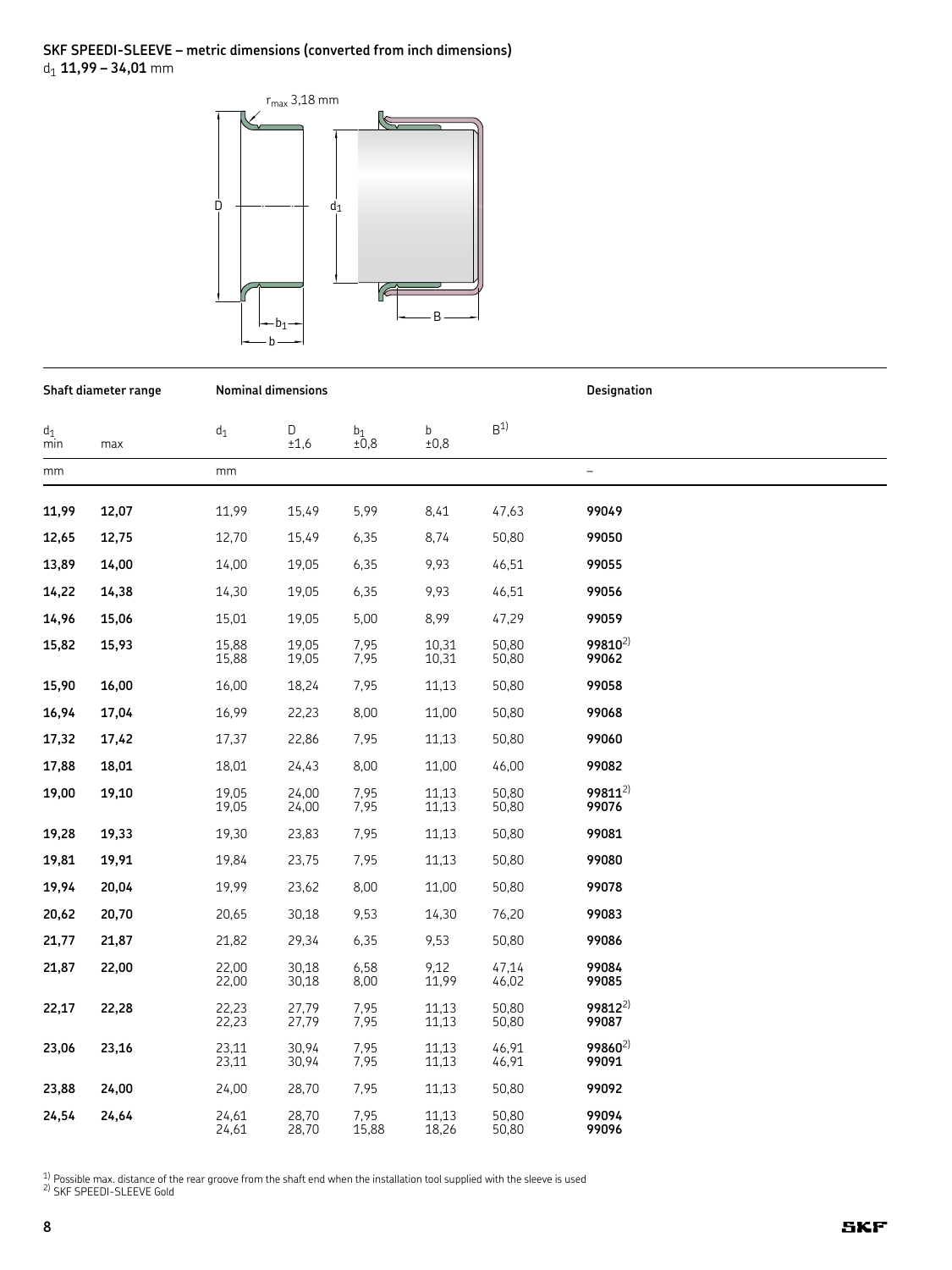

|              | Shaft diameter range |                         | <b>Nominal dimensions</b> |                             |                         | Designation             |                               |  |
|--------------|----------------------|-------------------------|---------------------------|-----------------------------|-------------------------|-------------------------|-------------------------------|--|
| $d_1$<br>min | max                  | $d_1$                   | D<br>±1,6                 | b <sub>1</sub><br>$\pm 0.8$ | b<br>±0,8               | B <sup>1</sup>          |                               |  |
| mm           |                      | mm                      |                           |                             |                         |                         | $\overline{\phantom{0}}$      |  |
| 24,94        | 25,04                | 24,99<br>24,99          | 33,02<br>33,02            | 7,95<br>7,95                | 11,00<br>11,00          | 50.80<br>50,80          | 99813 <sup>2)</sup><br>99098  |  |
| 25,35        | 25,45                | 25.40<br>25,40          | 30.96<br>30,96            | 7,95<br>7,95                | 11,13<br>11,13          | 50.80<br>50,80          | $99814^{2}$<br>$99868^{3}$    |  |
| 25,88        | 26,01                | 26,01                   | 33,35                     | 8,00                        | 11,99                   | 46,05                   | 99103                         |  |
| 26,92        | 27,03                | 27,00<br>27,00          | 33,53<br>33,53            | 7,95<br>7,95                | 11,13<br>11,13          | 46,81<br>46,81          | 99815 <sup>2)</sup><br>99106  |  |
| 27,61        | 27,71                | 27,66                   | 35,71                     | 7,95                        | 11,13                   | 15,88                   | 99108                         |  |
| 27,94        | 28,04                | 27,99<br>27,99          | 34,93<br>34,93            | 9,53<br>9,53                | 12,70<br>12,70          | 46,81<br>46,81          | $99866^{2}$<br>99111          |  |
| 28,52        | 28,63                | 28,58<br>28,58<br>28,58 | 38,10<br>38,10<br>38,10   | 7,95<br>7,95<br>9,53        | 11,13<br>11,13<br>12,70 | 17,48<br>17,48<br>17,48 | $99816^{2}$<br>99112<br>99116 |  |
| 29,31        | 29,41                | 29,36<br>29,36          | 34,29<br>34,29            | 9,53<br>9,53                | 12,70<br>12,70          | 17,48<br>17,48          | $99865^{2}$<br>99120          |  |
| 29,79        | 29,92                | 29,85                   | 35,56                     | 7,95                        | 11,13                   | 17,48                   | 99122                         |  |
| 29,95        | 30,07                | 30,00                   | 35,56                     | 8,00                        | 11,00                   | 17,48                   | 99114                         |  |
| 30,10        | 30,23                | 30,18                   | 35,56                     | 7,95                        | 11,13                   | 17,48                   | 99118                         |  |
| 30,89        | 31,04                | 30,96                   | 39,70                     | 7,95                        | 11,00                   | 15,88                   | 99123                         |  |
| 31,42        | 31,57                | 31,50                   | 39,12                     | 8,00                        | 11,13                   | 17,48                   | 99141                         |  |
| 31,67        | 31,83                | 31,75<br>31,75          | 38,10<br>38,10            | 7,95<br>7,95                | 11,13<br>11,13          | 17,48<br>17,48          | 99817 <sup>2)</sup><br>99125  |  |
| 31,93        | 32,08                | 32,00                   | 38,10                     | 8,00                        | 11,13                   | 17,48                   | 99128                         |  |
| 32,94        | 33,05                | 32,99                   | 40,49                     | 15,01                       | 18,01                   | 25,40                   | 99121                         |  |
| 33,22        | 33,38                | 33,35                   | 40,64                     | 6,35                        | 9,53                    | 20,65                   | 99129                         |  |
| 33,27        | 33,43                | 33,35<br>33,35          | 40,49<br>40,49            | 12,70<br>12,70              | 15,88<br>15,88          | 20,65<br>20,65          | 99818 <sup>2)</sup><br>99131  |  |
| 33,86        | 34,01                | 34.01                   | 41,28                     | 12,70                       | 15,88                   | 20,65                   | 99134                         |  |

<sup>1)</sup> Possible max. distance of the rear groove from the shaft end when the installation tool supplied with the sleeve is used <sup>2)</sup> SKF SPEEDI-SLEEVE Gold<br><sup>2)</sup> SKF SPEEDI-SLEEVE Gold<br><sup>3)</sup> Previously 99100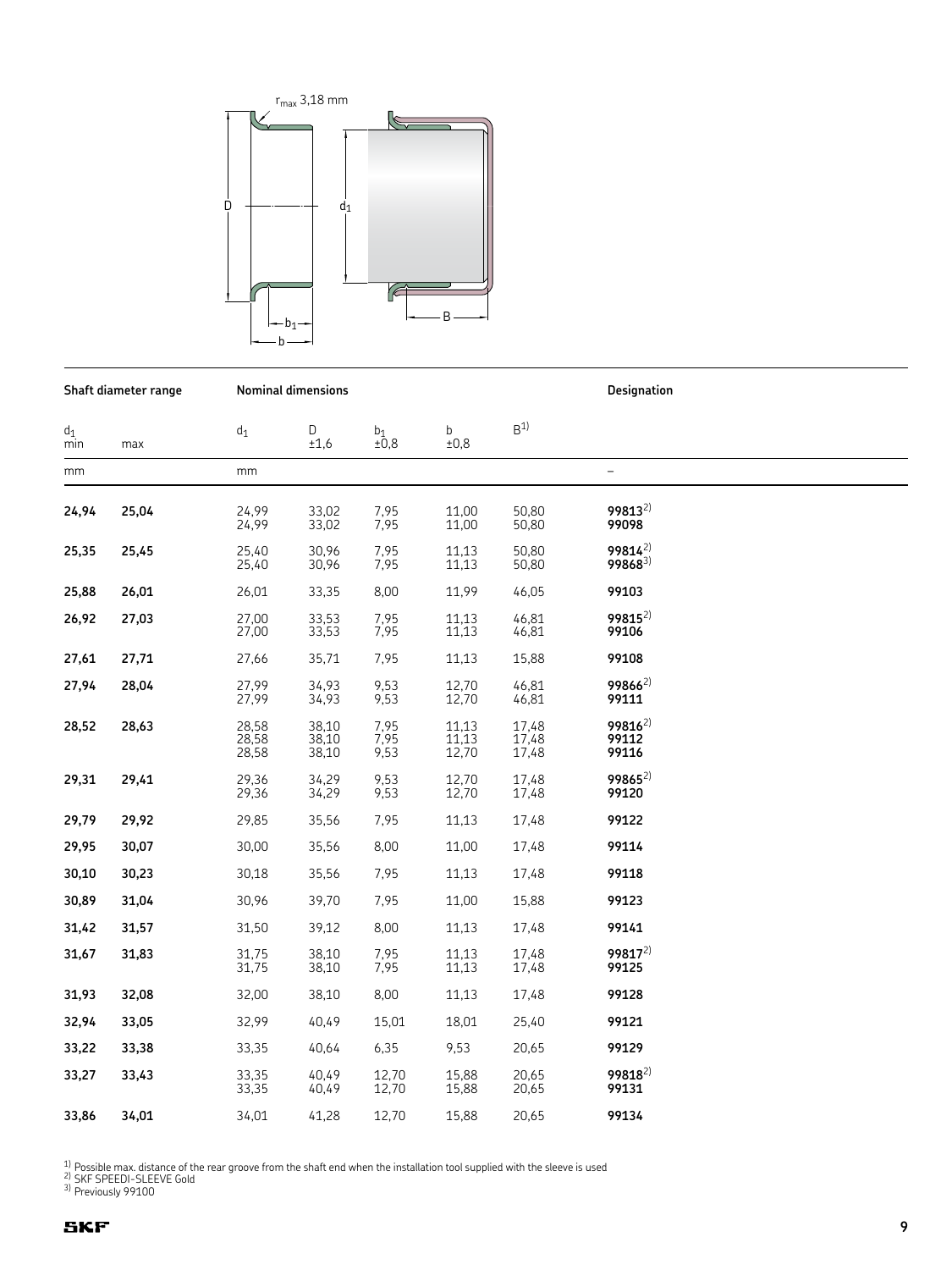# SKF SPEEDI-SLEEVE – metric dimensions (converted from inch dimensions)  $d_1$  34,82 – 49,28 mm



|              | Shaft diameter range |                                  | <b>Nominal dimensions</b>        |                                |                                  |                                  | Designation                                  |
|--------------|----------------------|----------------------------------|----------------------------------|--------------------------------|----------------------------------|----------------------------------|----------------------------------------------|
| $d_1$<br>min | max                  | $d_1$                            | D<br>±1,6                        | $_{\pm0,8}^{b_1}$              | b<br>±0,8                        | B <sup>1</sup>                   |                                              |
| mm           |                      | mm                               |                                  |                                |                                  |                                  | $\qquad \qquad -$                            |
| 34,82        | 34,98                | 34,93<br>34,93<br>34,93          | 41,61<br>41,61<br>41,61          | 7,95<br>12,70<br>12,70         | 11,13<br>15,88<br>15,88          | 20,65<br>20,65<br>20,65          | 99133<br>99819 <sup>2)</sup><br>99138        |
| 34,93        | 35,08                | 34,93<br>34,93                   | 41,61<br>41,61                   | 13,00<br>13,00                 | 16,00<br>16,00                   | 20,65<br>20,65                   | $99820^{2}$<br>99139                         |
| 35,84        | 35,99                | 35,99                            | 45,24                            | 13,00                          | 16,99                            | 24,99                            | 99146                                        |
| 36,37        | 36,53                | 36,53<br>36,53                   | 45,24<br>45,24                   | 14,30<br>14,30                 | 17,48<br>17,48                   | 25,81<br>25,81                   | $99821^{2}$<br>99143                         |
| 36,45        | 36,60                | 36,53                            | 45,24                            | 9,53                           | 12,70                            | 25,81                            | 99144                                        |
| 37,85        | 38,00                | 38,00                            | 45,24                            | 13,00                          | 16,99                            | 24,99                            | 99147                                        |
| 38,02        | 38,18                | 38,10<br>38,10<br>38,10<br>38,10 | 45,24<br>45,24<br>45,24<br>45,24 | 9,53<br>9,53<br>14,30<br>14,30 | 12,70<br>12,70<br>17,48<br>17,48 | 25,81<br>25,81<br>25,81<br>25,81 | $99823^{2}$<br>99150<br>$99822^{2}$<br>99149 |
| 38,61        | 38,76                | 38,68                            | 47,22                            | 11,13                          | 14,30                            | 25,81                            | 99152                                        |
| 39,34        | 39,50                | 39,42                            | 47,22                            | 11,13                          | 14,30                            | 25,81                            | 99155                                        |
| 39,60        | 39,75                | 39,67<br>39,67                   | 47,22<br>47,22                   | 14,30<br>14,30                 | 17,48<br>17,48                   | 25,81<br>25,81                   | $99824^{2}$<br>99156                         |
| 39,78        | 39,93                | 39,85                            | 47,22                            | 15,88                          | 19,05                            | 25,81                            | 99159                                        |
| 39,85        | 40,01                | 40,01                            | 46,99                            | 9,91                           | 12,93                            | 25,40                            | 99153                                        |
| 39,93        | 40,08                | 40,08<br>40,08                   | 46,99<br>46,99                   | 13,00<br>13,00                 | 16,00<br>16,00                   | 25,98<br>25,98                   | $99825^{2}$<br>99157                         |
| 40,69        | 40,84                | 40,77                            | 49,23                            | 12,70                          | 16,28                            | 25,40                            | 99160                                        |
| 40,84        | 41,00                | 41,00                            | 49,23                            | 12,70                          | 15,88                            | 25,81                            | 99163                                        |
| 41,20        | 41,35                | 41,28<br>41,28<br>41,28          | 47,63<br>47,63<br>47,63          | 7,95<br>14,30<br>14,30         | 11,13<br>17,48<br>17,48          | 25,81<br>20,65<br>20,65          | 99161<br>$99826^{2}$<br>99162                |
| 41,83        | 42,01                | 41,91<br>41,91<br>42,01          | 53,01<br>53,01<br>53,01          | 11,30<br>14,30<br>14,30        | 14,50<br>17,50<br>17,50          | 21,49<br>21,01<br>21,01          | 99166<br>99169<br>99873 <sup>2)</sup>        |

 $^{\rm 1)}$  Possible max. distance of the rear groove from the shaft end when the installation tool supplied with the sleeve is used  $^{2)}$  SKF SPEEDI-SLEEVE Gold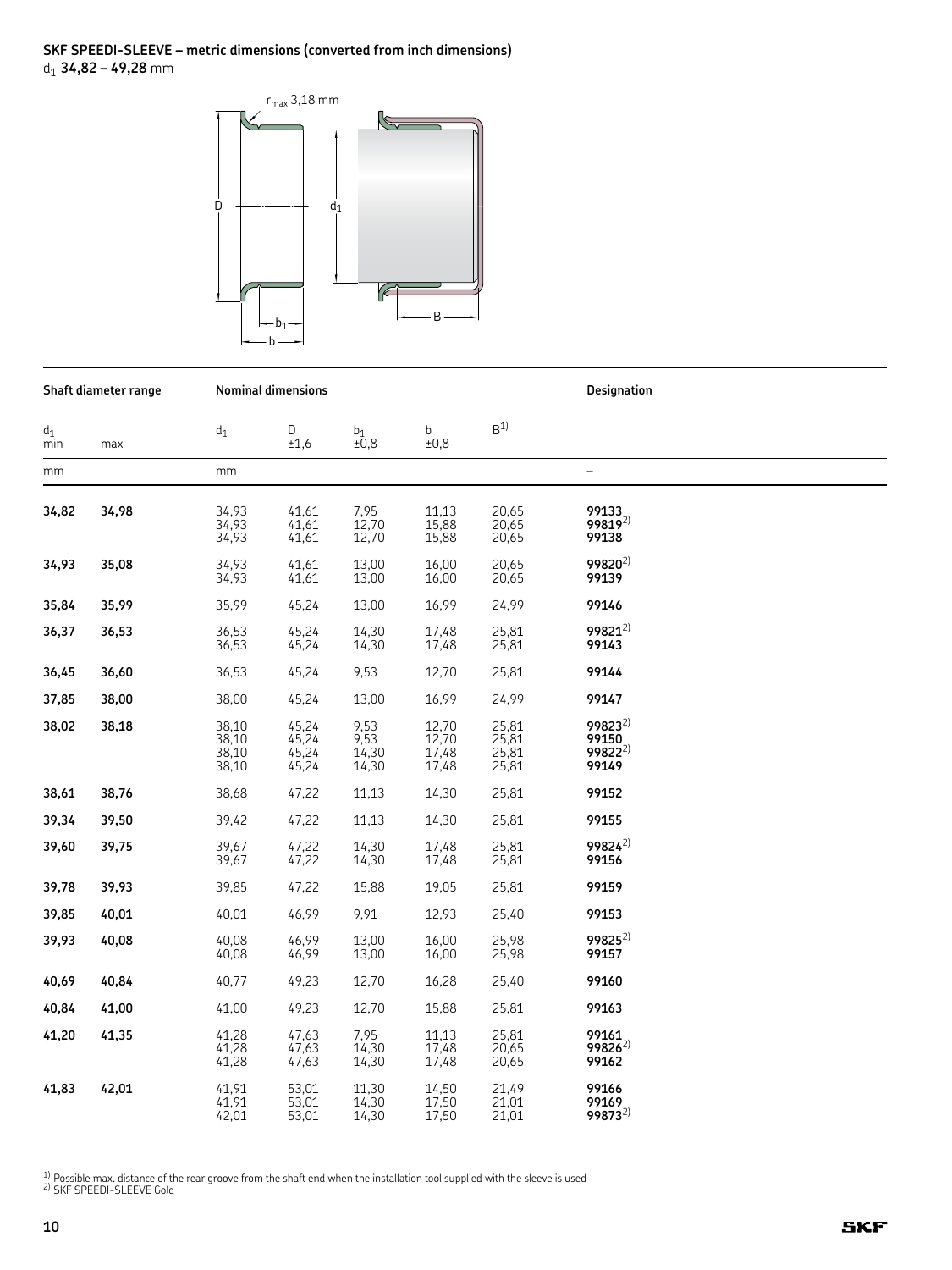

Shaft diameter range

**Nominal dimensions** 

**Designation**  $\mathsf{B}^{1)}$  $d_1$ D  $b_1$ <br>±0,8  $\mathsf b$  $d_1$  $±0,8$  $\overline{min}$  $±1,6$ max  $mm$  $mm$  $\overline{a}$ 41,99 42,14 42,06 53,01 13,97 17,50 21,01 99165 42.77 42.93 42.88 48.41 14.30 17.48 22.23 99168 42,80 7,95 42,95 42,88 48,41 11,13 22,23 99167 42,85 43.00 43,00 48,41 12,70 15.88 21,44 99182 43,56 43,71 43,66 51,59 14,30 17,48 20,65 99171 12,70 44,09 44,25 44,17 52,40 9,53 20,65 99170 44,37 44,53 44,45 52,20 9,53 12,70 20,65 99172  $44,45$ 52,40  $13,49$ 15,88  $22,30$ 99180  $99827^{2}$  $44,45$  $52,40$  $14,30$ 17,48 20.65  $17,48$ <br> $22,23$  $52,40$ <br> $52,40$  $14,30$ <br> $19,05$  $44,45$ 20,65 99174  $99828^{2}$  $44,45$  $20,65$ 44,45 52,40 19,05 22,23 20,65 99175 44,73 44,88 44,86 52,40 14,30 17,48 20,65 99829<sup>2)</sup>  $17,48$ 99176 44,86 52,40  $14,30$ 20,65 99830<sup>2)</sup> 14,00 44,93 45,09 45,01 53,01 16,99 20,62 45,01 53,01 14,00 16,99 20,62 99177 45,16 45,24 53,98 16,94 20,32 26,97 99179 45,31 99831<sup>2)</sup> 45,95 46,05 53,09 14,30 17,48 25,40 46,10 46,05 53,09 14,30 17,48 25,40 99181 47,17 47,32 47,22 54,76 14,30 17,48 25,40 99185 22,58 99186 47,40 47,55 47,45 55,58 26,04 25,40 55,96<br>55,96 47,63 47,55 7,49 18,90 99190 47,70 4,45  $7,49$  $47,63$ 10,54 18,90 99188 47.63 55.96 9.53  $13.11$ 26.67 99184  $55,96$ 998322)  $47,63$  $14,30$  $17,48$  $25,40$ 55,96 25,40 99187 47,63 14,30 17,48 47,93 48,08 48,03 56,01 16,97 99189 14,00 24,99 48,49 9,53 12,70 99192 48,64 48.56 56,36 25,40 998332) 49,12 49,28 49.23 56,36 14,30 17,48 25.40

 $25,40$ 

99193

17,48

 $1/2$  Possible max. distance of the rear groove from the shaft end when the installation tool supplied with the sleeve is used

56,36

 $14,30$ 

49,23

<sup>2)</sup> SKF SPEEDI-SLEEVE Gold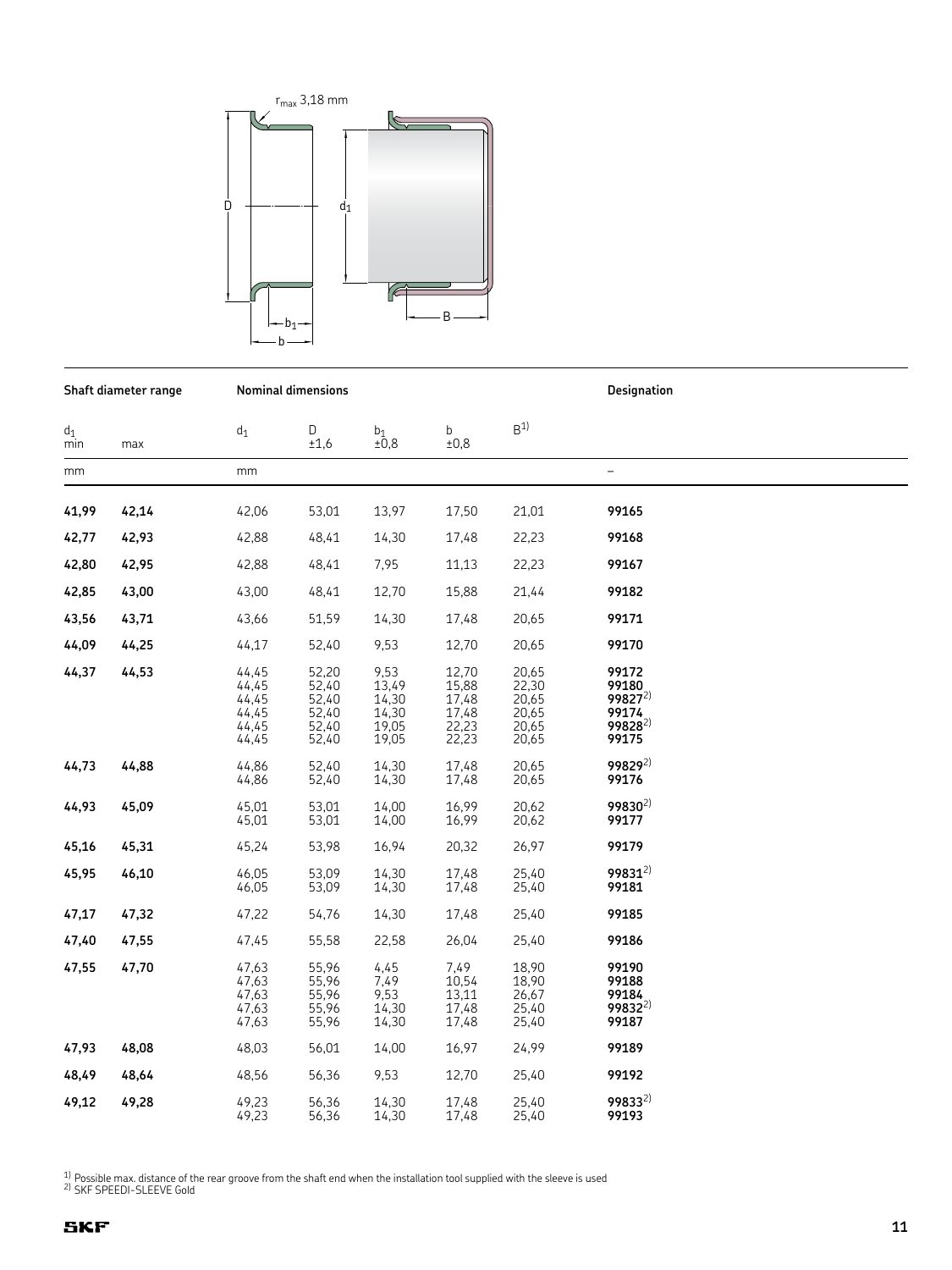# SKF SPEEDI-SLEEVE – metric dimensions (converted from inch dimensions)  $d_1$  49,91 – 69,93 mm



|              | Shaft diameter range |                                  | <b>Nominal dimensions</b>        |                                    |                                  | <b>Designation</b>               |                                                      |  |
|--------------|----------------------|----------------------------------|----------------------------------|------------------------------------|----------------------------------|----------------------------------|------------------------------------------------------|--|
| $d_1$<br>min | max                  | $d_1$                            | D<br>±1,6                        | $b_1$<br>±0,8                      | $\mathbf b$<br>±0,8              | B <sup>1</sup>                   |                                                      |  |
| mm           |                      | mm                               |                                  |                                    |                                  |                                  | $\overline{a}$                                       |  |
| 49,91        | 50,06                | 50,01<br>50,01                   | 56,49<br>57,00                   | 14,00<br>14,00                     | 16,97<br>16,97                   | 34,29<br>24,99                   | 99052<br>99196                                       |  |
| 50,22        | 50,37                | 50,29                            | 58,75                            | 14,30                              | 17,88                            | 26,67                            | 99198                                                |  |
| 50,72        | 50,88                | 50,80<br>50,80<br>50,80<br>50,80 | 61,11<br>61,11<br>61,11<br>61,11 | 14,30<br>$14,30$<br>22,23<br>22,23 | 17,48<br>17,48<br>25,40<br>25,40 | 25,55<br>25,40<br>25,40<br>25,40 | 99834 <sup>2)</sup><br>99199<br>$99835^{2}$<br>99200 |  |
| 51,82        | 51,99                | 51,99                            | 62,71                            | 12,70                              | 15,88                            | 34,52                            | 99878 <sup>3)</sup>                                  |  |
| 52,25        | 52,40                | 52,40                            | 62,71                            | 19,84                              | 23,83                            | 34,93                            | 99205                                                |  |
| 53,92        | 54,05                | 53,98                            | 61,52                            | 12,70                              | 19,05                            | 32,54                            | 99210                                                |  |
| 53,95        | 54,10                | 53,98<br>53,98                   | 61,52<br>61,52                   | 19,84<br>19,84                     | 23,83<br>23,83                   | 34,93<br>34,93                   | 99836 <sup>2)</sup><br>99212                         |  |
| 54,91        | 55,07                | 54.99<br>54,99                   | 62,00<br>62,00                   | 19,99<br>19,99                     | 22,99<br>22,99                   | 31.75<br>31,75                   | $99863^{2}$<br>99215                                 |  |
| 55,52        | 55,68                | 55,58                            | 63,50                            | 19,84                              | 23,83                            | 33,35                            | 99218                                                |  |
| 55,83        | 56,01                | 56,01<br>56,01                   | 64,29<br>64,29                   | 12,70<br>19,79                     | 15,88<br>23,77                   | 33,35<br>80,01                   | 99220<br>99224                                       |  |
| 56,57        | 56,72                | 56,64<br>56,64<br>56,64          | 64,29<br>64,29<br>64,29          | 12,70<br>12,70<br>19,84            | 15,88<br>15,88<br>23,01          | 33,35<br>33,35<br>31,75          | $99861^{2}$<br>99229<br>99230                        |  |
| 56,82        | 56,97                | 56,90                            | 65,10                            | 19,41                              | 22,86                            | 31,75                            | 99226                                                |  |
| 57,12        | 57,28                | 57,15<br>57,15<br>57,15<br>57,15 | 64,29<br>64,29<br>64,29<br>64,29 | 7,95<br>7,95<br>19,84<br>19,84     | 11,13<br>11,13<br>23,83<br>23,83 | 33,35<br>33,35<br>33,35<br>33,35 | $99838^{2}$<br>99227<br>$99837^{2}$<br>99225         |  |
| 57,91        | 58,06                | 57,99                            | 65,99                            | 19,99                              | 23,83                            | 34,93                            | 99219                                                |  |
| 58,65        | 58,80                | 58,75                            | 68,28                            | 19,84                              | 23,83                            | 34,93                            | 99231                                                |  |
| 59,11        | 59,26                | 59,13                            | 69,85                            | 19,05                              | 22,23                            | 38,10                            | 99233                                                |  |
| 59,92        | 60,07                | 59,99<br>59,99<br>59.99          | 70,74<br>70,74<br>70,74          | 9,40<br>19,99<br>19,99             | 11,43<br>22,99<br>22,99          | 37,36<br>34,93<br>34,93          | 99241<br>$99869^{2}$<br>99235                        |  |

<sup>1)</sup> Possible max. distance of the rear groove from the shaft end when the installation tool supplied with the sleeve is used <sup>2)</sup> SKF SPEEDI-SLEEVE Gold<br><sup>2)</sup> Previously 99204<br><sup>3)</sup> Previously 99204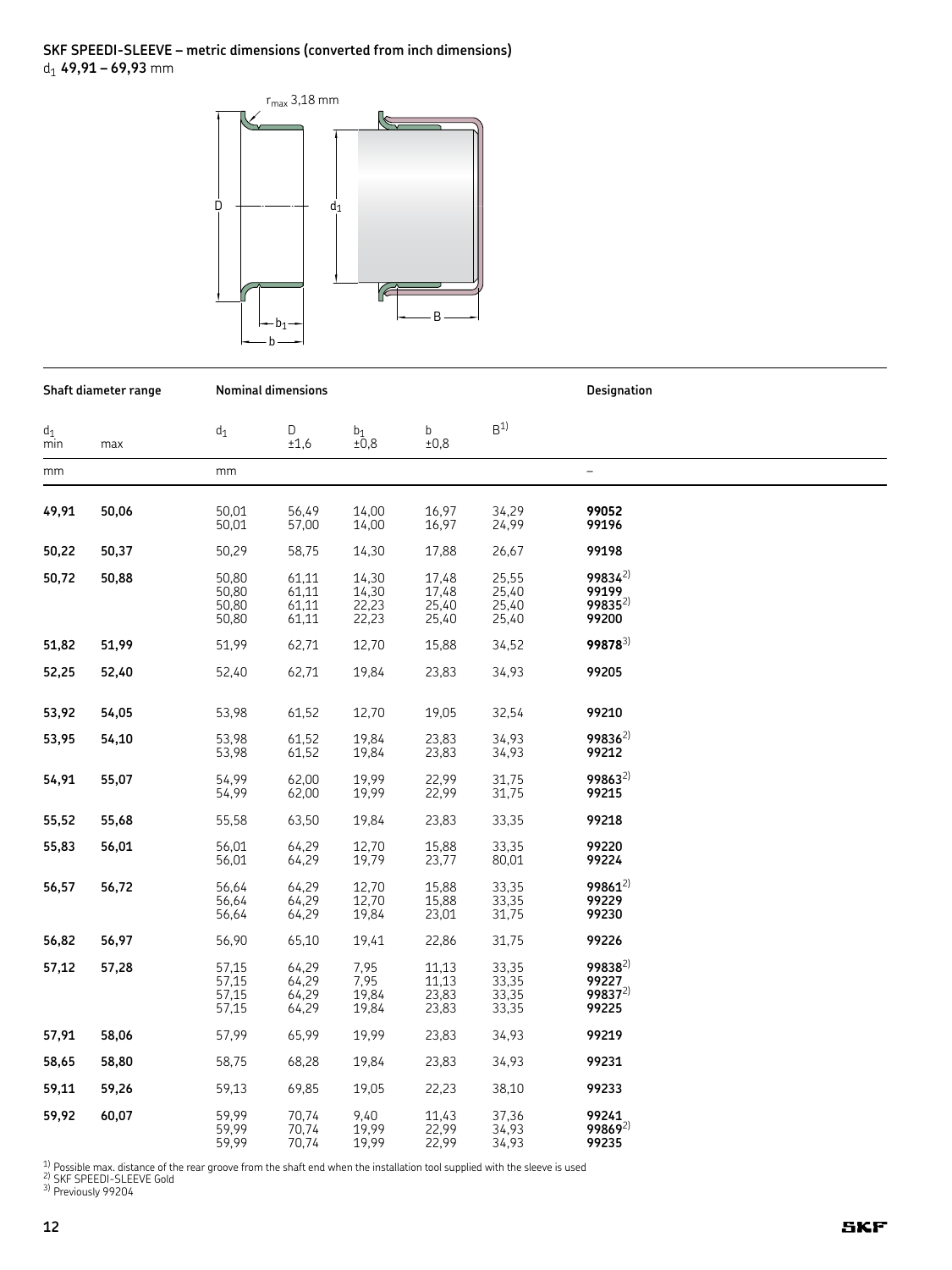

|              | Shaft diameter range |                         | <b>Nominal dimensions</b> |                         |                         | Designation             |                                       |  |
|--------------|----------------------|-------------------------|---------------------------|-------------------------|-------------------------|-------------------------|---------------------------------------|--|
| $d_1$<br>min | max                  | $d_1$                   | D<br>±1,6                 | $_{\pm 0.8}^{b_1}$      | b<br>±0,8               | B <sup>1</sup>          |                                       |  |
| mm           |                      | mm                      |                           |                         |                         |                         | $\overline{\phantom{0}}$              |  |
|              |                      |                         |                           |                         |                         |                         |                                       |  |
| 60,25        | 60,40                | 60,33                   | 69,85                     | 15,09                   | 19,05                   | 34,93                   | 99238                                 |  |
| 60,30        | 60,45                | 60,33<br>60,33<br>60,33 | 69,85<br>69,85<br>69,85   | 13,36<br>19,84<br>19,84 | 17,35<br>23,83<br>23,83 | 34,93<br>34,93<br>34,93 | 99240<br>99839 <sup>2)</sup><br>99237 |  |
| 61,82        | 62,00                | 61,93<br>62,00          | 71,83<br>71,83            | 19,84<br>12,70          | 23,83<br>15,88          | 35,38<br>36,20          | 99243<br>99244                        |  |
| 61,85        | 62,00                | 61,93                   | 71,83                     | 12,70                   | 15,88                   | 36,20                   | 99242                                 |  |
| 63,22        | 63,37                | 63,30                   | 73,03                     | 19,84                   | 23,83                   | 35,38                   | 99249                                 |  |
| 63,42        | 63,58                | 63,50                   | 71,63                     | 14,10                   | 16,51                   | 22,61                   | 99253                                 |  |
| 63,50        | 63,65                | 63,50<br>63,50<br>63,50 | 71,83<br>71,63<br>71,63   | 12,70<br>19,84<br>19,84 | 16,66<br>23,83<br>23,83 | 35,38<br>34,93<br>34,93 | 99248<br>99840 <sup>2)</sup><br>99250 |  |
| 63,75        | 63,91                | 63,91                   | 71,83                     | 19,84                   | 23,01                   | 36,53                   | 99251                                 |  |
| 64,92        | 65,07                | 65,00<br>65,00          | 72,39<br>72,39            | 19,99<br>19,99          | 22,99<br>22,99          | 34,93<br>34,93          | $99841^{2}$<br>99254                  |  |
| 65,02        | 65,18                | 65,10                   | 73,43                     | 19,84                   | 23,83                   | 34,93                   | 99256                                 |  |
| 65,91        | 66,07                | 65,99                   | 75,95                     | 19,84                   | 23,83                   | 31,75                   | 99259                                 |  |
| 66,50        | 66,65                | 66,57                   | 77,39                     | 19,84                   | 23,83                   | 34,93                   | 99261                                 |  |
| 66,57        | 66,73                | 66,68                   | 77,39                     | 19,84                   | 23,01                   | 34,93                   | 99264                                 |  |
| 66,60        | 66,75                | 66,68                   | 77,39                     | 12,70                   | 15,88                   | 34,93                   | 99260                                 |  |
| 66,68        | 66,83                | 66,68<br>66,68          | 77,39<br>77,39            | 19,84<br>19,84          | 23,83<br>23,83          | 34,93<br>34,93          | 99842 <sup>2)</sup><br>99262          |  |
| 67,82        | 68,00                | 68,00                   | 79,38                     | 19,05                   | 22,23                   | 42,88                   | 99266                                 |  |
| 69,27        | 69,42                | 69,34                   | 79,38                     | 19,84                   | 23,01                   | 33,35                   | 99268                                 |  |
| 69,60        | 69,75                | 69,67                   | 77,85                     | 19,84                   | 23,83                   | 31,75                   | 99273                                 |  |
| 69,72        | 69,88                | 69,85<br>69,85          | 79,38<br>79,38            | 19,84<br>19,84          | 23,83<br>23,83          | 31,75<br>31,75          | $99843^{2}$<br>99274                  |  |
| 69,77        | 69,93                | 69,85                   | 78,11                     | 36,53                   | 41,28                   | 41,28                   | 99267                                 |  |

<sup>1)</sup> Possible max. distance of the rear groove from the shaft end when the installation tool supplied with the sleeve is used  $^{2}$  SKF SPEEDI-SLEEVE Gold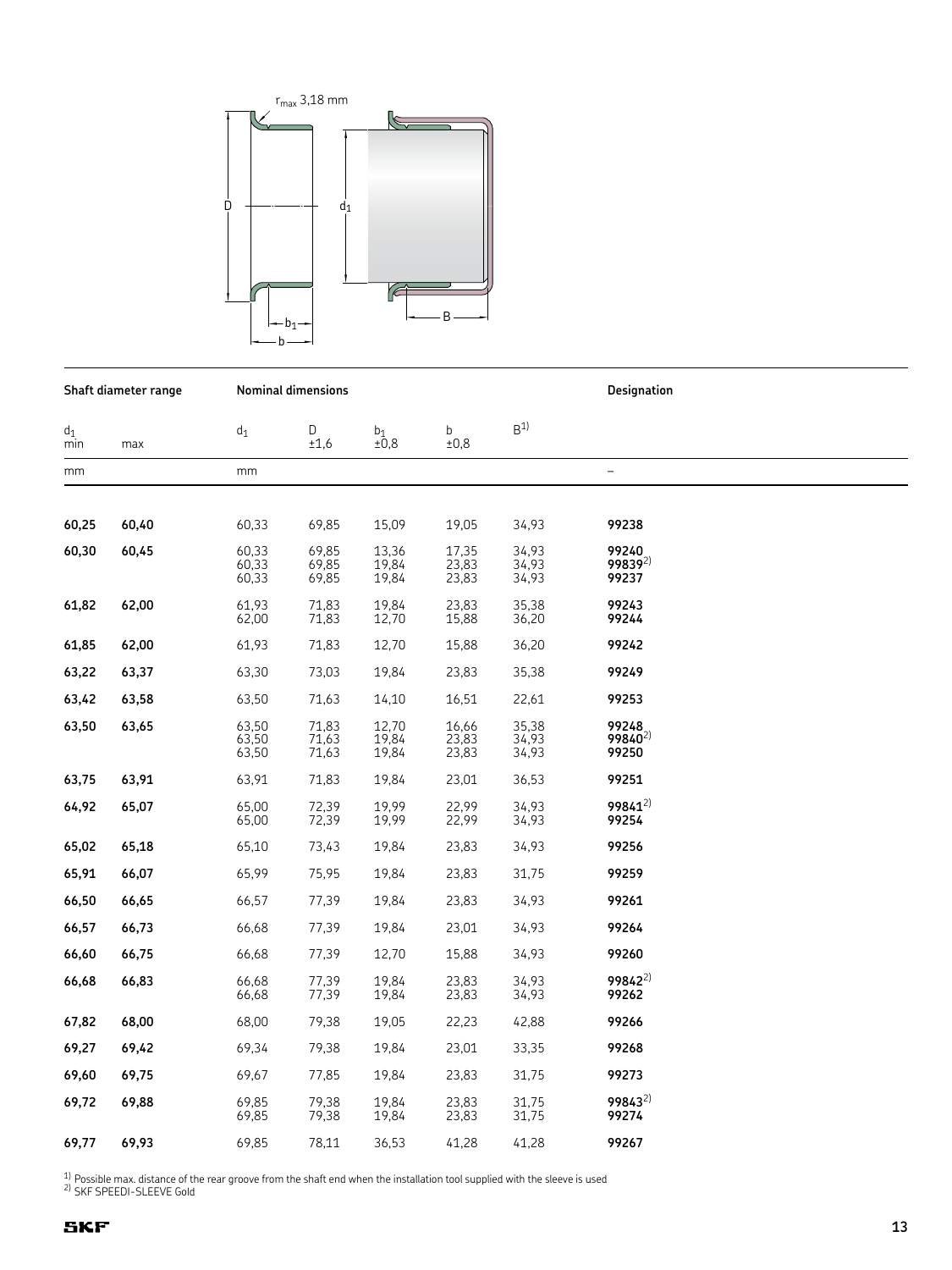#### SKF SPEEDI-SLEEVE - metric dimensions (converted from inch dimensions)  $d_1$  69,85 – 90,58 mm



|              | Shaft diameter range |                                  | <b>Nominal dimensions</b>        |                                  |                                  | <b>Designation</b>               |                                         |
|--------------|----------------------|----------------------------------|----------------------------------|----------------------------------|----------------------------------|----------------------------------|-----------------------------------------|
| $d_1$<br>min | max                  | $d_1$                            | D<br>±1,6                        | b1<br>±0,8                       | b<br>±0,8                        | B <sup>1</sup>                   |                                         |
| mm           |                      | mm                               |                                  |                                  |                                  |                                  | $\overline{a}$                          |
| 69,85        | 70,00                | 69,85<br>69,85<br>69,85<br>69,85 | 79,38<br>79,38<br>79,38<br>79,38 | 10,31<br>19,84<br>19,84<br>28,58 | 14,30<br>23,83<br>23,83<br>31,75 | 31,75<br>31,75<br>31,75<br>33,32 | 99272<br>$99844^{2}$<br>99275<br>99269  |
| 69,93        | 70,08                | 70,00                            | 79,38                            | 19,99                            | 24,00                            | 31,75                            | 99276                                   |
| 71,35        | 71,50                | 71,45                            | 80,98                            | 15,09                            | 17,48                            | 31,75                            | 99281                                   |
| 71,83        | 72,01                | 72,01<br>72,01                   | 81,92<br>81,92                   | 19,05<br>19,05                   | 22,23<br>22,23                   | 34,11<br>34,11                   | $99870^{2}$<br>99284                    |
| 72,09        | 72,24                | 72,09<br>72,09                   | 81,92<br>81,92                   | 12,70<br>12,70                   | 16,66<br>16,66                   | 31,75<br>31,75                   | $99845^{2}$<br>99282                    |
| 72,80        | 72,95                | 72,87                            | 80,98                            | 19,84                            | 23,83                            | 31,75                            | 99286                                   |
| 72,97        | 73,13                | 73,03<br>73,03                   | 81,76<br>81,76                   | 19,84<br>19,84                   | 23,83<br>23,83                   | 31,75<br>31,75                   | $99846^{2}$<br>99287                    |
| 74,60        | 74,75                | 74,63<br>74,63<br>74,68          | 84,94<br>84,94<br>84,94          | 12,70<br>19,84<br>19,84          | 16,28<br>23,83<br>23,83          | 33,81<br>33,35<br>33,35          | 99290<br>99847 <sup>2)</sup><br>99293   |
| 74,93        | 75,08                | 75,01<br>75,01<br>75,01          | 83,13<br>83,95<br>83,95          | 15,09<br>22,00<br>22,00          | 17,53<br>26,01<br>26,01          | 27,51<br>33,35<br>33,35          | 99289<br>$99875^{2}$<br>99294           |
| 75,49        | 75,59                | 75,54                            | 82,17                            | 20,65                            | 25,40                            | 31,75                            | 99292                                   |
| 75,95        | 76,10                | 76,02<br>76,02<br>76,02          | 85,32<br>85,32<br>85,09          | 12,29<br>14,30<br>20,65          | 15,88<br>17,48<br>25,40          | 33,81<br>34,93<br>32,54          | 99291<br>99298<br>99299                 |
| 76,12        | 76,28                | 76,20                            | 82,30                            | 20,65                            | 23,83                            | 34,93                            | 99296                                   |
| 76,20        | 76,35                | 76,20<br>76,20<br>76,20          | 84,96<br>82,17<br>82,17          | 15,88<br>20,65<br>20,65          | 20,65<br>25,40<br>25,40          | 32,51<br>32,54<br>32,54          | 990483)<br>99848 <sup>2)</sup><br>99300 |
| 76,40        | 76,56                | 76,48                            | 85,22                            | 12,70                            | 15,88                            | 50,80                            | 99301                                   |
| 77,83        | 78,00                | 78,00                            | 88,09                            | 19,05                            | 22,23                            | 52,22                            | 99306                                   |
| 79,25        | 79,40                | 79,38<br>79,38<br>79,38          | 89,69<br>89,69<br>89,69          | 17,48<br>20,65<br>20,65          | 20,65<br>25,40<br>25,40          | 50,80<br>50,80<br>50,80          | 99311<br>99849 <sup>2)</sup><br>99312   |

<sup>1)</sup> Possible max. distance of the rear groove from the shaft end when the installation tool supplied with the sleeve is used <sup>2)</sup> SKF SPEEDI-SLEEVE Gold<br><sup>2)</sup> Previously 99303<br><sup>3)</sup> Previously 99303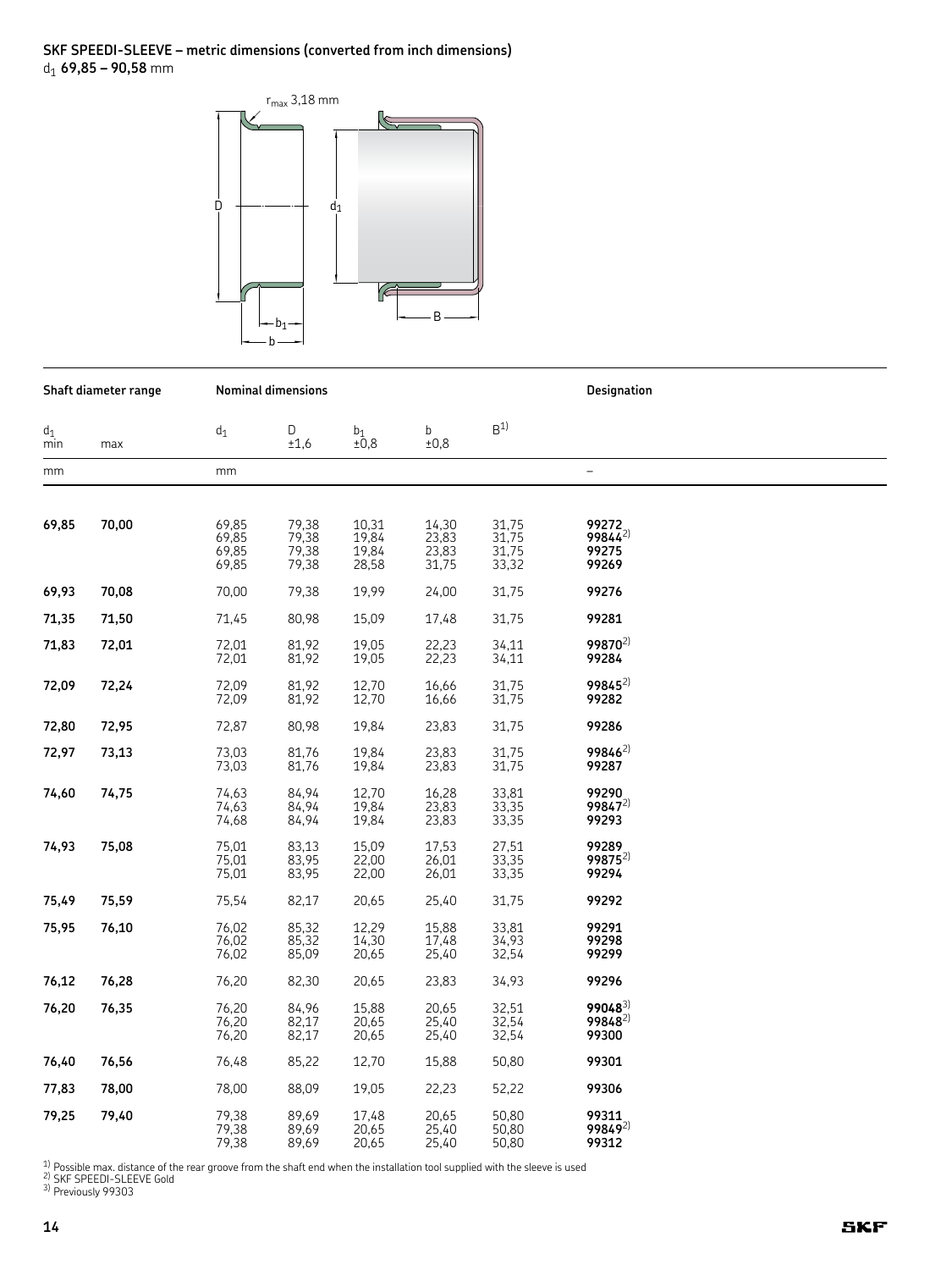

|                       | Shaft diameter range |                | <b>Nominal dimensions</b> |                   |                | Designation    |                          |  |
|-----------------------|----------------------|----------------|---------------------------|-------------------|----------------|----------------|--------------------------|--|
| $\mathsf{d}_1$<br>min | max                  | $d_1$          | D<br>±1,6                 | $_{\pm0,8}^{b_1}$ | b<br>±0,8      | B <sup>1</sup> |                          |  |
| mm                    |                      | mm             |                           |                   |                |                | $\overline{\phantom{0}}$ |  |
|                       |                      |                |                           |                   |                |                |                          |  |
| 79,35                 | 79,55                | 79,38          | 89,54                     | 14,00             | 18,01          | 51,59          | $99053^{3}$              |  |
| 79,81                 | 80,01                | 80,01          | 89,92                     | 19,05             | 22,50          | 34,93          | 99313                    |  |
| 79,91                 | 80,09                | 80,01<br>80,01 | 89,99<br>89,99            | 11,00<br>21,01    | 15,01<br>24,00 | 34,93<br>34,93 | 99317<br>99315           |  |
| 81,92                 | 82,07                | 81,99          | 91,06                     | 16,76             | 21,54          | 44,45          | 99328                    |  |
| 82,47                 | 82,63                | 82,55          | 91,29                     | 20,65             | 25,40          | 34,93          | 99322                    |  |
|                       |                      |                |                           |                   |                |                | $99850^{2}$              |  |
| 82,55                 | 82,70                | 82,55<br>82,55 | 90,81<br>90,81            | 15,11<br>15,11    | 18,26<br>18,26 | 34,93<br>34,93 | 99324                    |  |
|                       |                      | 82,55          | 91,06                     | 17,48             | 22,23          | 31,75          | 99326                    |  |
|                       |                      | 82,55          | 91,06                     | 20,65             | 25,40          | 34,93          | $99851^{2}$              |  |
|                       |                      | 82,55          | 91,06                     | 20,65             | 25,40          | 34,93          | 99325                    |  |
| 84,00                 | 84,15                | 84,07          | 93,68                     | 20,65             | 25,40          | 34,93          | 99331                    |  |
| 84,76                 | 85,01                | 84,89          | 93,98                     | 16,99             | 21,01          | 35,00          | 99332                    |  |
|                       |                      | 84,89          | 93,98                     | 21,01             | 24,99          | 35,00          | $99872^{2}$              |  |
|                       |                      | 84,89          | 93,98                     | 21,01             | 24,99          | 35,00          | 99333                    |  |
|                       |                      |                |                           |                   |                |                |                          |  |
| 84,79                 | 85,01                | 85,01          | 90,93                     | 10,13             | 12,67          | 36,35          | 99334                    |  |
| 85,67                 | 85,83                | 85,73          | 93,68                     | 9,53              | 12,70          | 35,81          | 99338                    |  |
|                       |                      | 85,73          | 93,85                     | 20,65             | 25,40          | 34,93          | 99337                    |  |
| 87,25                 | 87,40                | 87,33          | 97,64                     | 19,84             | 23,01          | 35,71          | 99339                    |  |
|                       |                      |                |                           |                   |                |                |                          |  |
| 87,80                 | 88,00                | 88,00          | 95,28                     | 29,21             | 34,27          | 42,50          | 99481                    |  |
| 88,32                 | 88,47                | 88,39          | 97,41                     | 19,84             | 23,01          | 35,71          | 99340                    |  |
| 88,82                 | 88,98                | 88,90          | 97,64                     | 15,88             | 20,65          | 34,21          | 99346                    |  |
| 88,90                 | 89,05                | 88,90          | 97,16                     | 7,95              | 12,70          | 34,21          | 99347                    |  |
|                       |                      | 88,90          | 97,64                     | 20,65             | 25,40          | 34,21          | $99852^{2}$              |  |
|                       |                      | 88,90          | 97,64                     | 20,65             | 25,40          | 34,21          | 99350                    |  |
| 88,93                 | 89,08                | 89,00          | 97,64                     | 15,88             | 20,65          | 34,24          | 99349                    |  |
| 89,92                 | 90,07                | 89,99          | 101,60                    | 11,13             | 13,67          | 46,05          | 99352                    |  |
|                       |                      | 89,99          | 101,60                    | 13,36             | 16,94          | 44,45          | 99353                    |  |
|                       |                      | 89,99          | 101,60                    | 18,03             | 23,01          | 46,05          | 99351                    |  |
|                       |                      | 89,99          | 101,60                    | 23,01             | 27,99          | 44,45          | 99354                    |  |
| 90,42                 | 90,58                | 90,50          | 99,06                     | 20,65             | 25,40          | 44,45          | 99356                    |  |

**90,42 90,58** 90,50 99,06 20,65 20,40 44,4J<br>
<sup>1)</sup> Possible max. distance of the rear groove from the shaft end when the installation tool supplied with the sleeve is used<br>
<sup>2)</sup> SKF SPEEDI-SLEEVE Gold<br>
<sup>3)</sup> Previously 99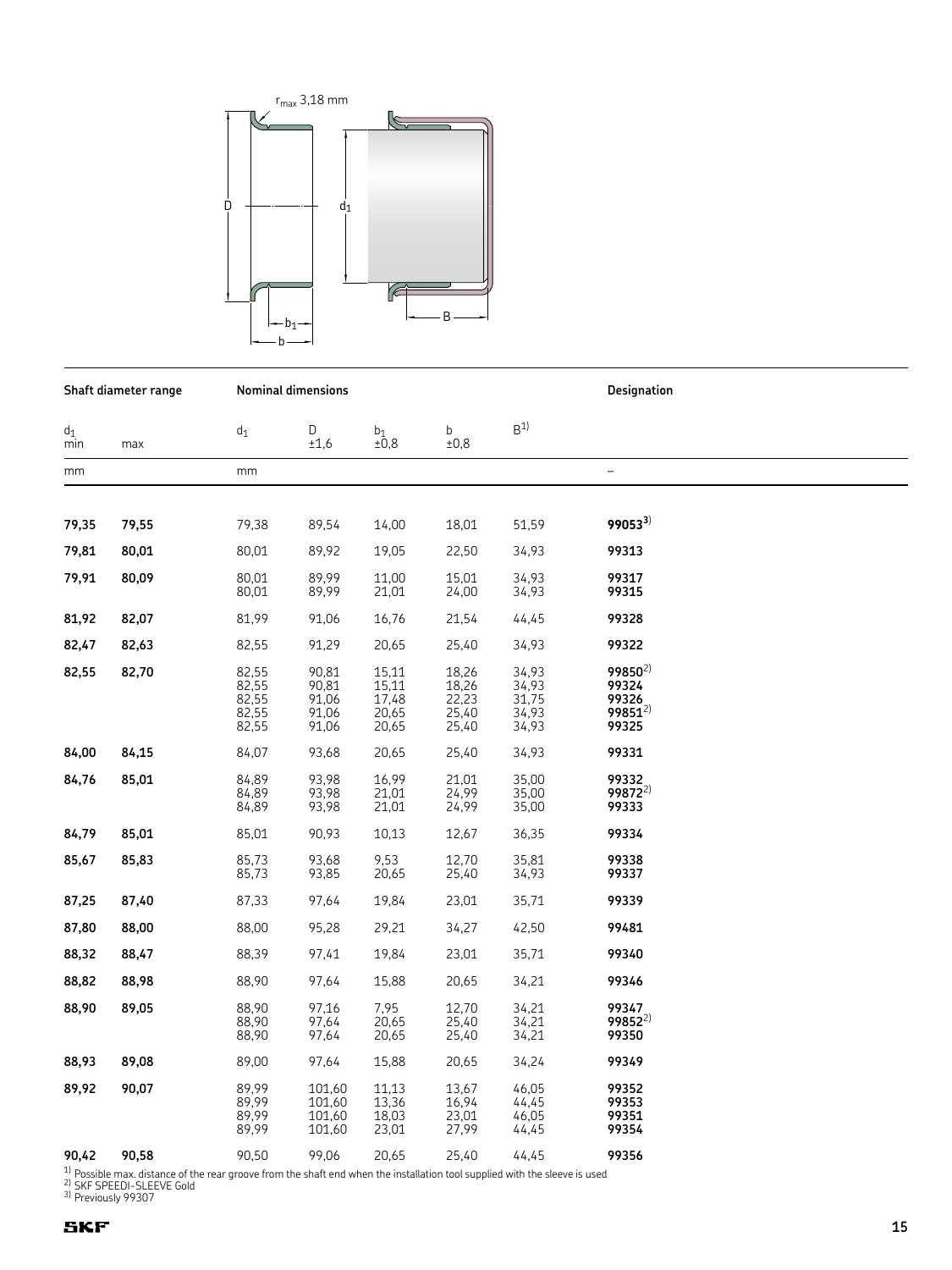#### SKF SPEEDI-SLEEVE - metric dimensions (converted from inch dimensions)  $d_1$  91,90 – 130,18 mm



| Shaft diameter range |        |                                                | Nominal dimensions                             |                                           |                                           | Designation                               |                                                 |  |
|----------------------|--------|------------------------------------------------|------------------------------------------------|-------------------------------------------|-------------------------------------------|-------------------------------------------|-------------------------------------------------|--|
| $d_1$<br>min         | max    | $\mathsf{d}_1$                                 | D<br>±1,6                                      | $_{\pm0,8}^{\mathrm{b}_1}$                | b<br>±0,8                                 | B <sup>1</sup>                            |                                                 |  |
| mm                   |        | mm                                             |                                                |                                           |                                           |                                           | $\overline{\phantom{0}}$                        |  |
|                      |        |                                                |                                                |                                           |                                           |                                           |                                                 |  |
| 91,90                | 92,05  | 91,97                                          | 102,39                                         | 20,65                                     | 25,40                                     | 44,45                                     | 99360                                           |  |
| 92,02                | 92,18  | 92,08<br>92,08                                 | 102,24<br>102,39                               | 12,70<br>20,65                            | 15,88<br>25,40                            | 44,45<br>44,45                            | 99363<br>99362                                  |  |
| 93,57                | 93,73  | 93,68                                          | 102,39                                         | 7,95                                      | 11,13                                     | 22,23                                     | 99368                                           |  |
| 93,60                | 93,75  | 93,68                                          | 102,24                                         | 20,65                                     | 23,83                                     | 45,72                                     | 99365                                           |  |
| 94,67                | 94,82  | 94.74<br>94,74                                 | 102,01<br>102,24                               | 11,91<br>19,84                            | 15,09<br>23,01                            | 45,72<br>45,72                            | 99359<br>99366                                  |  |
| 94,92                | 95,07  | 95,00                                          | 102,24                                         | 21,01                                     | 24,00                                     | 45,72                                     | 99369                                           |  |
| 95,00                | 95,15  | 95,07<br>95,07                                 | 102,39<br>102,49                               | 8,74<br>11,91                             | 12,70<br>15,09                            | 45,72<br>45,72                            | 99374<br>99364                                  |  |
| 95,15                | 95,30  | 95,22                                          | 102,24                                         | 14,30                                     | 17,48                                     | 45,72                                     | 99376                                           |  |
| 95,25                | 95,40  | 95,25<br>95,33<br>95,33                        | 102,11<br>102,24<br>102,11                     | 17,48<br>8,74<br>17,48                    | 22,23<br>12,70<br>22,23                   | 45,72<br>45,72<br>45,72                   | 99853 <sup>2)3)</sup><br>99367<br>99372         |  |
| 98,25                | 98,40  | 98,32                                          | 106,30                                         | 20,65                                     | 25,40                                     | 47,63                                     | 99386                                           |  |
| 98,37                | 98,53  | 98,43                                          | 107,16                                         | 20,65                                     | 25,40                                     | 47,63                                     | 99387                                           |  |
| 99,95                | 100,10 | 100,03<br>100,03                               | 109,55<br>109,55                               | 20,65<br>20,65                            | 25,40<br>25,40                            | 52,07<br>52,07                            | $99854^{2}$<br>99393                            |  |
| 101,55               | 101,75 | 101,60<br>101,60<br>101,60<br>101,60<br>101,60 | 111,13<br>111,13<br>111,13<br>111,13<br>111,13 | 12,70<br>15,24<br>16,51<br>20,65<br>20,65 | 15,88<br>18,42<br>19,69<br>25,40<br>25,40 | 52,48<br>52,07<br>34,93<br>52,07<br>52,07 | 99401<br>99395<br>99400<br>$99855^{2}$<br>99399 |  |
| 103,89               | 104,09 | 103,99                                         | 112,73                                         | 19,99                                     | 24,00                                     | 35,99                                     | 99409                                           |  |
| 104,70               | 104,90 | 104,78                                         | 113,54                                         | 20,65                                     | 25,40                                     | 34,93                                     | 99412                                           |  |
| 104,90               | 105,11 | 105,00                                         | 113,54                                         | 19,99                                     | 23,19                                     | 35,00                                     | 99413                                           |  |
| 106,25               | 106,45 | 106,38                                         | 114,30                                         | 20,65                                     | 25,40                                     | 34,93                                     | 99418                                           |  |
| 107,34               | 107,54 | 107,54                                         | 117,09                                         | 19,84                                     | 23,01                                     | 36,53                                     | 99423                                           |  |
| 107,90               | 108,10 | 107,95                                         | 117,09                                         | 20,65                                     | 25,40                                     | 36,53                                     | 99424                                           |  |

<sup>1)</sup> Possible max. distance of the rear groove from the shaft end when the installation tool supplied with the sleeve is used <sup>2)</sup> SKF SPEEDI-SLEEVE Gold<br><sup>2)</sup> Previously 99372<br><sup>3)</sup> Previously 99372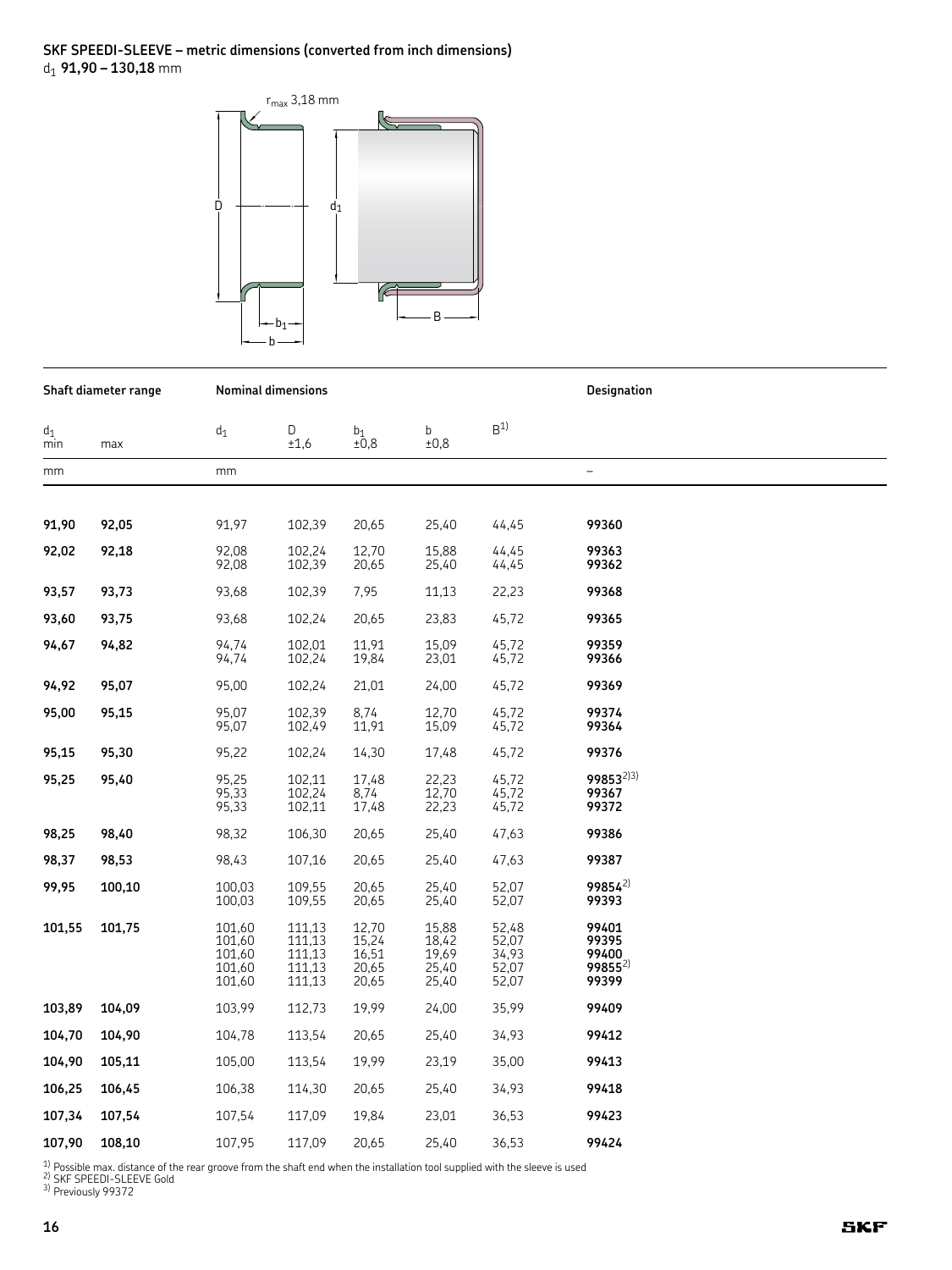

**Designation** Shaft diameter range **Nominal dimensions**  $B<sup>1</sup>$  $d_1$  $d_1$ D  $b_1$ <br>±0,8  $\mathbf b$  $±0,8$  $min$  $±1,6$ max  $mm$  $\frac{1}{2}$  $mm$ 109,78 110,01 110,01 124,99 11,38 14,96 32,94 99434 109,91 109,93 124,99 12,93 16,51 99435 110,11 31,75 99437 111,00 111,20 111,13 120,65 20,65 25,40 41,91 111,79 111,99 111,99 120,65 19.05 22.50 33,02 99438 112,62 112,73 122,25 25,40 29,01 33,35 99439 112,83  $99856^{2}$ 114,20 114,40 114,30 123.19 20,65 25,40 31,75 114,30 124,46  $20,65$  $25,40$  $31,75$ 99450 99452 114,88 115,09 115,01 127,00 20,65 23,83 31,75 117.48 127.00 11.13 15.88 34.93 99465 117.37 117,58 117,48 128,60 25,40 31,75 34,93 99463 119,00 119,20 119,08 128,60 20,65 25,40 34,93 99468 119.99 129.79 8.00 99471 119.89 11.00 33.60 120,09 119,99 129,79 19,99 24,99 32,00 99473 120,55 120,75 120,65 127,00 12,70 19,05 38,10 99475 99472 121.89 122,10 122,00 131.50 19.99 24,00 32.00 122,91 19,99 24,99 99484 123,11 123,01 132,82 31,60 123,72 123,93 123,83 133,35 15,88 19,05 36,53 99487 14,00 124.99 10.01 99490 124,89 137,16 36.53 125,10 124,99 137,16 26,01 36,53 99492 32,00 99501 126,95 127,15 127,00 137,16 13,72 17,30 36,53  $99857^{2}$ 127.00 137.16 17.48  $22.23$ 36.53  $22,23$ <br> $25,40$ 99498 127,00 137,16  $17,48$ 36,53 99858<sup>2)</sup> 136.91 20.65 127.00 36,53 127,00 136,91 20,65  $25,40$ 36,53 99499 127,80 128,00 128,00 135,26 29,21 34,27 40,30 99482 129,79 129,90 139,52 19,05 23,83 30,00 99494 130,00 130,00 139,52 22,00 25,30 32,51 99874<sup>2)</sup> 129,97 130,18 139.52 32.51 130.18 22.00 25.30 99491

 $\frac{1}{2}$  Possible max. distance of the rear groove from the shaft end when the installation tool supplied with the sleeve is used

<sup>2)</sup> SKF SPEEDI-SLEEVE Gold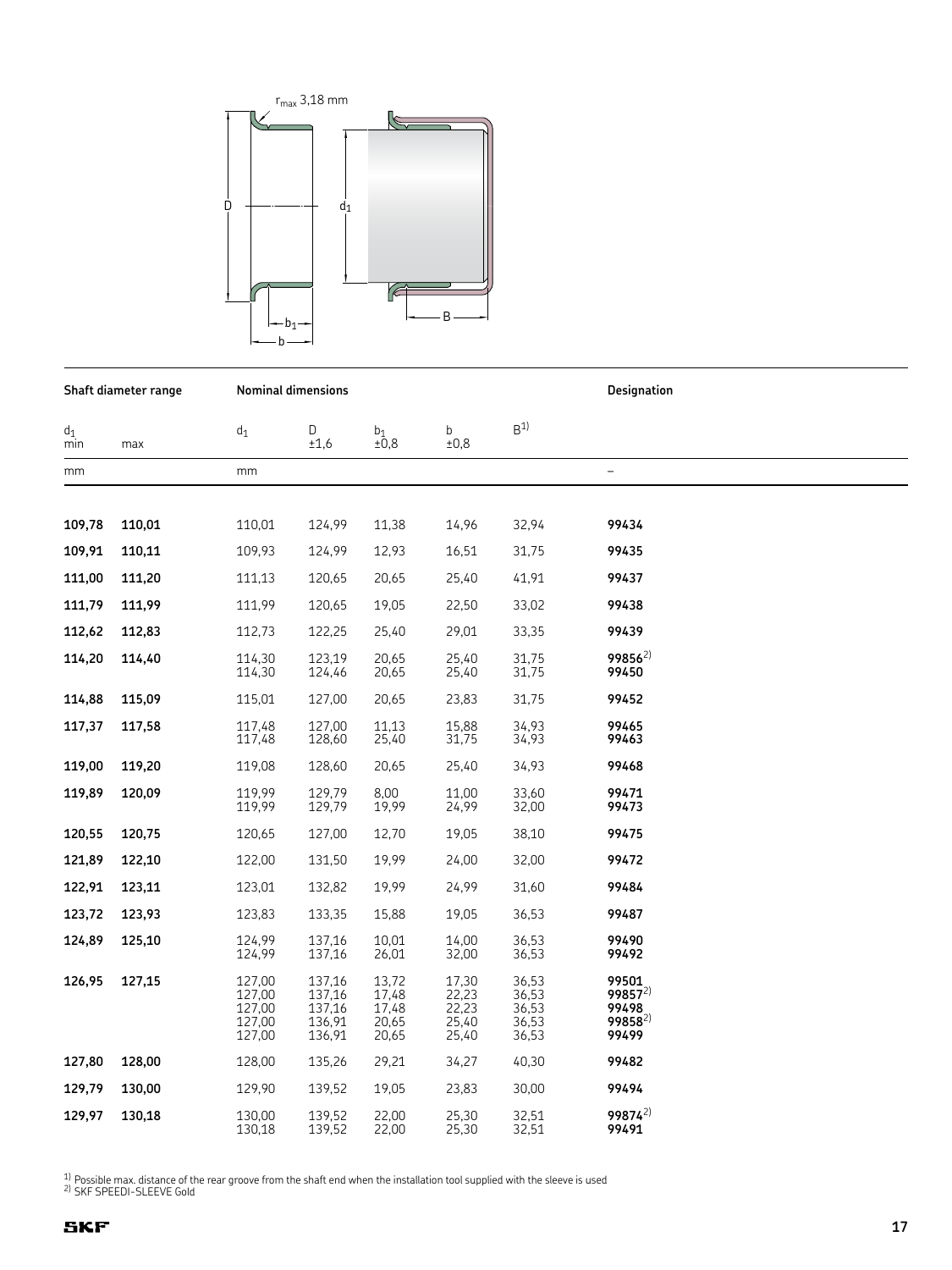#### SKF SPEEDI-SLEEVE – metric dimensions (converted from inch dimensions)  $d_1$  130,05 - 203,33 mm



Shaft diameter range **Nominal dimensions Designation**  $B<sup>1</sup>$  $d_1$  $\mathsf D$  $b_1$ <br> $\pm 0.8$  $\mathbf b$  $d_1$  $±0,8$  $\overline{\text{min}}$  $±1,6$ max  $mm$  $mm$  $\overline{a}$ 130,05 130,25 130,18 139,70 20,65 25,40 31,75 99513 133,25 133,35 141,22 20,65 25,40 31,75 99525 133,45 134,80 134,90 20,50 25,40 99533 135,00 145,67 31,75 136,42 136,63 136,53 149,23 20,65 25,40 31,75 99537 38,10 42,88 138,02 138,23 138,13 146,05 47,63 99548 138,99 139,09 149,86 14,30 19,05 31,34 99547 139,19 139,70 150,83 13,16 17,91 31,75 99550 139,65 139,85 139.70 150.83 31.75  $99859^{2}$ 20.65 25,40 139,70 150,83  $25,40$ 31,75 99549 20,65 139,90 140,11 140,00 151,00 20,50 25,40 31,75 99552 142,77 142,98 142,88 157,18 22,23 25,40 46,02 99560 145.01 154,94 19.05 22.23 99571 144,75 145,01 46.02 145,44 145,64 145,64 154,94 14,30 19,05 49,23 99562 145,95 146,05 156,97 20,65 25,40 99575 146,15 44,45 99862<sup>2)</sup> 149,12 149,33 149,23 25,40 31,75 33,35 157,18 31,75 149,23 157,18 25,40 33,35 99587 149,76 150,01 149,99 159,00 26,01 30,00 32,51 99595 150,72 150,83 161,93 25,40 28,58 99596 150,93 47,63 152,27 152,48 152,40 161,54 12,70 19,05 44,45 99601 152,40 161,93  $25,40$ 31,75  $44,45$ 99599 154,00 161,93 30,00 32,99 99605 153,87 154,13 26,01 154,74 154,99 154,86 167,01 26,01 30,00 32,99 99606 157,43 157,68 157,56 168,28 20,65 27,00 44,45 99620 158,62 158,75 168,28 31,75 44,45 158,88 26,19 99625 159,74 159,99 159,99 171,45 25,40 31,75 34,93 99630 164,97 177,80 31,75 34,93 99650 165,23 165,10 25,40

 $1)$  Possible max. distance of the rear groove from the shaft end when the installation tool supplied with the sleeve is used <sup>2</sup> SKF SPEEDI-SLEEVE Gold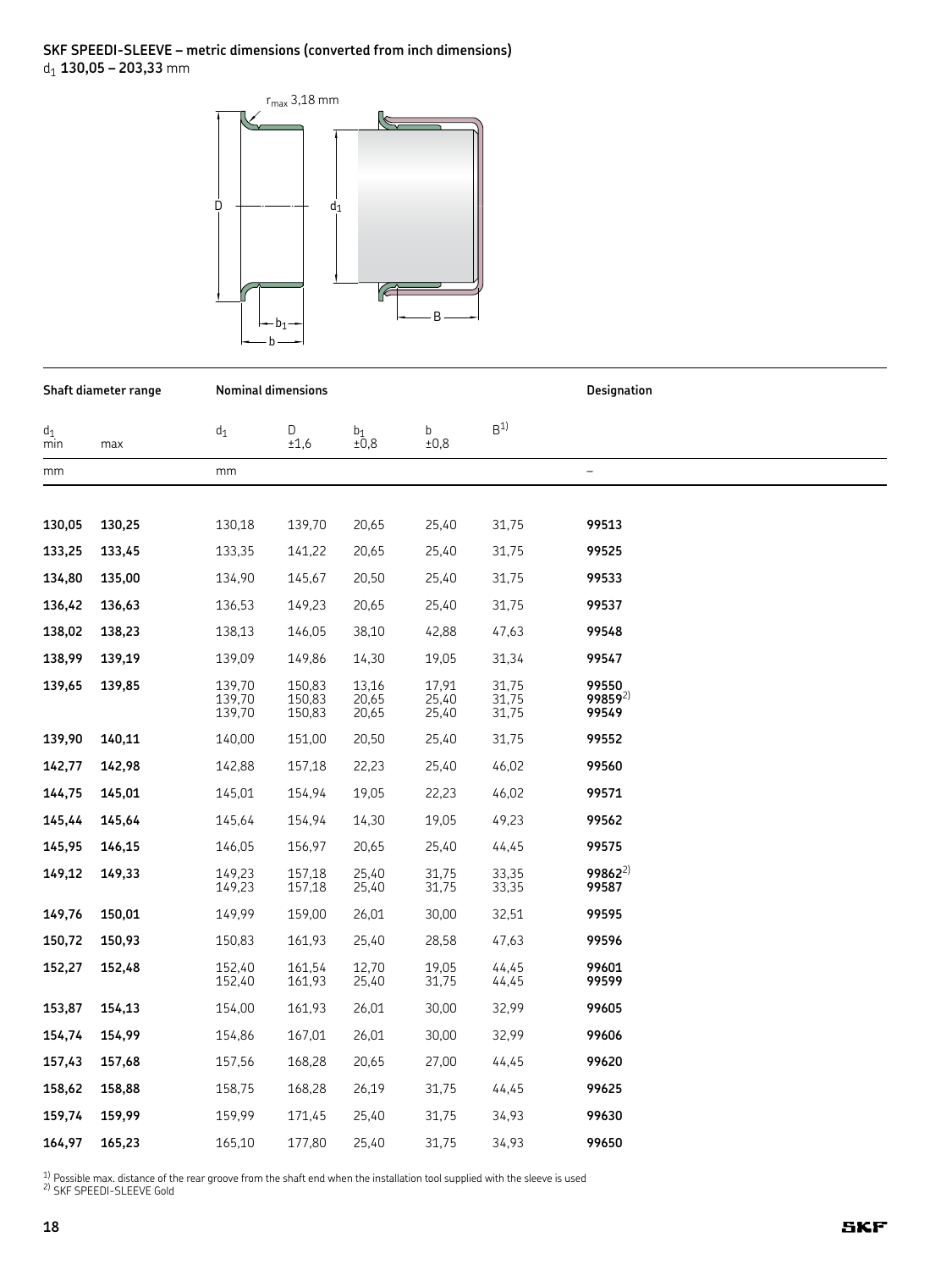

|              | Shaft diameter range |                  | <b>Nominal dimensions</b> |                            |                | Designation    |                              |  |
|--------------|----------------------|------------------|---------------------------|----------------------------|----------------|----------------|------------------------------|--|
| $d_1$<br>min | max                  | $\mathsf{d}_1$   | D<br>±1,6                 | $_{\pm0,8}^{\mathrm{b}_1}$ | b<br>±0,8      | B <sup>1</sup> |                              |  |
| mm           |                      | mm               |                           |                            |                |                | —                            |  |
| 169,75       | 170,00               | 169,88           | 182,58                    | 31,75                      | 38,00          | 44,45          | 99640                        |  |
| 171,32       | 171,58               | 171,45           | 180,98                    | 20,65                      | 27,00          | 44,45          | 99675                        |  |
| 174,75       | 175,01               | 175,01           | 186,99                    | 27,99                      | 32,00          | 35,00          | 99687                        |  |
| 177,67       | 177,93               | 177,80<br>177,80 | 189.87<br>189,87          | 25,40<br>25,40             | 31,75<br>31,75 | 42,88<br>42,88 | 99864 <sup>2)</sup><br>99700 |  |
| 179,76       | 180,01               | 180,01           | 190,50                    | 32,99                      | 38,00          | 44,50          | 99721                        |  |
| 184,00       | 184,25               | 184,15           | 197,10                    | 31,75                      | 38,10          | 55,25          | 99725                        |  |
| 184,73       | 184,99               | 184,86           | 197,10                    | 32,00                      | 38,00          | 54,99          | 99726                        |  |
| 189,08       | 189,33               | 189,31           | 199,64                    | 20,65                      | 25,40          | 31,75          | 99745                        |  |
| 190,37       | 190,63               | 190,50           | 200,03                    | 20,65                      | 25,40          | 31,75          | 99750                        |  |
| 196,72       | 196,98               | 196,85           | 210,06                    | 25,40                      | 33,35          | 47,63          | 99775                        |  |
| 199,87       | 200,13               | 200,03           | 212,73                    | 34,52                      | 38,10          | 44,45          | 99787                        |  |
| 201,50       | 201,75               | 201,63           | 212,73                    | 25,40                      | 31,75          | 44,45          | 99799                        |  |
| 203,07       | 203,33               | 203,20           | 212,73                    | 25,40                      | 31,75          | 44,45          | 99800                        |  |

<sup>1)</sup> Possible max. distance of the rear groove from the shaft end when the installation tool supplied with the sleeve is used  $^{2}$  SKF SPEEDI-SLEEVE Gold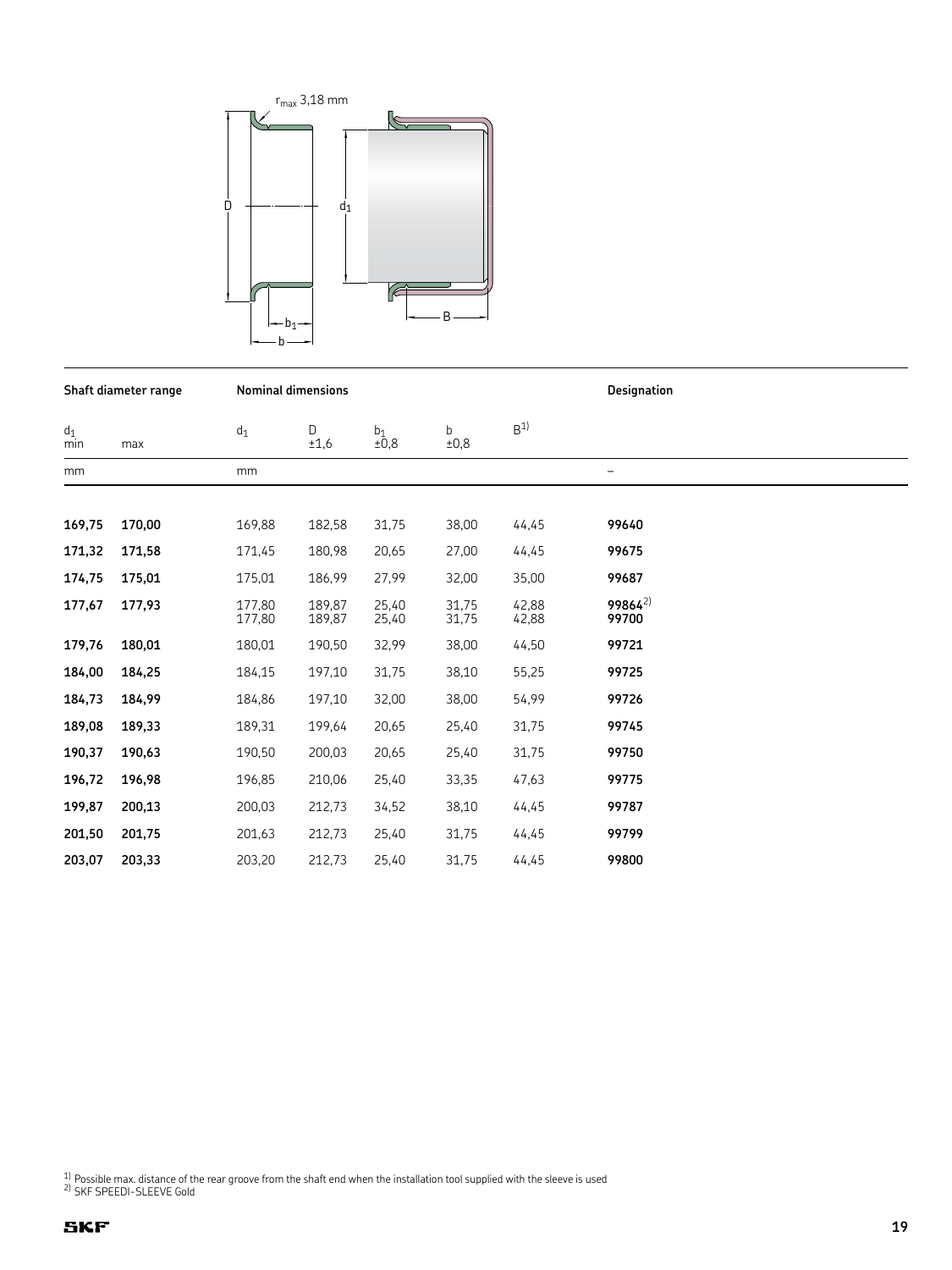

|              | Shaft diameter range |                | <b>Nominal dimensions</b> |                          |                | Designation    |                              |  |
|--------------|----------------------|----------------|---------------------------|--------------------------|----------------|----------------|------------------------------|--|
| $d_1$<br>min | max                  | $d_1$          | D<br>±0.063               | b <sub>1</sub><br>±0.031 | b<br>±0.031    | B <sup>1</sup> |                              |  |
| in.          |                      | in.            |                           |                          |                |                | $\qquad \qquad -$            |  |
| 0.472        | 0.475                | 0.472          | 0.610                     | 0.236                    | 0.331          | 1.875          | 99049                        |  |
| 0.498        | 0.502                | 0.500          | 0.610                     | 0.250                    | 0.344          | 2.000          | 99050                        |  |
| 0.547        | 0.551                | 0.551          | 0.750                     | 0.250                    | 0.391          | 1.831          | 99055                        |  |
| 0.560        | 0.566                | 0.563          | 0.750                     | 0.250                    | 0.391          | 1.831          | 99056                        |  |
| 0.589        | 0.593                | 0.591          | 0.750                     | 0.197                    | 0.354          | 1.862          | 99059                        |  |
| 0.623        | 0.627                | 0.625<br>0.625 | 0.750<br>0.750            | 0.313<br>0.313           | 0.406<br>0.406 | 2.000<br>2.000 | 99810 <sup>2)</sup><br>99062 |  |
| 0.626        | 0.630                | 0.630          | 0.718                     | 0.313                    | 0.438          | 2.000          | 99058                        |  |
| 0.667        | 0.671                | 0.669          | 0.875                     | 0.315                    | 0.433          | 2.000          | 99068                        |  |
| 0.682        | 0.686                | 0.684          | 0.900                     | 0.313                    | 0.438          | 2.000          | 99060                        |  |
| 0.704        | 0.709                | 0.709          | 0.962                     | 0.315                    | 0.433          | 1.811          | 99082                        |  |
| 0.748        | 0.752                | 0.750<br>0.750 | 0.945<br>0.945            | 0.313<br>0.313           | 0.438<br>0.438 | 2.000<br>2.000 | $99811^{2}$<br>99076         |  |
| 0.759        | 0.761                | 0.760          | 0.938                     | 0.313                    | 0.438          | 2.000          | 99081                        |  |
| 0.780        | 0.784                | 0.781          | 0.935                     | 0.313                    | 0.438          | 2.000          | 99080                        |  |
| 0.785        | 0.789                | 0.787          | 0.930                     | 0.315                    | 0.433          | 2.000          | 99078                        |  |
| 0.812        | 0.815                | 0.813          | 1.188                     | 0.375                    | 0.563          | 3.000          | 99083                        |  |
| 0.857        | 0.861                | 0.859          | 1.155                     | 0.250                    | 0.375          | 2.000          | 99086                        |  |
| 0.861        | 0.866                | 0.866<br>0.866 | 1.188<br>1.188            | 0.259<br>0.315           | 0.359<br>0.472 | 1.856<br>1.812 | 99084<br>99085               |  |
| 0.873        | 0.877                | 0.875<br>0.875 | 1.094<br>1.094            | 0.313<br>0.313           | 0.438<br>0.438 | 2.000<br>2.000 | $99812^{2}$<br>99087         |  |
| 0.908        | 0.912                | 0.910<br>0.910 | 1.218<br>1.218            | 0.313<br>0.313           | 0.438<br>0.438 | 1.847<br>1.847 | 99860 <sup>2)</sup><br>99091 |  |
| 0.940        | 0.945                | 0.945          | 1.130                     | 0.313                    | 0.438          | 2.000          | 99092                        |  |
| 0.966        | 0.970                | 0.969<br>0.969 | 1.130<br>1.130            | 0.313<br>0.625           | 0.438<br>0.719 | 2.000<br>2.000 | 99094<br>99096               |  |

<sup>1)</sup> Possible max. distance of the rear groove from the shaft end when the installation tool supplied with the sleeve is used  $\frac{2}{1}$  SKF SPEEDI-SLEEVE Gold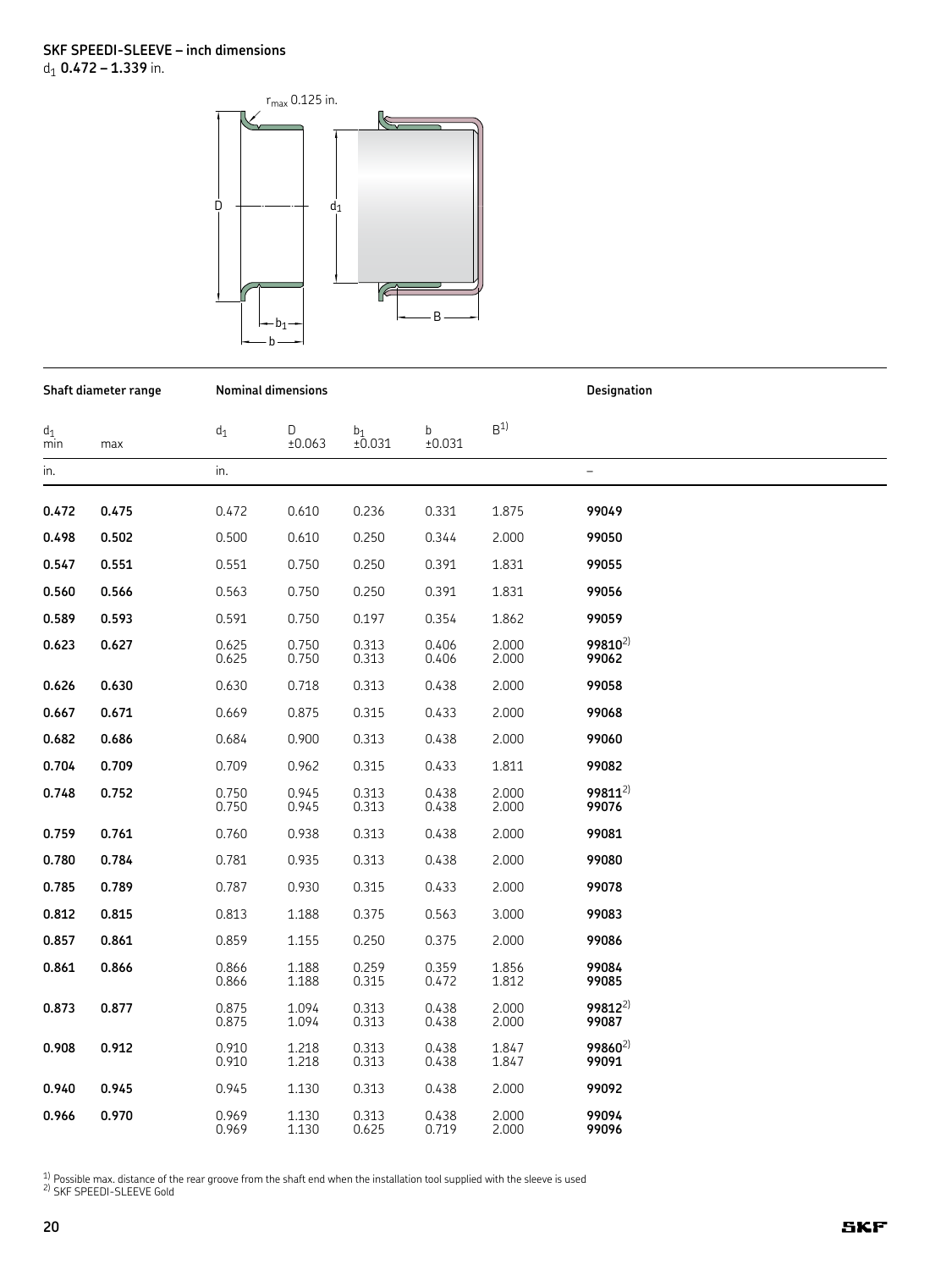

**Shaft diameter range Nominal dimensions Designation**

 $\mathsf{d}_1$  d<sub>1</sub> D  $\mathsf{b}_1$  b  $\mathsf{B}^{1}$ min max ±0.063 ±0.031 ±0.031 in. in. – **0.982 0.986** 0.984 1.300 0.313 0.433 2.000 **99813**2) 0.984 1.300 0.313 0.433 2.000 **99098** 0.998 **0.998 1.002** 1.000 1.219 0.313 0.438 2.000 **99814**2) 1.000 1.219 0.313 0.438 2.000 **99868**3) **1.019 1.024** 1.024 1.313 0.315 0.472 1.813 **99103 1.060 1.064** 1.063 1.320 0.313 0.438 1.843 **99815**2) 1.063 1.320 0.313 0.438 1.843 **99106 1.087 1.091** 1.089 1.406 0.313 0.438 0.625 **99108 1.100 1.104** 1.102 1.375 0.375 0.500 1.843 **99866**2) 1.102 1.375 0.375 0.500 1.843 **99111 1.123 1.127** 1.125 1.500 0.313 0.438 0.688 **99816**2) 1.125 1.500 0.313 0.438 0.688 **99112** 1.125 1.500 0.375 0.500 0.688 **99116 1.154 1.158** 1.156 1.350 0.375 0.500 0.688 **99865**2) 1.156 1.350 0.375 0.500 0.688 **99120 1.173 1.178** 1.175 1.400 0.313 0.438 0.688 **99122 1.179 1.184** 1.181 1.400 0.315 0.433 0.688 **99114 1.185 1.190** 1.188 1.400 0.313 0.438 0.688 **99118 1.216 1.222** 1.219 1.563 0.313 0.433 0.625 **99123 1.237 1.243** 1.240 1.540 0.315 0.438 0.688 **99141 1.247 1.253** 1.250 1.500 0.313 0.438 0.688 **99817**2) 1.250 1.500 0.313 0.438 0.688 **99125 1.257 1.263** 1.260 1.500 0.315 0.438 0.688 **99128 1.297 1.301** 1.299 1.594 0.591 0.709 1.000 **99121 1.308 1.314** 1.313 1.600 0.250 0.375 0.813 **99129 1.310 1.316** 1.313 1.594 0.500 0.625 0.813 **99818**2) 1.313 1.594 0.500 0.625 0.813 **99131**

<sup>1)</sup> Possible max. distance of the rear groove from the shaft end when the installation tool supplied with the sleeve is used  $\frac{2}{3}$  SKF SPEEDI-SLEEVE Gold

1.625 **1.333 1.339** 1.339 1.625 0.500 0.625 0.813 **99134**

3) Previously 99100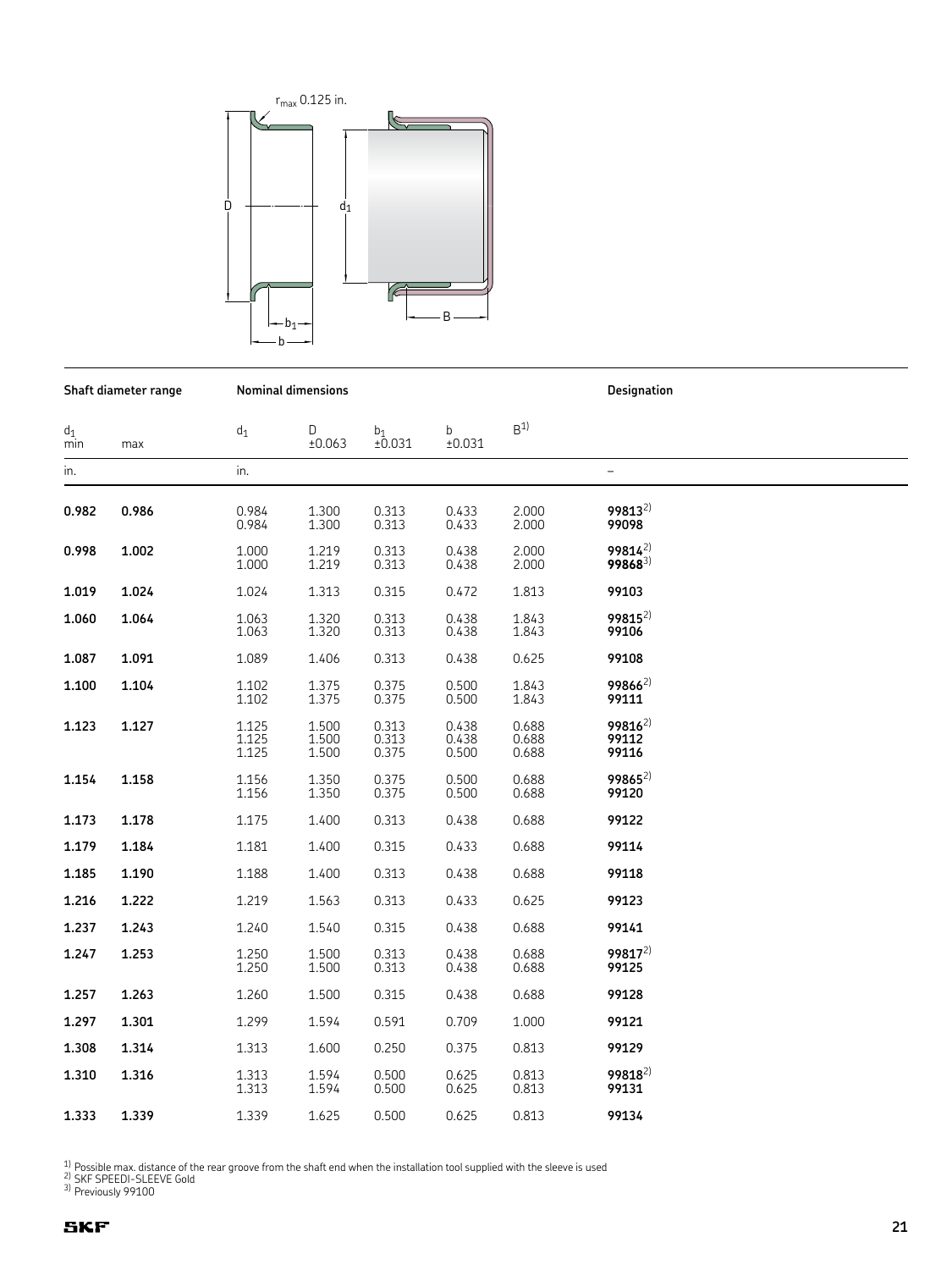

|              | Shaft diameter range |                                  | <b>Nominal dimensions</b>        |                                  |                                  | Designation                      |                                                      |
|--------------|----------------------|----------------------------------|----------------------------------|----------------------------------|----------------------------------|----------------------------------|------------------------------------------------------|
| $d_1$<br>min | max                  | $\mathsf{d}_1$                   | D<br>±0.063                      | b1<br>±0.031                     | $\mathbf b$<br>±0.031            | B <sup>1</sup>                   |                                                      |
| in.          |                      | in.                              |                                  |                                  |                                  |                                  | $\qquad \qquad -$                                    |
| 1.371        | 1.377                | 1.375<br>1.375<br>1.375          | 1.638<br>1.638<br>1.638          | 0.313<br>0.500<br>0.500          | 0.438<br>0.625<br>0.625          | 0.813<br>0.813<br>0.813          | 99133<br>99819 <sup>2)</sup><br>99138                |
| 1.375        | 1.381                | 1.375<br>1.375                   | 1.638<br>1.638                   | 0.512<br>0.512                   | 0.630<br>0.630                   | 0.813<br>0.813                   | 99820 <sup>2)</sup><br>99139                         |
| 1.411        | 1.417                | 1.417                            | 1.781                            | 0.512                            | 0.669                            | 0.984                            | 99146                                                |
| 1.432        | 1.438                | 1.438<br>1.438                   | 1.781<br>1.781                   | 0.563<br>0.563                   | 0.688<br>0.688                   | 1.016<br>1.016                   | 99821 <sup>2)</sup><br>99143                         |
| 1.435        | 1.441                | 1.438                            | 1.781                            | 0.375                            | 0.500                            | 1.016                            | 99144                                                |
| 1.490        | 1.496                | 1.496                            | 1.781                            | 0.512                            | 0.669                            | 0.984                            | 99147                                                |
| 1.497        | 1.503                | 1.500<br>1.500<br>1.500<br>1.500 | 1.781<br>1.781<br>1.781<br>1.781 | 0.375<br>0.375<br>0.563<br>0.563 | 0.500<br>0.500<br>0.688<br>0.688 | 1.016<br>1.016<br>1.016<br>1.016 | $99823^{2}$<br>99150<br>99822 <sup>2)</sup><br>99149 |
| 1.520        | 1.526                | 1.523                            | 1.859                            | 0.438                            | 0.563                            | 1.016                            | 99152                                                |
| 1.549        | 1.555                | 1.552                            | 1.859                            | 0.438                            | 0.563                            | 1.016                            | 99155                                                |
| 1.559        | 1.565                | 1.562<br>1.562                   | 1.859<br>1.859                   | 0.563<br>0.563                   | 0.688<br>0.688                   | 1.016<br>1.016                   | 99824 <sup>2)</sup><br>99156                         |
| 1.566        | 1.572                | 1.569                            | 1.859                            | 0.625                            | 0.750                            | 1.016                            | 99159                                                |
| 1.569        | 1.575                | 1.575                            | 1.850                            | 0.390                            | 0.509                            | 1.000                            | 99153                                                |
| 1.572        | 1.578                | 1.578<br>1.578                   | 1.850<br>1.850                   | 0.512<br>0.512                   | 0.630<br>0.630                   | 1.023<br>1.023                   | 99825 <sup>2)</sup><br>99157                         |
| 1.602        | 1.608                | 1.605                            | 1.938                            | 0.500                            | 0.641                            | 1.000                            | 99160                                                |
| 1.608        | 1.614                | 1.614                            | 1.938                            | 0.500                            | 0.625                            | 1.016                            | 99163                                                |
| 1.622        | 1.628                | 1.625<br>1.625<br>1.625          | 1.875<br>1.875<br>1.875          | 0.313<br>0.563<br>0.563          | 0.438<br>0.688<br>0.688          | 1.016<br>0.813<br>0.813          | 99161<br>$99826^{2}$<br>99162                        |
| 1.647        | 1.654                | 1.650<br>1.650<br>1.654          | 2.087<br>2.087<br>2.087          | 0.445<br>0.563<br>0.563          | 0.571<br>0.689<br>0.689          | 0.846<br>0.827<br>0.827          | 99166<br>99169<br>99873 <sup>2)</sup>                |

<sup>1)</sup> Possible max. distance of the rear groove from the shaft end when the installation tool supplied with the sleeve is used  $2$ ) SKF SPEEDI-SLEEVE Gold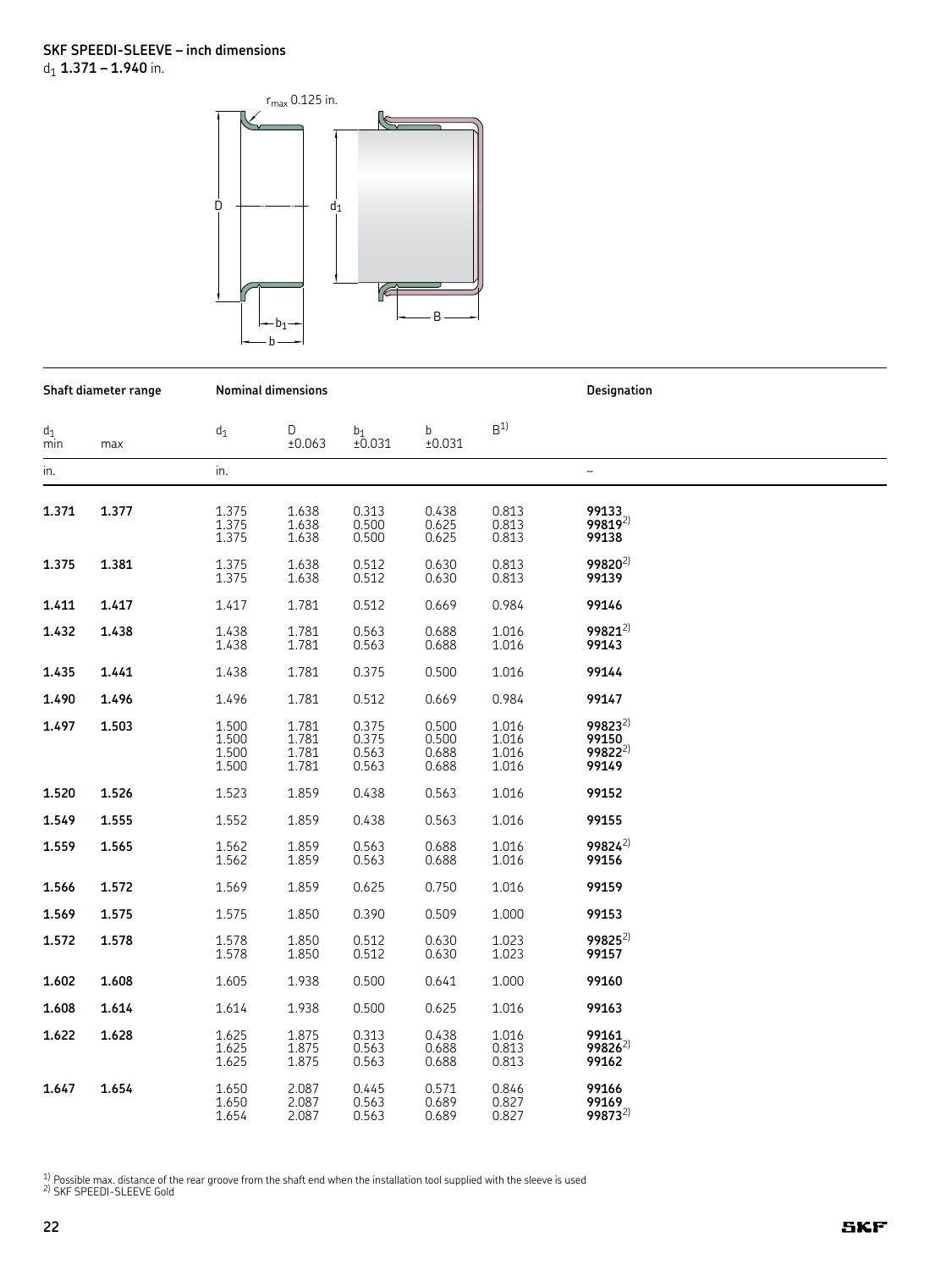

**Shaft diameter range Nominal dimensions Designation**

 $\mathsf{d}_1$  d<sub>1</sub> D  $\mathsf{b}_1$  b  $\mathsf{B}^{1}$ min max ±0.063 ±0.031 ±0.031 in. in. – **1.653 1.659** 1.656 2.087 0.550 0.689 0.827 **99165 1.684 1.690** 1.688 1.906 0.563 0.688 0.875 **99168 1.685 1.691** 1.688 1.906 0.313 0.438 0.875 **99167 1.687 1.693** 1.693 1.906 0.500 0.625 0.844 **99182 1.715 1.721** 1.719 2.031 0.563 0.688 0.813 **99171 1.736 1.742** 1.739 2.063 0.375 0.500 0.813 **99170 1.747 1.753** 1.750 2.055 0.375 0.500 0.813 **99172** 1.750 2.063 0.531 0.625 0.878 **99180** 1.750 2.063 0.563 0.688 0.813 **99827**2) 1.750 2.063 0.563 0.688 0.813 **99174** 1.750 2.063 0.750 0.875 0.813 **99828**2) 1.750 2.063 0.750 0.875 0.813 **99175 1.761 1.767** 1.766 2.063 0.563 0.688 0.813 **99829**2) 1.766 2.063 0.563 0.688 0.813 **99176 1.769 1.775** 1.772 2.087 0.551 0.669 0.812 **99830**2) 1.772 2.087 0.551 0.669 0.812 **99177 1.778 1.784** 1.781 2.125 0.667 0.800 1.062 **99179** 2.090 **1.809 1.815** 1.813 2.090 0.563 0.688 1.000 **99831**2) 1.813 2.090 0.563 0.688 1.000 **99181 1.857 1.863** 1.859 2.156 0.563 0.688 1.000 **99185 1.866 1.872** 1.868 2.188 0.889 1.025 1.000 **99186 1.872 1.878** 1.875 2.203 0.175 0.295 0.744 **99190** 1.875 2.203 0.295 0.415 0.744 **99188** 1.875 2.203 0.375 0.516 1.050 **99184** 1.875 2.203 0.563 0.688 1.000 **99832**2) 1.875 2.203 0.563 0.688 1.000 **99187 1.887 1.893** 1.891 2.205 0.551 0.668 0.984 **99189** 2.219 **1.909 1.915** 1.912 2.219 0.375 0.500 1.000 **99192 1.934 1.940** 1.938 2.219 0.563 0.688 1.000 **99833**2) 1.938 2.219 0.563 0.688 1.000 **99193**

 $1)$  Possible max. distance of the rear groove from the shaft end when the installation tool supplied with the sleeve is used  $2)$  SKF SPEEDI-SLEEVE Gold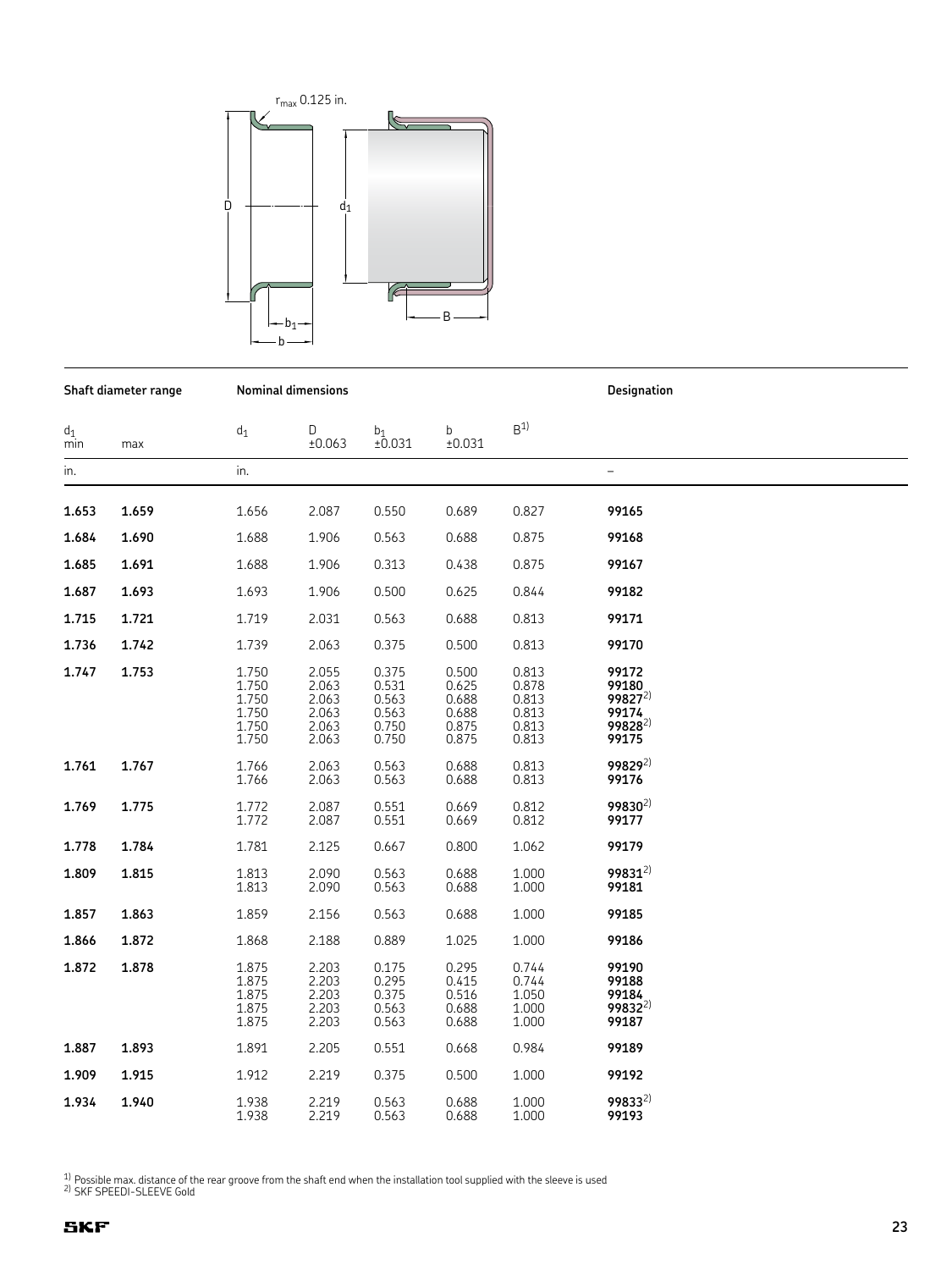

| Shaft diameter range |       |                                  | <b>Nominal dimensions</b>        |                                  |                                  | Designation                      |                                                      |  |
|----------------------|-------|----------------------------------|----------------------------------|----------------------------------|----------------------------------|----------------------------------|------------------------------------------------------|--|
| $d_1$<br>min         | max   | $d_1$                            | D<br>±0.063                      | $b_1$<br>±0.031                  | $\mathbf b$<br>±0.031            | B <sup>1</sup>                   |                                                      |  |
| in.                  |       | in.                              |                                  |                                  |                                  |                                  | $\overline{\phantom{0}}$                             |  |
| 1.965                | 1.971 | 1.969<br>1.969                   | 2.244<br>2.244                   | 0.551<br>0.551                   | 0.668<br>0.668                   | 1.350<br>0.984                   | 99052<br>99196                                       |  |
| 1.977                | 1.983 | 1.980                            | 2.313                            | 0.563                            | 0.704                            | 1.050                            | 99198                                                |  |
| 1.997                | 2.003 | 2.000<br>2.000<br>2.000<br>2.000 | 2.406<br>2.406<br>2.406<br>2.406 | 0.563<br>0.563<br>0.875<br>0.875 | 0.688<br>0.688<br>1.000<br>1.000 | 1.006<br>1.000<br>1.000<br>1.000 | $99834^{2}$<br>99199<br>$99835^{2}$<br>99200         |  |
| 2.040                | 2.047 | 2.047                            | 2.469                            | 0.500                            | 0.625                            | 1.359                            | 99878 <sup>3)</sup>                                  |  |
| 2.057                | 2.063 | 2.063                            | 2.469                            | 0.781                            | 0.938                            | 1.375                            | 99205                                                |  |
| 2.123                | 2.128 | 2.125                            | 2.422                            | 0.500                            | 0.750                            | 1.281                            | 99210                                                |  |
| 2.124                | 2.130 | 2.125<br>2.125                   | 2.422<br>2.422                   | 0.781<br>0.781                   | 0.938<br>0.938                   | 1.375<br>1.375                   | $99836^{2}$<br>99212                                 |  |
| 2.162                | 2.168 | 2.165<br>2.165                   | 2.441<br>2.441                   | 0.787<br>0.787                   | 0.905<br>0.905                   | 1.250<br>1.250                   | 99863 <sup>2)</sup><br>99215                         |  |
| 2.186                | 2.192 | 2.188                            | 2.500                            | 0.781                            | 0.938                            | 1.313                            | 99218                                                |  |
| 2.198                | 2.205 | 2.205<br>2.205                   | 2.531<br>2.531                   | 0.500<br>0.779                   | 0.625<br>0.936                   | 1.313<br>3.150                   | 99220<br>99224                                       |  |
| 2.227                | 2.233 | 2.230<br>2.230<br>2.230          | 2.531<br>2.531<br>2.531          | 0.500<br>0.500<br>0.781          | 0.625<br>0.625<br>0.906          | 1.313<br>1.313<br>1.250          | 99861 <sup>2)</sup><br>99229<br>99230                |  |
| 2.237                | 2.243 | 2.240                            | 2.563                            | 0.764                            | 0.900                            | 1.250                            | 99226                                                |  |
| 2.249                | 2.255 | 2.250<br>2.250<br>2.250<br>2.250 | 2.531<br>2.531<br>2.531<br>2.531 | 0.313<br>0.313<br>0.781<br>0.781 | 0.438<br>0.438<br>0.938<br>0.938 | 1.313<br>1.313<br>1.313<br>1.313 | $99838^{2}$<br>99227<br>99837 <sup>2)</sup><br>99225 |  |
| 2.280                | 2.286 | 2.283                            | 2.598                            | 0.787                            | 0.938                            | 1.375                            | 99219                                                |  |
| 2.309                | 2.315 | 2.313                            | 2.688                            | 0.781                            | 0.938                            | 1.375                            | 99231                                                |  |
| 2.327                | 2.333 | 2.328                            | 2.750                            | 0.750                            | 0.875                            | 1.500                            | 99233                                                |  |
| 2.359                | 2.365 | 2.362<br>2.362<br>2.362          | 2.785<br>2.785<br>2.785          | 0.370<br>0.787<br>0.787          | 0.450<br>0.905<br>0.905          | 1.471<br>1.375<br>1.375          | 99241<br>$99869^{2}$<br>99235                        |  |

<sup>1)</sup> Possible max. distance of the rear groove from the shaft end when the installation tool supplied with the sleeve is used<br><sup>2)</sup> SKF SPEEDI-SLEEVE Gold<br><sup>3)</sup> Previously 99204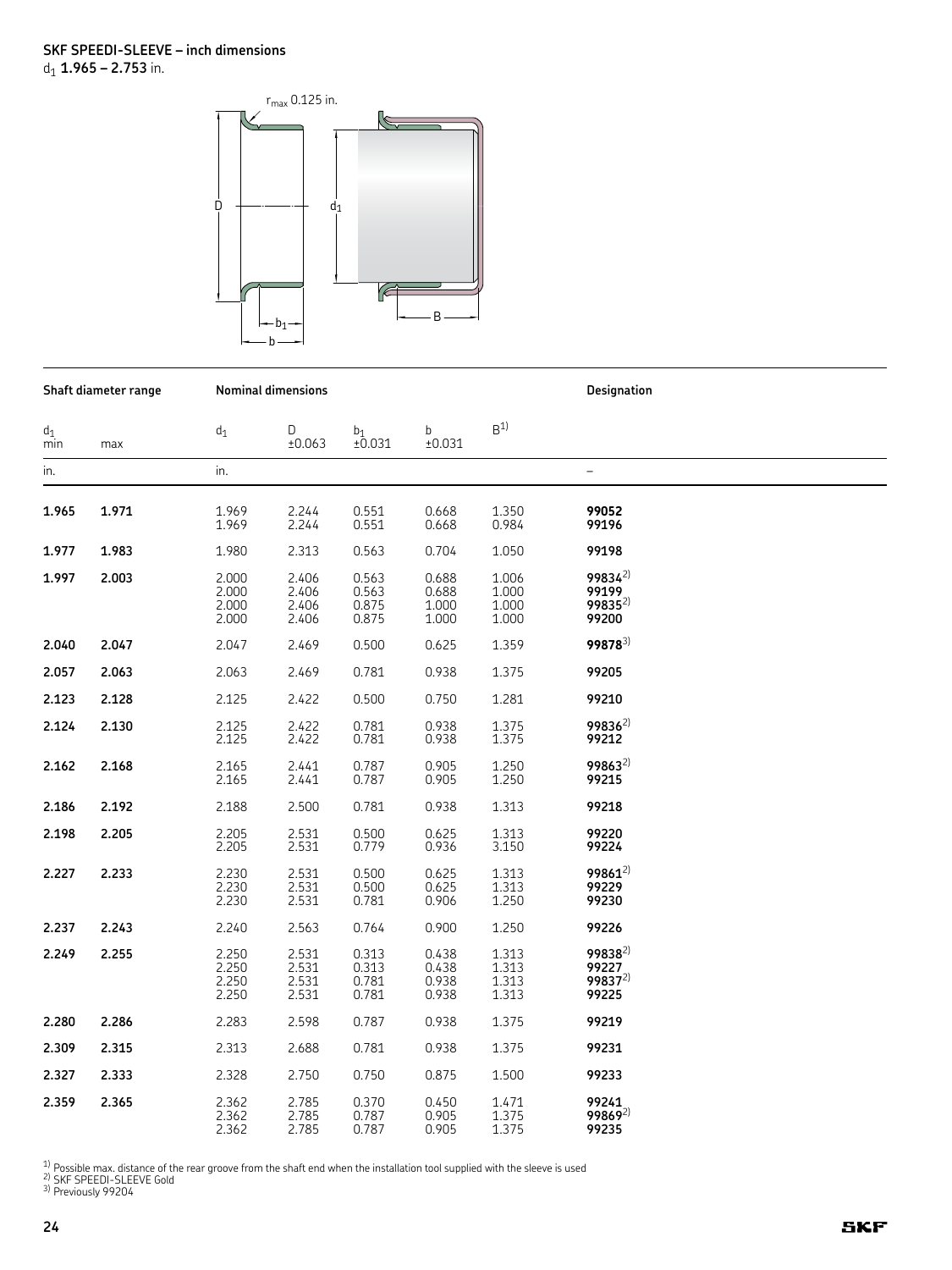

**Shaft diameter range Nominal dimensions Designation**

 $\mathsf{d}_1$  d<sub>1</sub> D  $\mathsf{b}_1$  b  $\mathsf{B}^{1}$ min max ±0.063 ±0.031 ±0.031 in. in. – **2.372 2.378** 2.375 2.750 0.594 0.750 1.375 **99238 2.374 2.380** 2.375 2.750 0.526 0.683 1.375 **99240** 2.375 2.750 0.781 0.938 1.375 **99839**2) 2.375 2.750 0.781 0.938 1.375 **99237 2.434 2.441** 2.438 2.828 0.781 0.938 1.393 **99243** 2.441 2.828 0.500 0.625 1.425 **99244 2.435 2.441** 2.438 2.828 0.500 0.625 1.425 **99242 2.489 2.495** 2.492 2.875 0.781 0.938 1.393 **99249 2.497 2.503** 2.500 2.820 0.555 0.650 0.890 **99253 2.500 2.506** 2.500 2.828 0.500 0.656 1.393 **99248** 2.500 2.820 0.781 0.938 1.375 **99840**2) 2.500 2.820 0.781 0.938 1.375 **99250 2.510 2.516** 2.516 2.828 0.781 0.906 1.438 **99251 2.556 2.562** 2.559 2.850 0.787 0.905 1.375 **99841**2) 2.559 2.850 0.787 0.905 1.375 **99254 2.560 2.566** 2.563 2.891 0.781 0.938 1.375 **99256 2.595 2.601** 2.598 2.990 0.781 0.938 1.250 **99259 2.618 2.624** 2.621 3.047 0.781 0.938 1.375 **99261 2.621 2.627** 2.625 3.047 0.781 0.906 1.375 **99264** 3.047 **2.622 2.628** 2.625 3.047 0.500 0.625 1.375 **99260 2.625 2.631** 2.625 3.047 0.781 0.938 1.375 **99842**2) 2.625 3.047 0.781 0.938 1.375 **99262 2.670 2.677** 2.677 3.125 0.750 0.875 1.688 **99266 2.727 2.733** 2.730 3.125 0.781 0.906 1.313 **99268 2.740 2.746** 2.743 3.065 0.781 0.938 1.250 **99273 2.745 2.751** 2.750 3.125 0.781 0.938 1.250 **99843**2) 2.750 3.125 0.781 0.938 1.250 **99274**

<sup>1)</sup> Possible max. distance of the rear groove from the shaft end when the installation tool supplied with the sleeve is used  $^{2}$ ) SKF SPEEDI-SLEEVE Gold

**2.747 2.753** 2.750 3.075 1.438 1.625 1.625 **99267**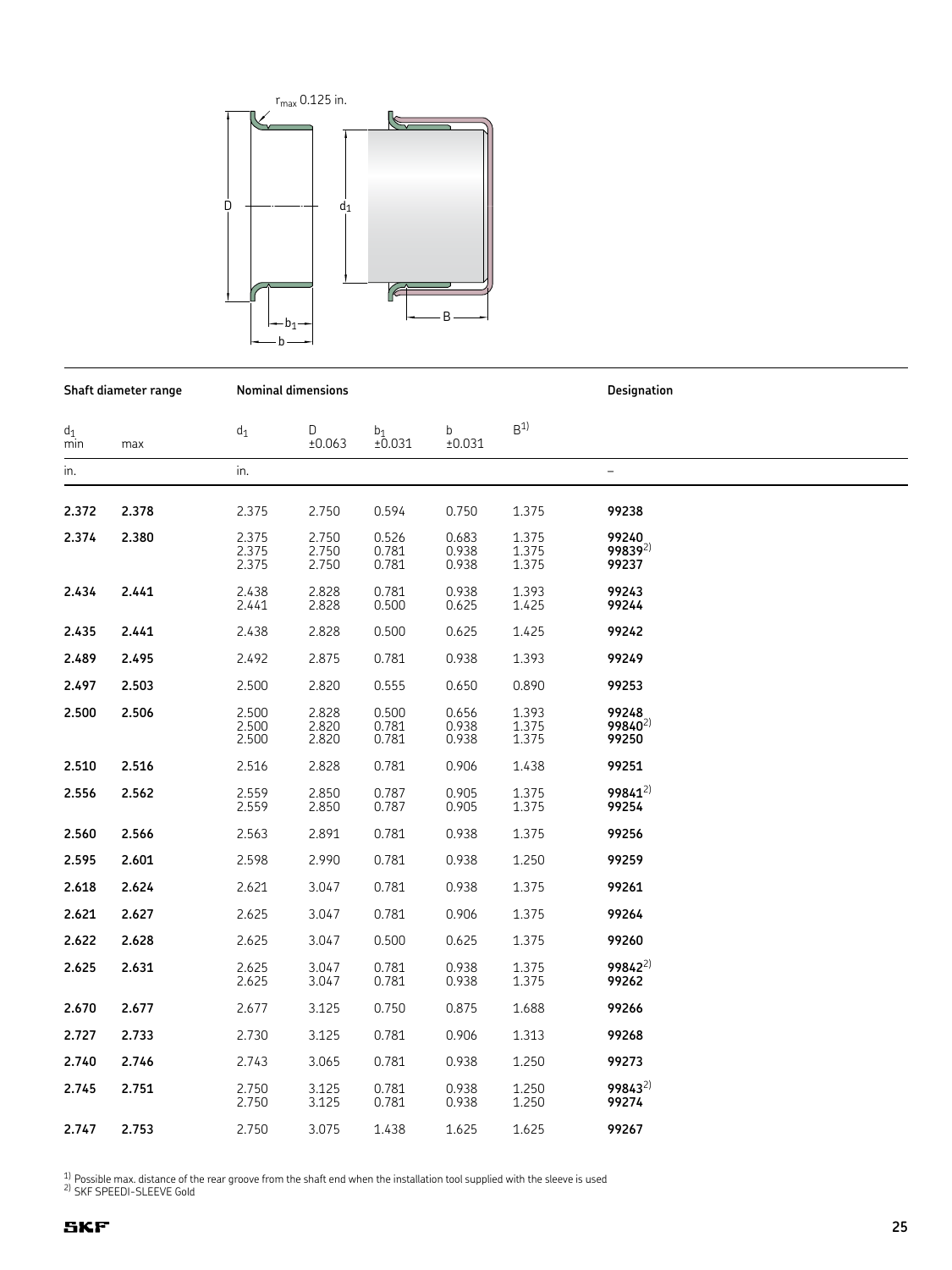

|              | Shaft diameter range |                                  | <b>Nominal dimensions</b>        |                                  |                                  |                                      | Designation                            |
|--------------|----------------------|----------------------------------|----------------------------------|----------------------------------|----------------------------------|--------------------------------------|----------------------------------------|
| $d_1$<br>min | max                  | $d_1$                            | D<br>±0.063                      | $b_1$<br>±0.031                  | b<br>±0.031                      | B <sup>1</sup>                       |                                        |
| in.          |                      | in.                              |                                  |                                  |                                  |                                      | $\overline{\phantom{0}}$               |
| 2.750        | 2.756                | 2.750<br>2.750<br>2.750<br>2.750 | 3.125<br>3.125<br>3.125<br>3.125 | 0.406<br>0.781<br>0.781<br>1.125 | 0.563<br>0.938<br>0.938<br>1.250 | 1.250<br>$1.250$<br>$1.250$<br>1.312 | 99272<br>$99844^{2}$<br>99275<br>99269 |
| 2.753        | 2.759                | 2.756                            | 3.125                            | 0.787                            | 0.945                            | 1.250                                | 99276                                  |
| 2.809        | 2.815                | 2.813                            | 3.188                            | 0.594                            | 0.688                            | 1.250                                | 99281                                  |
| 2.828        | 2.835                | 2.835<br>2.835                   | 3.225<br>3.225                   | 0.750<br>0.750                   | 0.875<br>0.875                   | 1.343<br>1.343                       | $99870^{2}$<br>99284                   |
| 2.838        | 2.844                | 2.838<br>2.838                   | 3.225<br>3.225                   | 0.500<br>0.500                   | 0.656<br>0.656                   | 1.250<br>1.250                       | $99845^{2}$<br>99282                   |
| 2.866        | 2.872                | 2.869                            | 3.188                            | 0.781                            | 0.938                            | 1.250                                | 99286                                  |
| 2.873        | 2.879                | 2.875<br>2.875                   | 3.219<br>3.219                   | 0.781<br>0.781                   | 0.938<br>0.938                   | 1.250<br>1.250                       | 99846 <sup>2)</sup><br>99287           |
| 2.937        | 2.943                | 2.938<br>2.938<br>2.940          | 3.344<br>3.344<br>3.344          | 0.500<br>0.781<br>0.781          | 0.641<br>0.938<br>0.938          | 1.331<br>1.313<br>1.313              | 99290<br>$99847^{2}$<br>99293          |
| 2.950        | 2.956                | 2.953<br>2.953<br>2.953          | 3.273<br>3.305<br>3.305          | 0.594<br>0.866<br>0.866          | 0.690<br>1.024<br>1.024          | 1.083<br>1.313<br>1.313              | 99289<br>$99875^{2}$<br>99294          |
| 2.972        | 2.976                | 2.974                            | 3.235                            | 0.813                            | 1.000                            | 1.250                                | 99292                                  |
| 2.990        | 2.996                | 2.993<br>2.993<br>2.993          | 3.359<br>3.359<br>3.350          | 0.484<br>0.563<br>0.813          | 0.625<br>0.688<br>1.000          | 1.331<br>1.375<br>1.281              | 99291<br>99298<br>99299                |
| 2.997        | 3.003                | 3.000                            | 3.240                            | 0.813                            | 0.938                            | 1.375                                | 99296                                  |
| 3.000        | 3.006                | 3.000<br>3.000<br>3.000          | 3.345<br>3.235<br>3.235          | 0.625<br>0.813<br>0.813          | 0.813<br>1.000<br>1.000          | 1.280<br>1.281<br>1.281              | $99048^{3}$<br>$99848^{2}$<br>99300    |
| 3.008        | 3.014                | 3.011                            | 3.355                            | 0.500                            | 0.625                            | 2.000                                | 99301                                  |
| 3.064        | 3.071                | 3.071                            | 3.468                            | 0.750                            | 0.875                            | 2.056                                | 99306                                  |
| 3.120        | 3.126                | 3.125<br>3.125<br>3.125          | 3.531<br>3.531<br>3.531          | 0.688<br>0.813<br>0.813          | 0.813<br>1.000<br>1.000          | 2.000<br>2.000<br>2.000              | 99311<br>$99849^{2}$<br>99312          |

<sup>1)</sup> Possible max. distance of the rear groove from the shaft end when the installation tool supplied with the sleeve is used<br><sup>2)</sup> SKF SPEEDI-SLEEVE Gold<br><sup>3)</sup> Previously 99303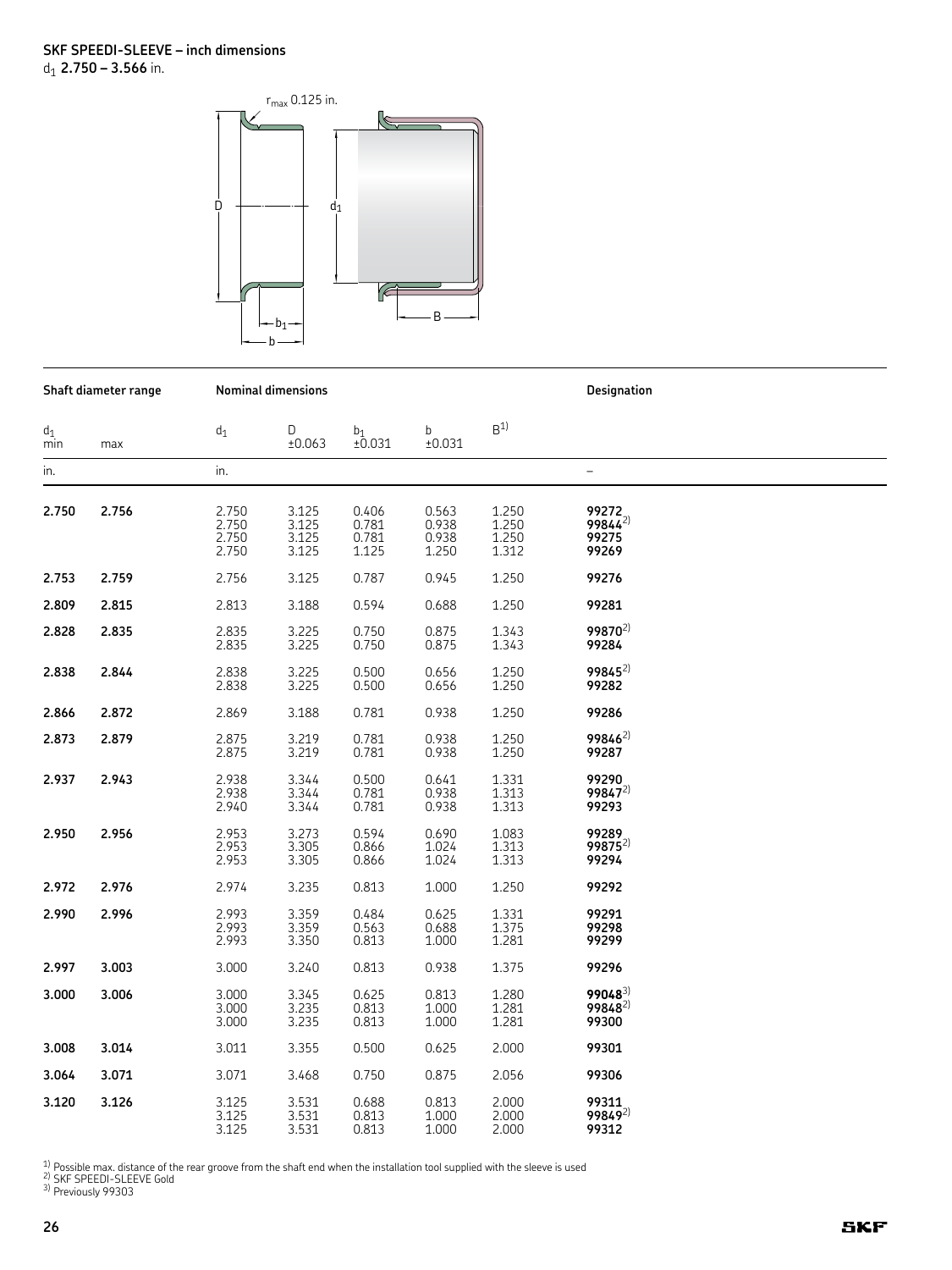

**Shaft diameter range Nominal dimensions Designation**

 $\mathsf{d}_1$  d<sub>1</sub> D  $\mathsf{b}_1$  b  $\mathsf{B}^{1}$ min max ±0.063 ±0.031 ±0.031 in. in. – **3.124 3.132** 3.125 3.525 0.551 0.709 2.031 **990533**)  **3.142 3.150** 3.150 3.540 0.750 0.886 1.375 **99313 3.146 3.153** 3.150 3.543 0.433 0.591 1.375 **99317** 3.150 3.543 0.827 0.945 1.375 **99315 3.225 3.231** 3.228 3.585 0.660 0.848 1.750 **99328 3.247 3.253** 3.250 3.594 0.813 1.000 1.375 **99322 3.250 3.256** 3.250 3.575 0.595 0.719 1.375 **99850**2) 3.250 3.575 0.595 0.719 1.375 **99324** 3.250 3.585 0.688 0.875 1.250 **99326** 3.250 3.585 0.813 1.000 1.375 **99851**2) 3.250 3.585 0.813 1.000 1.375 **99325 3.307 3.313** 3.310 3.688 0.813 1.000 1.375 **99331 3.337 3.347** 3.342 3.700 0.669 0.827 1.378 **99332** 3.342 3.700 0.827 0.984 1.378 **99872**2) 3.342 3.700 0.827 0.984 1.378 **99333 3.338 3.347** 3.347 3.580 0.399 0.499 1.431 **99334 3.373 3.379** 3.375 3.688 0.375 0.500 1.410 **99338** 3.375 3.695 0.813 1.000 1.375 **99337 3.435 3.441** 3.438 3.844 0.781 0.906 1.406 **99339 3.457 3.465** 3.465 3.751 1.150 1.349 1.673 **99481 3.477 3.483** 3.480 3.835 0.781 0.906 1.406 **99340 3.497 3.503** 3.500 3.844 0.625 0.813 1.347 **99346 3.500 3.506** 3.500 3.825 0.313 0.500 1.347 **99347** 3.500 3.844 0.813 1.000 1.347 **99852**2) 3.500 3.844 0.813 1.000 1.347 **99350 3.501 3.507** 3.504 3.844 0.625 0.813 1.348 **99349 3.540 3.546** 3.543 4.000 0.438 0.538 1.813 **99352** 3.543 4.000 0.526 0.667 1.750 **99353** 3.543 4.000 0.710 0.906 1.813 **99351** 3.543 4.000 0.906 1.102 1.750 **99354 3.560 3.566** 3.563 3.900 0.813 1.000 1.750 **99356**

1) Possible max. distance of the rear groove from the shaft end when the installation tool supplied with the sleeve is used 2) SKF SPEEDI-SLEEVE Gold

3) Previously 99307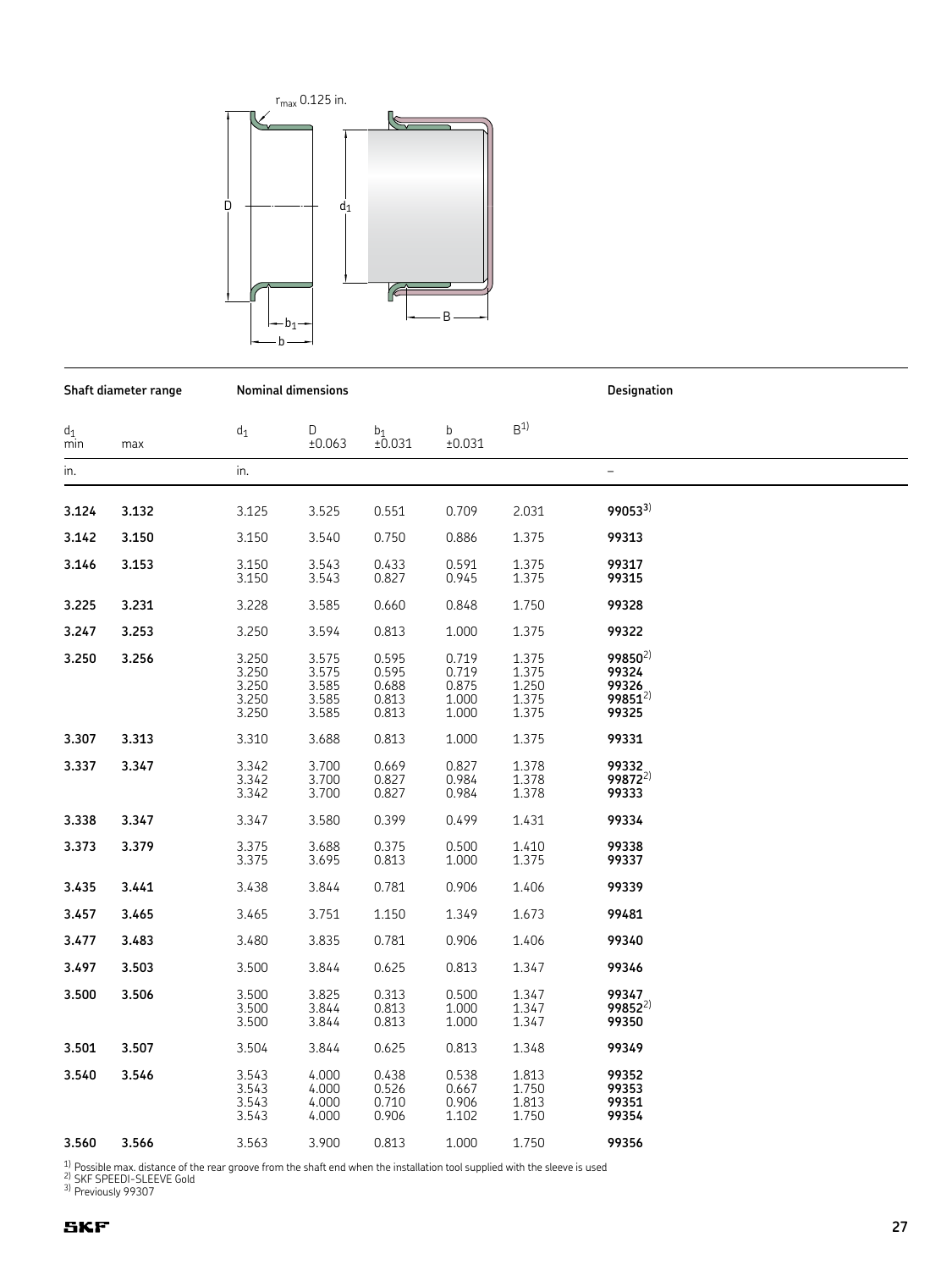

| Shaft diameter range |       |                                           | <b>Nominal dimensions</b>                 |                                           |                                           | Designation                               |                                                 |  |
|----------------------|-------|-------------------------------------------|-------------------------------------------|-------------------------------------------|-------------------------------------------|-------------------------------------------|-------------------------------------------------|--|
| $d_1$<br>min         | max   | $d_1$                                     | D<br>±0.063                               | b <sub>1</sub><br>±0.031                  | b<br>±0.031                               | B <sup>1</sup>                            |                                                 |  |
| in.                  |       | in.                                       |                                           |                                           |                                           |                                           |                                                 |  |
| 3.618                | 3.624 | 3.621                                     | 4.031                                     | 0.813                                     | 1.000                                     | 1.750                                     | 99360                                           |  |
| 3.623                | 3.629 | 3.625<br>3.625                            | 4.025<br>4.031                            | 0.500<br>0.813                            | 0.625<br>1.000                            | 1.750<br>1.750                            | 99363<br>99362                                  |  |
| 3.684                | 3.690 | 3.688                                     | 4.031                                     | 0.313                                     | 0.438                                     | 0.875                                     | 99368                                           |  |
| 3.685                | 3.691 | 3.688                                     | 4.025                                     | 0.813                                     | 0.938                                     | 1.800                                     | 99365                                           |  |
| 3.727                | 3.733 | 3.730<br>3.730                            | 4.016<br>4.025                            | 0.469<br>0.781                            | 0.594<br>0.906                            | 1.800<br>1.800                            | 99359<br>99366                                  |  |
| 3.737                | 3.743 | 3.740                                     | 4.025                                     | 0.827                                     | 0.945                                     | 1.800                                     | 99369                                           |  |
| 3.740                | 3.746 | 3.743<br>3.743                            | 4.031<br>4.035                            | 0.344<br>0.469                            | 0.500<br>0.594                            | 1.800<br>1.800                            | 99374<br>99364                                  |  |
| 3.746                | 3.752 | 3.749                                     | 4.025                                     | 0.563                                     | 0.688                                     | 1.800                                     | 99376                                           |  |
| 3.750                | 3.756 | 3.750<br>3.753<br>3.753                   | 4.020<br>4.025<br>4.020                   | 0.688<br>0.344<br>0.688                   | 0.875<br>0.500<br>0.875                   | 1.800<br>1.800<br>1.800                   | 998532)3)<br>99367<br>99372                     |  |
| 3.868                | 3.874 | 3.871                                     | 4.185                                     | 0.813                                     | 1.000                                     | 1.875                                     | 99386                                           |  |
| 3.873                | 3.879 | 3.875                                     | 4.219                                     | 0.813                                     | 1.000                                     | 1.875                                     | 99387                                           |  |
| 3.935                | 3.941 | 3.938<br>3.938                            | 4.313<br>4.313                            | 0.813<br>0.813                            | 1.000<br>1.000                            | 2.050<br>2.050                            | $99854^{2}$<br>99393                            |  |
| 3.998                | 4.006 | 4.000<br>4.000<br>4.000<br>4.000<br>4.000 | 4.375<br>4.375<br>4.375<br>4.375<br>4.375 | 0.500<br>0.600<br>0.650<br>0.813<br>0.813 | 0.625<br>0.725<br>0.775<br>1.000<br>1.000 | 2.066<br>2.050<br>1.375<br>2.050<br>2.050 | 99401<br>99395<br>99400<br>$99855^{2}$<br>99399 |  |
| 4.090                | 4.098 | 4.094                                     | 4.438                                     | 0.787                                     | 0.945                                     | 1.417                                     | 99409                                           |  |
| 4.122                | 4.130 | 4.125                                     | 4.470                                     | 0.813                                     | 1.000                                     | 1.375                                     | 99412                                           |  |
| 4.130                | 4.138 | 4.134                                     | 4.470                                     | 0.787                                     | 0.913                                     | 1.378                                     | 99413                                           |  |
| 4.183                | 4.191 | 4.188                                     | 4.500                                     | 0.813                                     | 1.000                                     | 1.375                                     | 99418                                           |  |
| 4.226                | 4.234 | 4.234                                     | 4.610                                     | 0.781                                     | 0.906                                     | 1.438                                     | 99423                                           |  |
| 4.248                | 4.256 | 4.250                                     | 4.610                                     | 0.813                                     | 1.000                                     | 1.438                                     | 99424                                           |  |

<sup>1)</sup> Possible max. distance of the rear groove from the shaft end when the installation tool supplied with the sleeve is used<br><sup>2)</sup> SKF SPEEDI-SLEEVE Gold<br><sup>3)</sup> Previously 99372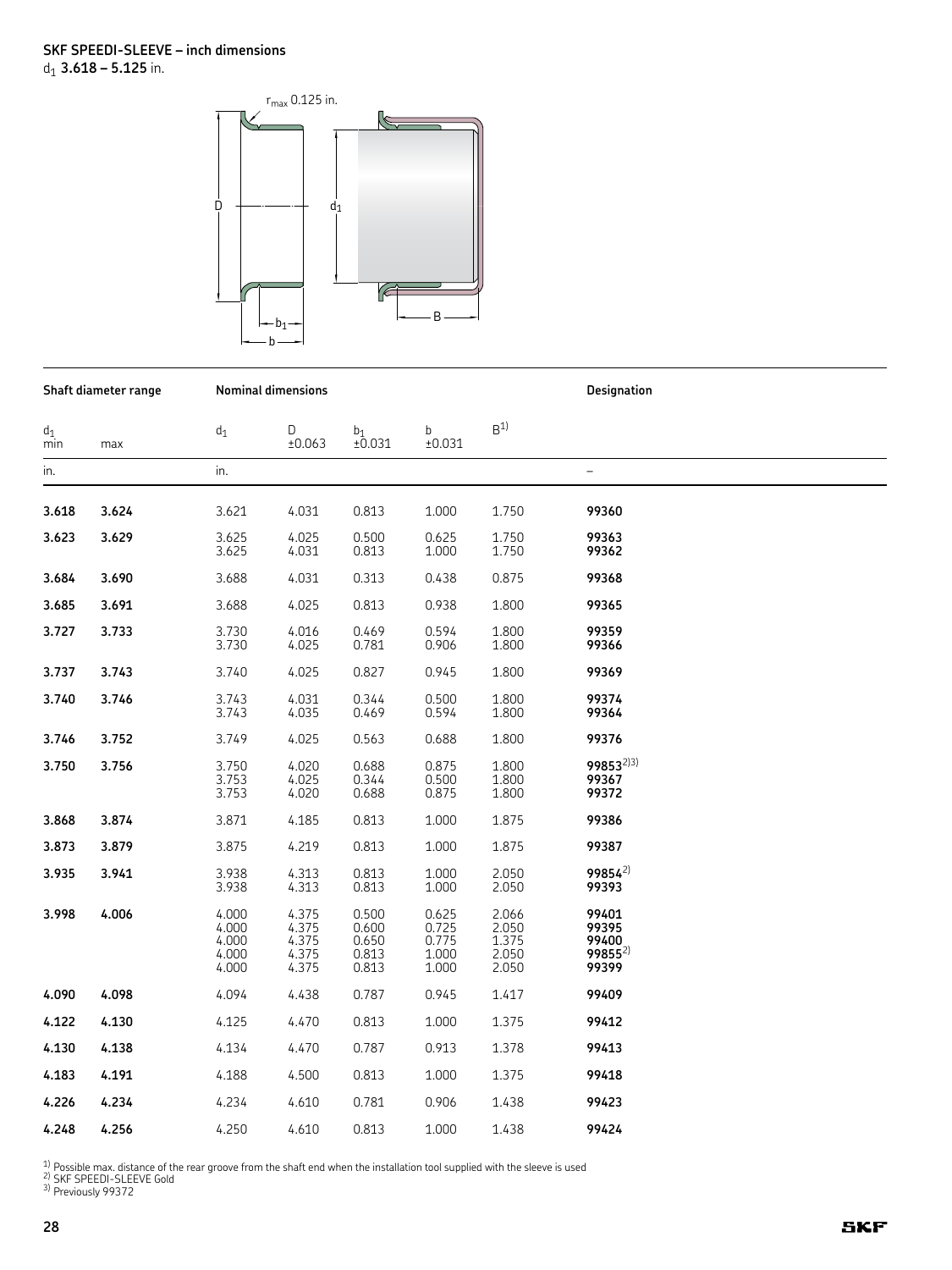

**Shaft diameter range Nominal dimensions Designation**

 $\mathsf{d}_1$  d<sub>1</sub> D  $\mathsf{b}_1$  b  $\mathsf{B}^{1}$ min max ±0.063 ±0.031 ±0.031 in. in. – **4.322 4.331** 4.331 4.921 0.448 0.589 1.297 **99434 4.327 4.335** 4.328 4.921 0.509 0.650 1.250 **99435 4.370 4.378** 4.375 4.750 0.813 1.000 1.650 **99437 4.401 4.409** 4.409 4.750 0.750 0.886 1.300 **99438 4.434 4.442** 4.438 4.813 1.000 1.142 1.313 **99439 4.496 4.504** 4.500 4.850 0.813 1.000 1.250 **99856**2) 4.500 4.900 0.813 1.000 1.250 **99450 4.523 4.531** 4.528 5.000 0.813 0.938 1.250 **99452 4.621 4.629** 4.625 5.000 0.438 0.625 1.375 **99465** 4.625 5.063 1.000 1.250 1.375 **99463 4.685 4.693** 4.688 5.063 0.813 1.000 1.375 **99468 4.720 4.728** 4.724 5.110 0.315 0.433 1.323 **99471** 4.724 5.110 0.787 0.984 1.260 **99473 4.746 4.754** 4.750 5.000 0.500 0.750 1.500 **99475 4.799 4.807** 4.803 5.177 0.787 0.945 1.260 **99472 4.839 4.847** 4.843 5.229 0.787 0.984 1.244 **99484 4.871 4.879** 4.875 5.250 0.625 0.750 1.438 **99487 4.917 4.925** 4.921 5.400 0.394 0.551 1.438 **99490** 4.921 5.400 1.024 1.260 1.438 **99492 4.998 5.006** 5.000 5.400 0.540 0.681 1.438 **99501** 5.000 5.400 0.688 0.875 1.438 **99857**2) 5.000 5.400 0.688 0.875 1.438 **99498** 5.000 5.390 0.813 1.000 1.438 **99858**2) 5.000 5.390 0.813 1.000 1.438 **99499 5.032 5.039** 5.039 5.325 1.150 1.349 1.587 **99482 5.110 5.118** 5.114 5.493 0.750 0.938 1.181 **99494 5.117 5.125** 5.118 5.493 0.866 0.996 1.280 **99874**2) 5.125 5.493 0.866 0.996 1.280 **99491**

 $1)$  Possible max. distance of the rear groove from the shaft end when the installation tool supplied with the sleeve is used  $2)$  SKF SPEEDI-SLEEVE Gold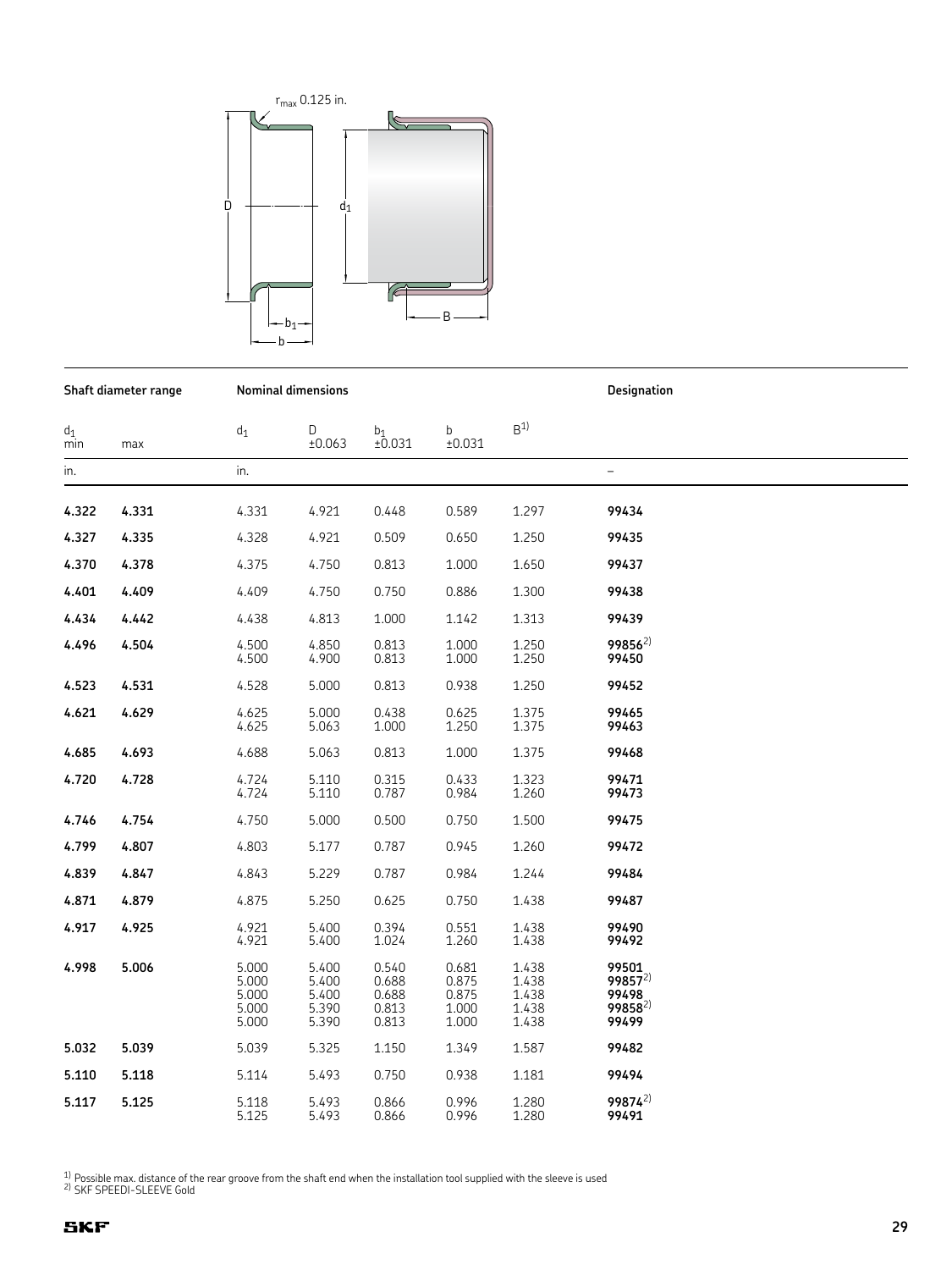

| Shaft diameter range |       |                         | <b>Nominal dimensions</b> |                         |                         | Designation             |                                       |  |
|----------------------|-------|-------------------------|---------------------------|-------------------------|-------------------------|-------------------------|---------------------------------------|--|
| $d_1$<br>min         | max   | $d_1$                   | D<br>±0.063               | $b_1$<br>±0.031         | b<br>±0.031             | B <sup>1</sup>          |                                       |  |
| in.                  |       | in.                     |                           |                         |                         |                         | $\overline{\phantom{0}}$              |  |
| 5.120                | 5.128 | 5.125                   | 5.500                     | 0.813                   | 1.000                   | 1.250                   | 99513                                 |  |
| 5.246                | 5.254 | 5.250                   | 5.560                     | 0.813                   | 1.000                   | 1.250                   | 99525                                 |  |
| 5.307                | 5.315 | 5.311                   | 5.735                     | 0.807                   | 1.000                   | 1.250                   | 99533                                 |  |
| 5.371                | 5.379 | 5.375                   | 5.875                     | 0.813                   | 1.000                   | 1.250                   | 99537                                 |  |
| 5.434                | 5.442 | 5.438                   | 5.750                     | 1.500                   | 1.688                   | 1.875                   | 99548                                 |  |
| 5.472                | 5.480 | 5.476                   | 5.900                     | 0.563                   | 0.750                   | 1.234                   | 99547                                 |  |
| 5.498                | 5.506 | 5.500<br>5.500<br>5.500 | 5.938<br>5.938<br>5.938   | 0.518<br>0.813<br>0.813 | 0.705<br>1.000<br>1.000 | 1.250<br>1.250<br>1.250 | 99550<br>99859 <sup>2)</sup><br>99549 |  |
| 5.508                | 5.516 | 5.512                   | 5.945                     | 0.807                   | 1.000                   | 1.250                   | 99552                                 |  |
| 5.621                | 5.629 | 5.625                   | 6.188                     | 0.875                   | 1.000                   | 1.812                   | 99560                                 |  |
| 5.699                | 5.709 | 5.709                   | 6.100                     | 0.750                   | 0.875                   | 1.812                   | 99571                                 |  |
| 5.726                | 5.734 | 5.734                   | 6.100                     | 0.563                   | 0.750                   | 1.938                   | 99562                                 |  |
| 5.746                | 5.754 | 5.750                   | 6.180                     | 0.813                   | 1.000                   | 1.750                   | 99575                                 |  |
| 5.871                | 5.879 | 5.875<br>5.875          | 6.188<br>6.188            | 1.000<br>1.000          | 1.250<br>1.250          | 1.313<br>1.313          | $99862^{2}$<br>99587                  |  |
| 5.896                | 5.906 | 5.905                   | 6.260                     | 1.024                   | 1.181                   | 1.280                   | 99595                                 |  |
| 5.934                | 5.942 | 5.938                   | 6.375                     | 1.000                   | 1.125                   | 1.875                   | 99596                                 |  |
| 5.995                | 6.003 | 6.000<br>6.000          | 6.360<br>6.375            | 0.500<br>1.000          | 0.750<br>1.250          | 1.750<br>1.750          | 99601<br>99599                        |  |
| 6.058                | 6.068 | 6.063                   | 6.375                     | 1.024                   | 1.181                   | 1.299                   | 99605                                 |  |
| 6.092                | 6.102 | 6.097                   | 6.575                     | 1.024                   | 1.181                   | 1.299                   | 99606                                 |  |
| 6.198                | 6.208 | 6.203                   | 6.625                     | 0.813                   | 1.063                   | 1.750                   | 99620                                 |  |
| 6.245                | 6.255 | 6.250                   | 6.625                     | 1.031                   | 1.250                   | 1.750                   | 99625                                 |  |
| 6.289                | 6.299 | 6.299                   | 6.750                     | 1.000                   | 1.250                   | 1.375                   | 99630                                 |  |
| 6.495                | 6.505 | 6.500                   | 7.000                     | 1.000                   | 1.250                   | 1.375                   | 99650                                 |  |

<sup>1)</sup> Possible max. distance of the rear groove from the shaft end when the installation tool supplied with the sleeve is used  $\frac{2}{1}$  SKF SPEEDI-SLEEVE Gold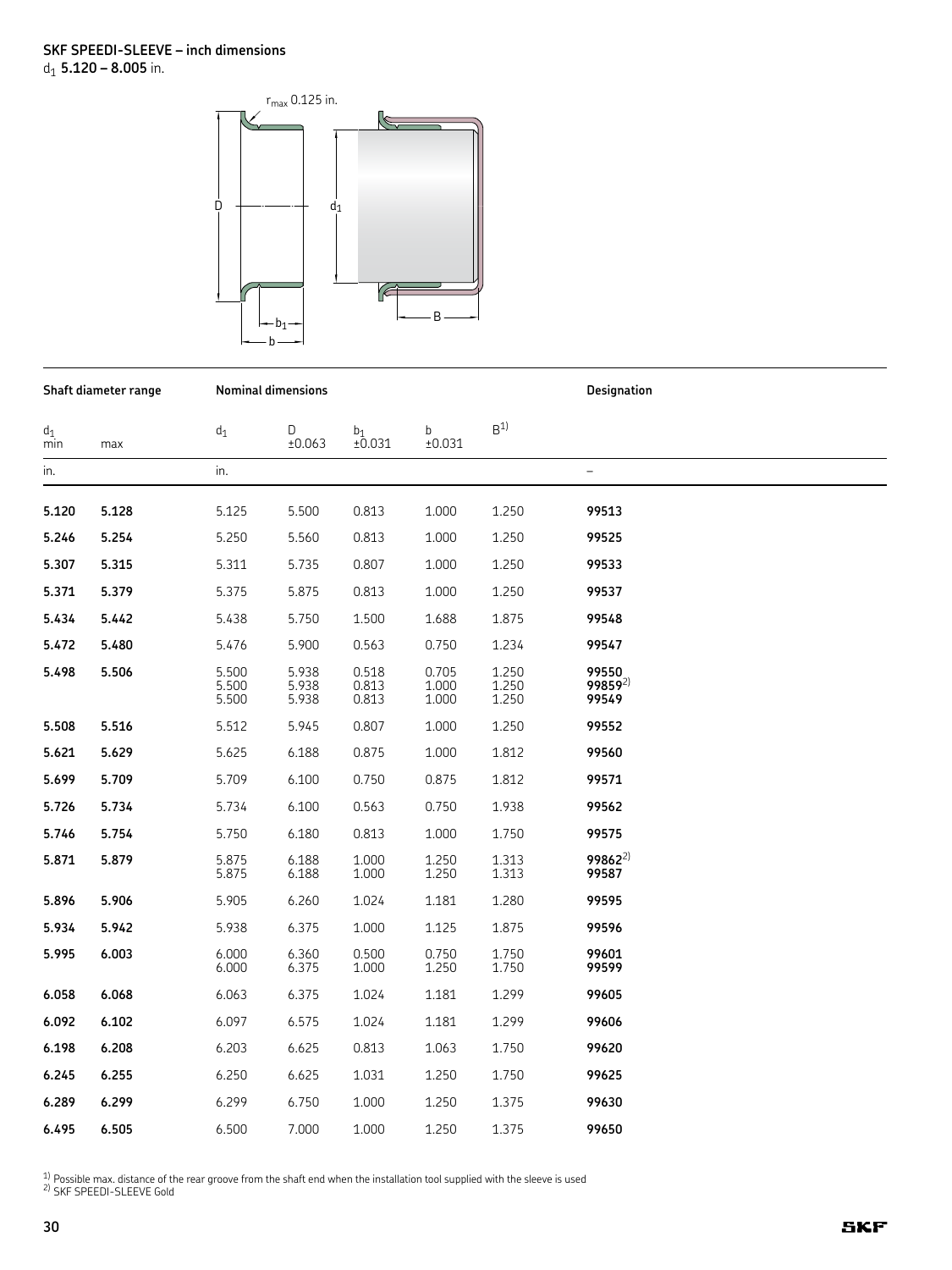

**Shaft diameter range Nominal dimensions Designation**

| $d_1$<br>min | max   | $d_1$          | D<br>±0.063    | $_{+0.031}^{b_1}$ | b<br>±0.031    | B <sup>1</sup> |                      |
|--------------|-------|----------------|----------------|-------------------|----------------|----------------|----------------------|
| in.          |       | in.            |                |                   |                |                | $\qquad \qquad -$    |
| 6.683        | 6.693 | 6.688          | 7.188          | 1.250             | 1.496          | 1.750          | 99640                |
| 6.745        | 6.755 | 6.750          | 7.125          | 0.813             | 1.063          | 1.750          | 99675                |
| 6.880        | 6.890 | 6.890          | 7.362          | 1.102             | 1.260          | 1.378          | 99687                |
|              |       |                |                |                   |                |                |                      |
| 6.995        | 7.005 | 7.000<br>7.000 | 7.475<br>7.475 | 1.000<br>1.000    | 1.250<br>1.250 | 1.688<br>1.688 | $99864^{2}$<br>99700 |
| 7.077        | 7.087 | 7.087          | 7.500          | 1.299             | 1.496          | 1.752          | 99721                |
| 7.244        | 7.254 | 7.250          | 7.760          | 1.250             | 1.500          | 2.175          | 99725                |
| 7.273        | 7.283 | 7.278          | 7.760          | 1.260             | 1.496          | 2.165          | 99726                |
| 7.444        | 7.454 | 7.453          | 7.860          | 0.813             | 1.000          | 1.250          | 99745                |
| 7.495        | 7.505 | 7.500          | 7.875          | 0.813             | 1.000          | 1.250          | 99750                |
| 7.745        | 7.755 | 7.750          | 8.270          | 1.000             | 1.313          | 1.875          | 99775                |
| 7.869        | 7.879 | 7.875          | 8.375          | 1.359             | 1.500          | 1.750          | 99787                |
| 7.933        | 7.943 | 7.938          | 8.375          | 1.000             | 1.250          | 1.750          | 99799                |
| 7.995        | 8.005 | 8.000          | 8.375          | 1.000             | 1.250          | 1.750          | 99800                |

<sup>1)</sup> Possible max. distance of the rear groove from the shaft end when the installation tool supplied with the sleeve is used  $^{2}$  SKF SPEEDI-SLEEVE Gold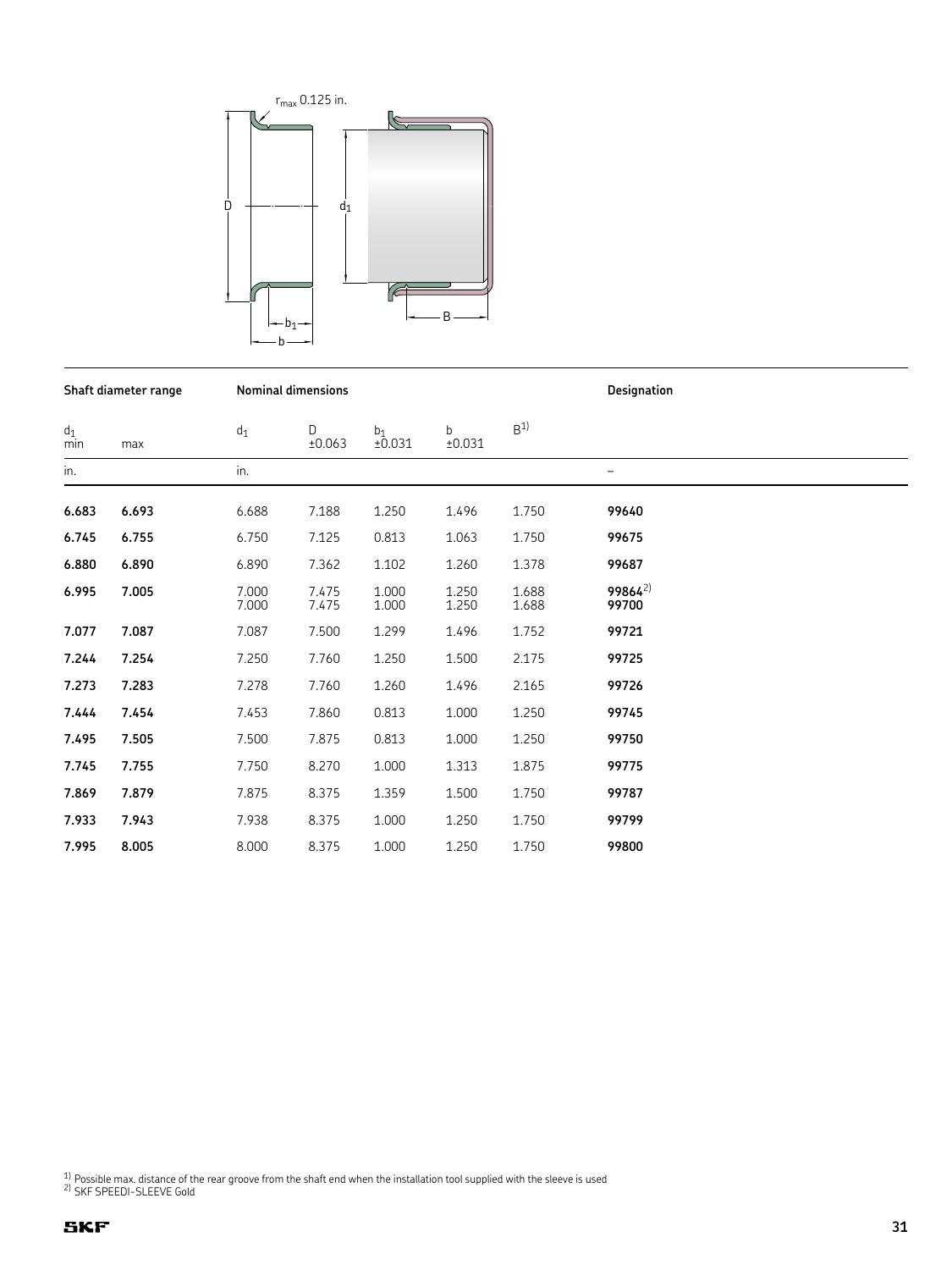# Wear sleeves for heavy industrial applications

Outside contamination particles and polishing friction between a rotating shaft and a seal can, over time, result in severe shaft damage. Instead of repairing or replacing the damaged shaft, SKF recommends the use of wear sleeves for heavy industrial applications (LDSLV), primarily in applications where no SKF SPEEDI-SLEEVE is available, i.e. for shaft diameters ranging from 211,15 to 1 143 mm *(8.313 to 45 in.)*. The sleeves are made to order to fit shaft diameters within the primary ranges listed in **tables 1** and **2**. A selection of sizes is listed in the product tables starting on **page 34**.

The LDSLV designs are recommended for applications where the operating conditions for the seals are difficult, particularly where solid contaminants can reach the seals. like in rolling mills, primary metal plants and in chemical and mineral plants.

In applications where seal wear and shaft damage can be expected, SKF recommends that the wear sleeves be installed into the application from the outset. It will then not be necessary to rework the shaft before installing a replacement sleeve and the original size can be used for the replacement seal.





| Shaft range<br>over | incl.         | Width <sup>1</sup><br>min | max   |
|---------------------|---------------|---------------------------|-------|
| mm/in.              |               | mm/in.                    |       |
| 211,15              | 736,60        | 12,70                     | 63.50 |
| 8.313               | 29,000        | 0.500                     | 2.500 |
| 736,60              | 1 1 4 3 , 0 0 | 19,05                     | 63,50 |
| 29.000              | 45.000        | 0.750                     | 2.500 |

1) Total width (b), 38,10 to 50,80 mm *(1.5 to 2 in.)* at 1 143,00 mm *(45 in.)* shaft diameter

Contact SKF for LDSLV4 designs outside the primary range.

1) Total width (b), 38,10 to 50,80 mm *(1.5 to 2 in.)* at 1 143,00 mm *(45 in.)* shaft diameter

Contact SKF for LDSLV3 designs outside the primary range.

736,60 1 143,00 25,40 63,50

*29.000 45.000 1.000 2.500*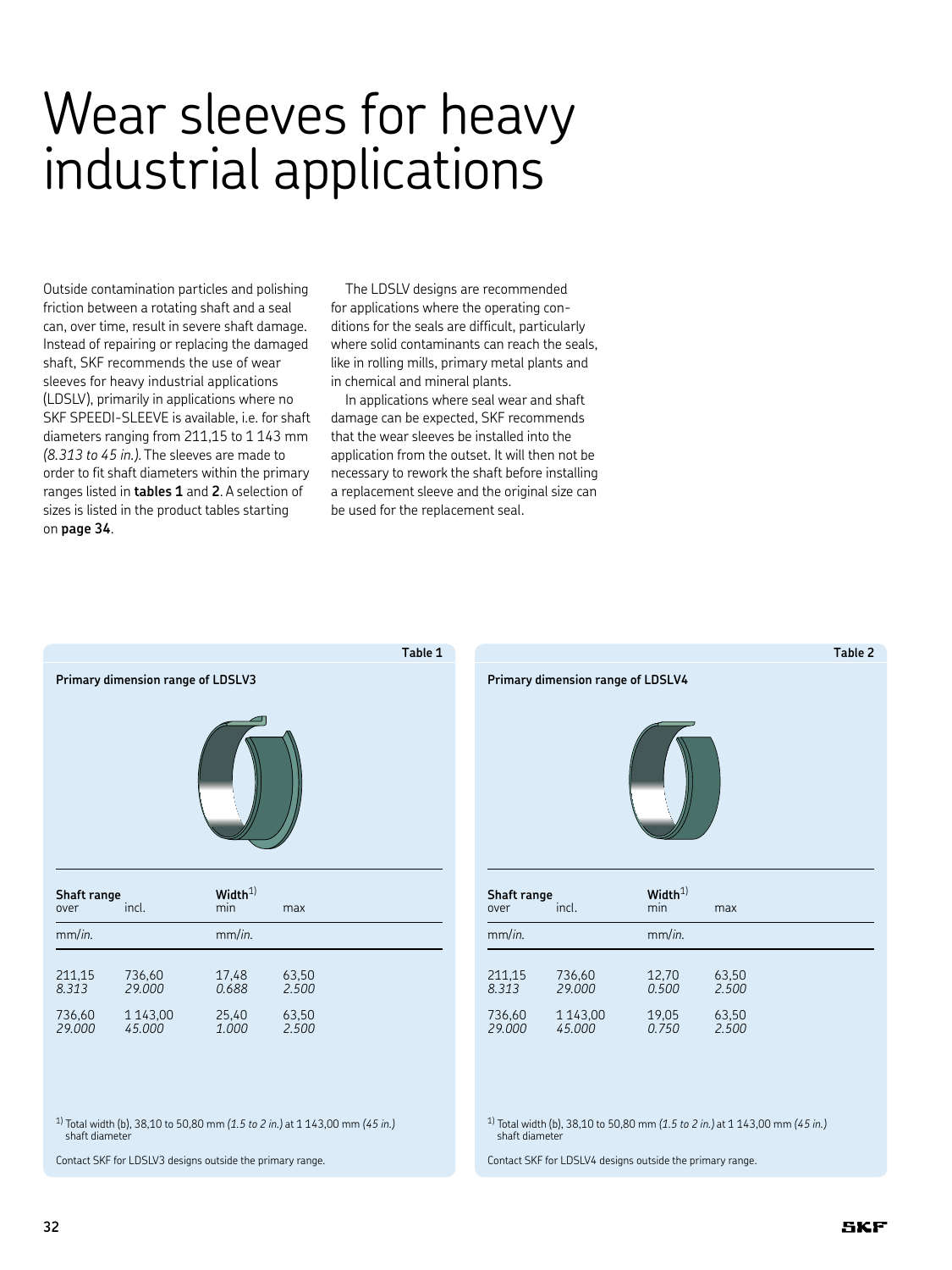#### Designs and features

There are two designs of SKF wear sleeves for heavy industrial applications; LDSLV3 with a flange  $(\rightarrow$  **fig. 1**) and LDSLV4 without a flange  $(\rightarrow$  fig. 2). Both designs are made of SAE 1008 chromium-plated carbon steel to enhance wear and corrosion resistance. Other sleeve materials can be provided to meet the demands of a specific application. The sleeve outside diameter is specially ground to provide a precision counterface surface for the seal. The wall thickness of the standard sleeves is 2,39 mm *(0.094 in.)*.

LDSLV3 is designed with a flange to simplify final positioning of the sleeve. The width of the counterface for the seal is 6,35 mm *(0.25 in.)* narrower than the total width of the sleeve. The flange adds a nominal 25,4 mm *(1 in.)* over the shaft diameter. The flange height is 12,7 mm *(0.5 in.)* for all sizes. Note that force should never be applied directly to the flange when installing an LDSLV3.

LDSLV4 has the same features as LDSLV3 but has no flange. LDSLV4 is intended for applications where a flange could interfere with other components during installation, or where a wider contact surface for the seal is required.

#### Using LDSLV designs

There are two alternative ways of using SKF wear sleeves for heavy industrial applications  $(\rightarrow$  fig. 3);

- **1** The sleeve is positioned on the shaft until it covers the damaged part and a new seal, designed for a 4,78 mm *(0.188 in.)* larger shaft diameter is used.
- **2** The shaft is machined down by 4,78 mm *(0.188 in.)* in diameter, the sleeve is installed and the original seal size is used.

The reworked shaft surface for the sleeve should have a surface roughness of between Ra 2,5 and 3,2 µm *(100 to 125 µin.)*

**NOTE:** The shaft tolerances for LDSLV designs, due to their heated slip-fit installation, are different from those for radial shaft seals. Contact SKF for assistance if the sleeves are to be used in systems with sustained temperatures higher than 75 °C *(165 °F)* and surface speeds in excess of 20 m/s *(3 900 ft/min).*

#### Installation

SKF wear sleeves for heavy industrial applications are designed for a heated slip-fit installation and must therefore be uniformly heated prior to installation on the shaft. The sleeve temperature should be approximately 180 °C *(355 °F)*. Under no circumstances should the sleeve be heated to above 200 °C *(390 °F)*. Any of the heating techniques normally used for bearings is suitable, e.g. induction heaters or heating cabinets.

The sleeves should be installed immediately after heating since they cool rapidly and could seize on the shaft before the correct position is achieved. If repositioning is necessary, use a soft faced hammer and a wooden block. After the sleeve is in the desired position, check the lead-in chamfer for any damage during installation.

#### Removal

Wear sleeves for heavy industrial applications can be removed either by heating them or expanding them by light hammer blows. Prior to removal, the flange of the LDSLV3 should first be cut through at one point, using care not to damage the shaft surface.





#### *LDSLV3 LDSLV4 Using LDSLV designs*

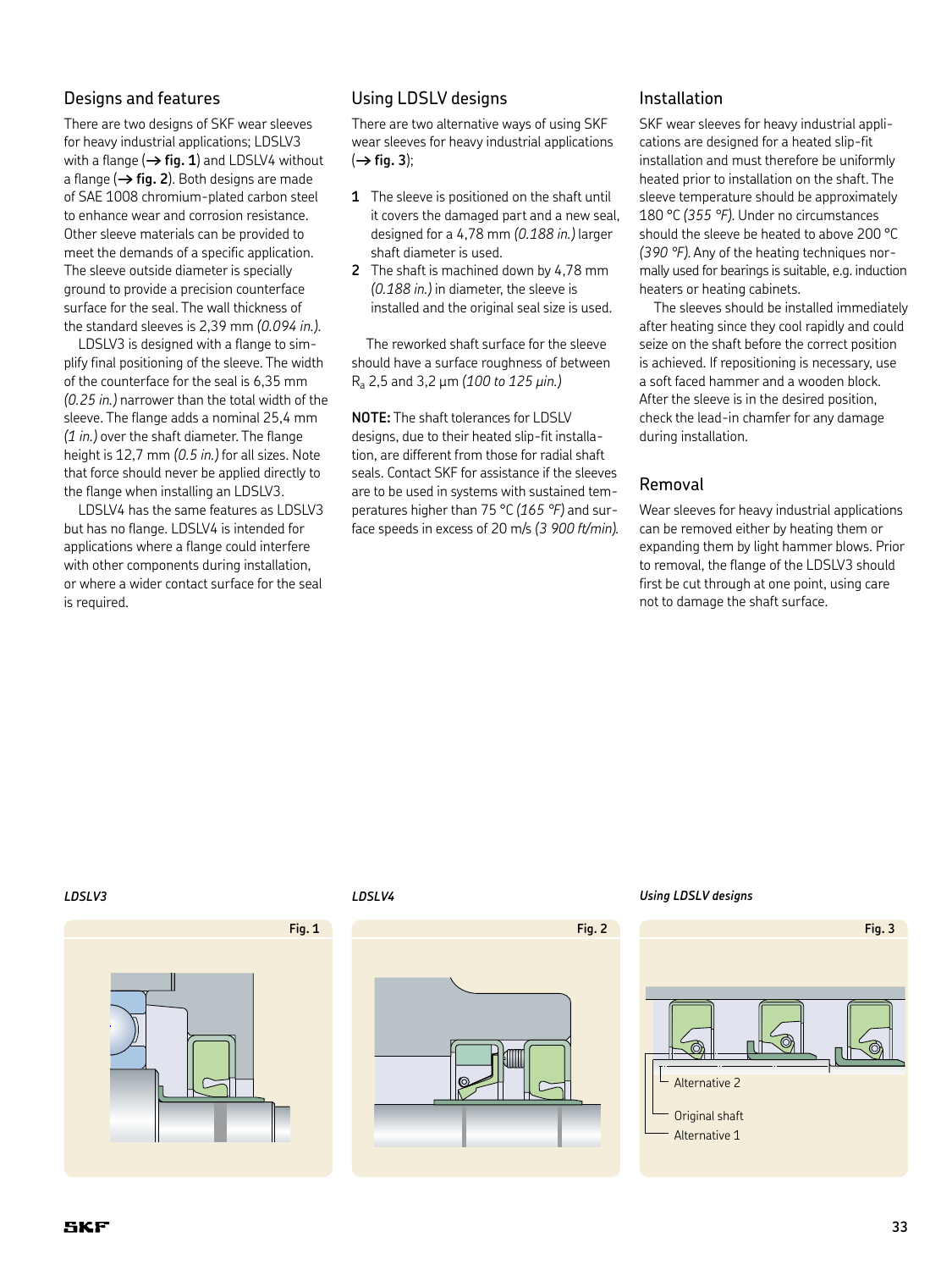

| Shaft<br>diameter<br>$d_1$ | Sleeve<br>width<br>b | Reference<br>sleeve installed<br>outside diameter | Design                     | <b>Designation</b>      | Shaft<br>diameter<br>$\mathsf{d}_1$ | Sleeve<br>width<br>b | Reference<br>sleeve installed<br>outside diameter | Design            | Designation       |
|----------------------------|----------------------|---------------------------------------------------|----------------------------|-------------------------|-------------------------------------|----------------------|---------------------------------------------------|-------------------|-------------------|
| mm                         | mm                   | mm                                                | $\qquad \qquad -$          | $\qquad \qquad -$       | mm                                  | mm                   | mm                                                | $\qquad \qquad -$ | $\qquad \qquad -$ |
| 215,00                     | 25,40                | 220                                               | LDSLV3                     | 90179                   | 405,23                              | 50                   | 410                                               | LDSLV4            | 90042             |
| 215,20                     | 35                   | 220                                               | LDSLV3                     | 87831                   | 419,99                              | 63,50                | 425                                               | LDSLV3            | 97064             |
| 220,00                     | 25<br>40<br>50,80    | 225<br>225<br>225                                 | LDSLV3<br>LDSLV3<br>LDSLV3 | 90806<br>87914<br>87915 | 435,20<br>455,00                    | 63,50<br>30          | 440<br>460                                        | LDSLV4<br>LDSLV4  | 87916<br>90347    |
| 235,23                     | 18                   | 240                                               | LDSLV4                     | 90952                   | 455,20                              | 50                   | 460                                               | LDSLV4            | 87504             |
| 240,00                     | 17,50                | 250                                               | LDSLV3                     | 90156                   | 475,18                              | 20                   | 480                                               | LDSLV4            | 87921             |
| 240,21                     | 44                   | 245                                               | LDSLV4                     | 87911                   | 494,44                              | 24                   | 500                                               | LDSLV4            | 90259             |
| 245,20                     | 63,50                | 250                                               | LDSLV3                     | 90766                   | 495,20                              | 30                   | 500                                               | LDSLV4            | 87503             |
| 275,00                     | 22                   | 280                                               | LDSLV4                     | 90546                   | 503,25                              | 24                   | 508                                               | LDSLV4            | 90149             |
| 280,00                     | 45                   | 285                                               | LDSLV4                     | 90437                   | 530,00                              | 20                   | 535                                               | LDSLV4            | 87783             |
| 285,22                     | 63,50                | 290                                               | LDSLV4                     | 90238                   | 535,23                              | 63                   | 540                                               | LDSLV4            | 90802             |
| 295,20                     | 32                   | 300                                               | LDSLV3                     | 90114                   | 555,20                              | 63,50                | 560                                               | LDSLV4            | 90075             |
| 315,19                     | 63,50                | 320                                               | LDSLV4                     | 90155                   | 575,23                              | 63,50                | 580                                               | LDSLV4            | 90951             |
| 320,00                     | 63,50                | 325                                               | LDSLV4                     | 90198                   | 585,22                              | 55                   | 590                                               | LDSLV4            | 90292             |
| 325,22                     | 63,50                | 330                                               | LDSLV4                     | 90239                   | 595,20                              | 58,20<br>63,50       | 600<br>600                                        | LDSLV3<br>LDSLV4  | 90120<br>89997    |
| 335,22                     | 39<br>50             | 340<br>340                                        | LDSLV4<br>LDSLV4           | 90777<br>90792          | 595,22                              | 50                   | 600                                               | LDSLV3            | 90241             |
| 340,00                     | 18<br>50             | 340<br>340                                        | LDSLV4<br>LDSLV4           | 87901<br>90801          | 645,20                              | 64                   | 650                                               | LDSLV4            | 90004             |
|                            | 50                   | 345                                               | LDSLV3                     | 90113                   | 645,24                              | 63,50                | 650                                               | LDSLV3            | 87817             |
| 355,20                     | 25,40<br>50          | 360<br>360                                        | LDSLV4<br>LDSLV4           | 90778<br>90785          | 665,20                              | 45                   | 670                                               | LDSLV4            | 90799             |
| 360,00                     | 44                   | 365                                               | LDSLV4                     | 87500                   | 685,22                              | 63,50                | 690                                               | LDSLV4            | 90953             |
| 360,22                     | 45                   | 365                                               | LDSLV4                     | 90788                   | 714,81                              | 50                   | 720                                               | LDSLV4            | 87820             |
| 365,20                     | 20                   | 370                                               | LDSLV4                     | 87531                   | 735,23                              | 63                   | 740                                               | LDSLV4            | 89949             |
| 395,22                     | 63,50                | 400                                               | LDSLV4                     | 87461                   | 755,19                              | 63,50                | 760                                               | LDSLV3            | 87981             |
|                            |                      |                                                   |                            |                         | 865,23                              | 63,50                | 870                                               | LDSLV4            | 90221             |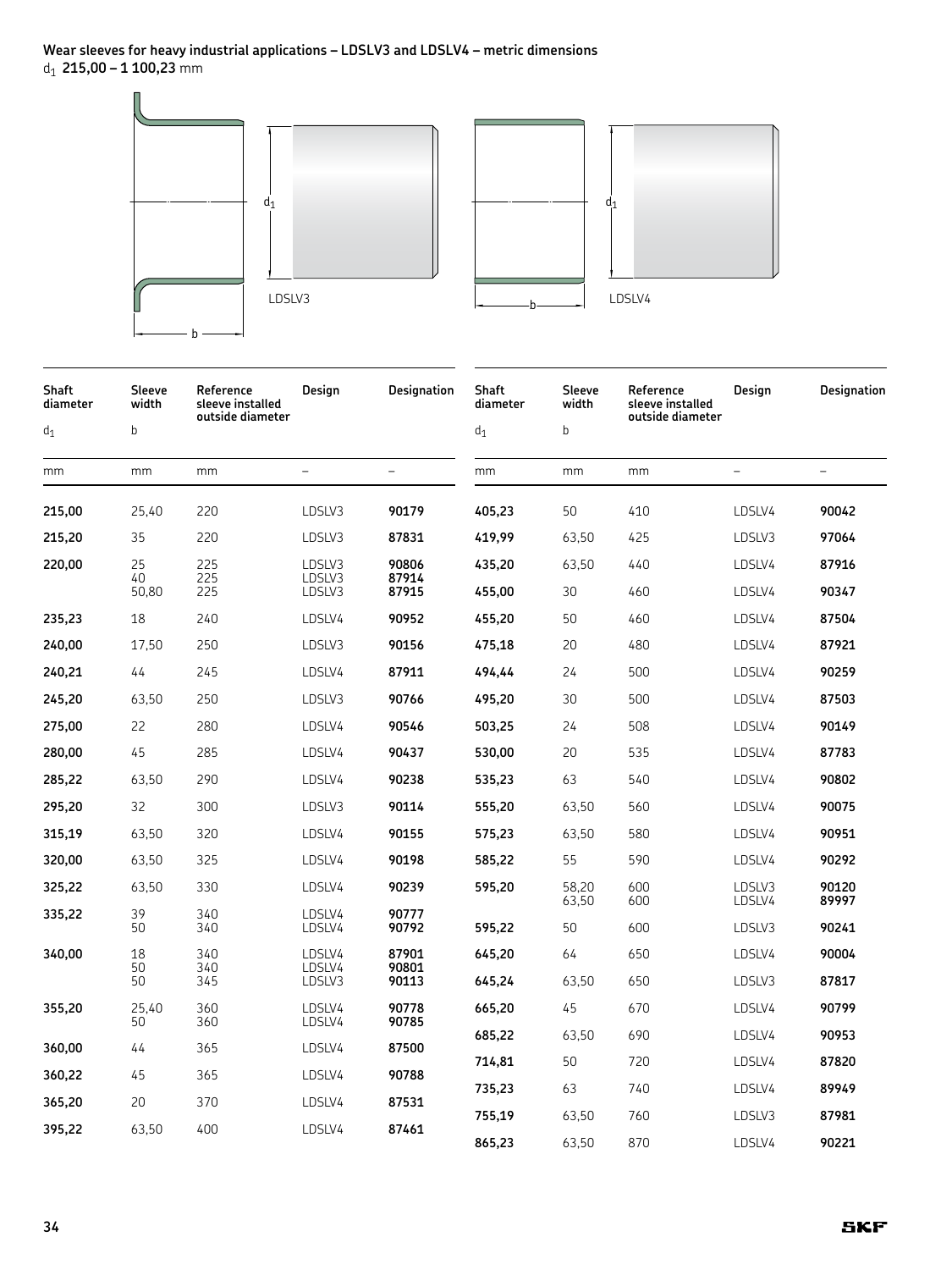

| Shaft<br>diameter | Sleeve<br>width | Reference<br>sleeve installed<br>outside diameter | Design | <b>Designation</b> |  |
|-------------------|-----------------|---------------------------------------------------|--------|--------------------|--|
| $d_1$             | b               |                                                   |        |                    |  |
| mm                | mm              | mm                                                |        |                    |  |
| 875,18            | 63,50           | 880                                               | LDSLV4 | 90103              |  |
| 1015,20           | 25              | 1020                                              | LDSLV4 | 90786              |  |
| 1049,33           | 60              | 1054                                              | LDSLV4 | 89947              |  |
| 1 100,23          | 63              | 1 1 0 5                                           | LDSLV4 | 89946              |  |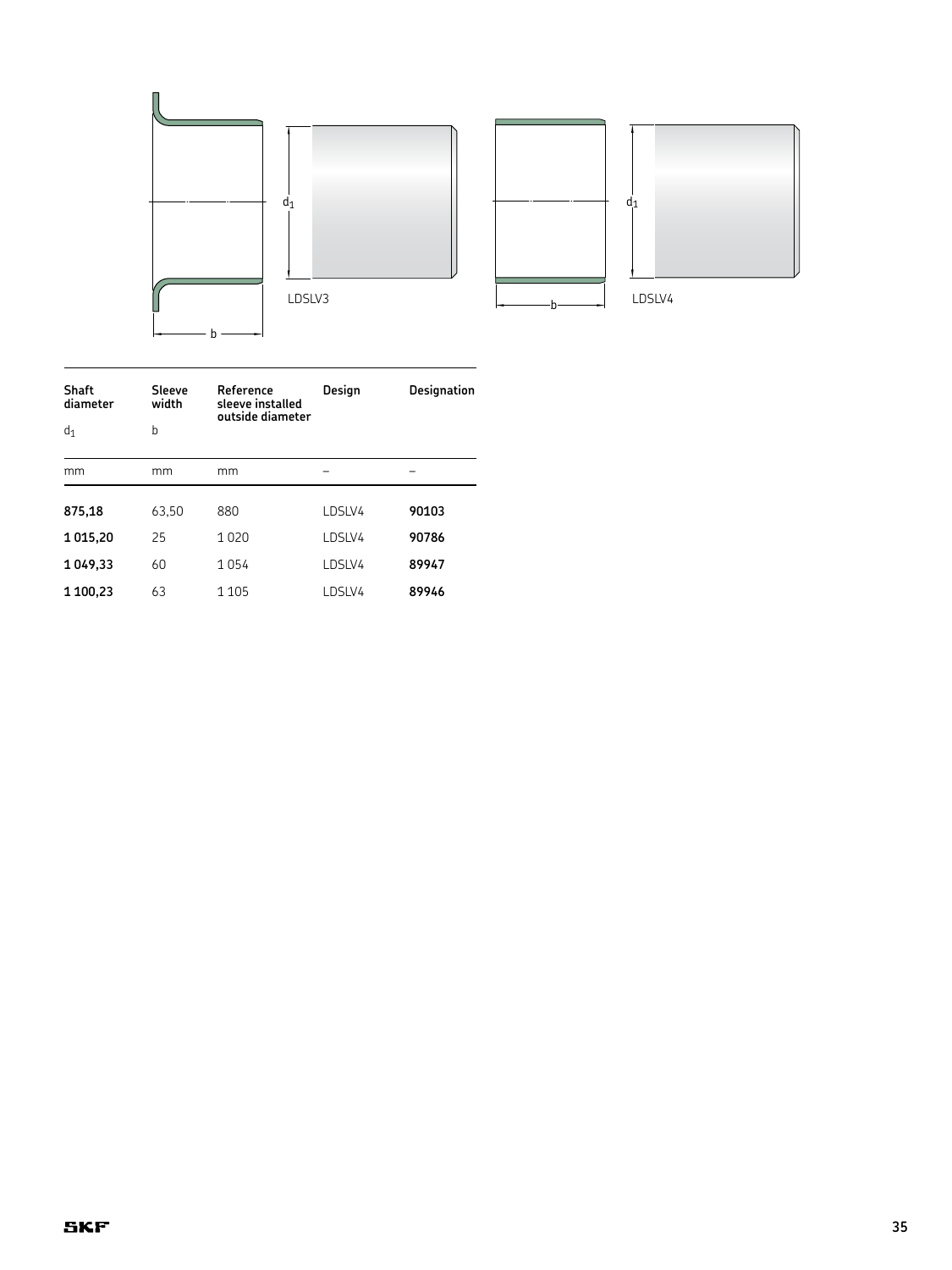**Wear sleeves for heavy industrial applications – LDSLV3 and LDSLV4 – inch dimensions** d1 **8.313 – 11.969** in.



| <b>Shaft</b><br>diameter | Sleeve<br>width | Reference<br>sleeve installed<br>outside diameter | Design                   | Designation              | Shaft<br>diameter | Sleeve<br>width         | Reference<br>sleeve installed<br>outside diameter | Design            | Designation              |
|--------------------------|-----------------|---------------------------------------------------|--------------------------|--------------------------|-------------------|-------------------------|---------------------------------------------------|-------------------|--------------------------|
| $d_1$                    | $\sf b$         |                                                   |                          |                          | $d_1$             | $\mathsf b$             |                                                   |                   |                          |
| in./mm                   | in/mm           | in./mm                                            | $\overline{\phantom{0}}$ | $\overline{\phantom{0}}$ | in./mm            | in./mm                  | in./mm                                            | $\qquad \qquad -$ | $\overline{\phantom{0}}$ |
| 8.313<br>211,15          | 1.250<br>31,75  | 8.501<br>215,93                                   | LDSLV4                   | 85885                    | 9.125<br>231,78   | 1.000<br>25,40          | 9.313<br>236,55                                   | LDSLV4            | 86547                    |
| 8.353<br>212,17          | 1.500<br>38,10  | 8.541<br>216,94                                   | LDSLV4                   | 86907                    |                   | 1.500<br>38,10          | 9.313<br>236,55                                   | LDSLV4            | 90130                    |
| 8.500<br>215,90          | 1.000<br>25,40  | 8.688<br>220,68                                   | LDSLV3                   | 85158                    | 9.250<br>234,95   | 0.875<br>22,23          | 9.438<br>239,73                                   | LDSLV4            | 84643                    |
| 8.625<br>219,08          | 2.750<br>69,85  | 8.813<br>223,85                                   | LDSLV3                   | 85643                    | 9.260<br>235,20   | 1.102<br>27,99          | 9.448<br>239,98                                   | LDSLV4            | 87789                    |
| 8.661<br>220,00          | 1.000<br>25,40  | 8.849<br>224,76                                   | LDSLV4                   | 87319                    | 9.313<br>236,55   | 1.500<br>38,10          | 9.501<br>241,33                                   | LDSLV3            | 85377                    |
| 8.687<br>220,65          | 2.250<br>57,15  | 8.875<br>225,43                                   | LDSLV3                   | 86543                    | 9.449<br>240,00   | 1.181<br>30,00          | 9.637<br>244,78                                   | LDSLV4            | 87144                    |
| 8.750<br>222,25          | 1.500<br>38,10  | 8.938<br>227,03                                   | LDSLV3                   | 87196                    | 9.500<br>241,30   | 2.500<br>63,50<br>1.000 | 9.688<br>246,08<br>9.688                          | LDSLV4<br>LDSLV3  | 86562<br>86633           |
| 8.812<br>223,82          | 2.000<br>50,80  | 9.000<br>228,60                                   | LDSLV4                   | 86551                    | 9.563             | 25,40<br>1.000          | 246,08<br>9.751                                   | LDSLV4            | 85073                    |
| 8.813<br>223,85          | 1.000<br>25,40  | 9.001<br>228,63                                   | LDSLV3                   | 85688                    | 242,90            | 25,40<br>2.000<br>50,80 | 247,68<br>9.751<br>247,68                         | LDSLV4            | 85397                    |
| 8.866<br>225,20          | 2.500<br>63,50  | 9.054<br>229,97                                   | LDSLV4                   | 87166                    | 9.750<br>247,65   | 1.438<br>36,53          | 9.938<br>252,43                                   | LDSLV4            | 84965                    |
| 8.867<br>225,22          | 1.000<br>25,40  | 9.055<br>230,00                                   | LDSLV4                   | 87462                    |                   | 2.250<br>57,15          | 9.938<br>252,43                                   | LDSLV4            | 85045                    |
| 8.875<br>225,43          | 1.250<br>31,75  | 9.063<br>230,20                                   | LDSLV3                   | 85973                    | 9.813<br>249,25   | 1.125<br>28,58<br>2.000 | 10.001<br>254,03<br>10.001                        | LDSLV4<br>LDSLV3  | 86413<br>84156           |
|                          | 1.250<br>31,75  | 9.063<br>230,20                                   | LDSLV4                   | 87526                    | 9.835             | 50,80<br>1.575          | 254,03<br>10.023                                  | LDSLV4            | 90773                    |
| 8.938<br>227,03          | 2.500<br>63,50  | 9.126<br>231,80                                   | LDSLV4                   | 86546                    | 249,81            | 40,01                   | 254,58                                            |                   |                          |
| 9.000<br>228,60          | 1.000<br>25,40  | 9.188<br>233,38                                   | LDSLV3                   | 87555                    | 10.000<br>254,00  | 1.000<br>25,40          | 10.188<br>258,78                                  | LDSLV3            | 90070                    |
| 9.055<br>230,00          | 1.000<br>25,40  | 9.243<br>234,77                                   | LDSLV3                   | 89943                    | 10.063<br>255,60  | 2.250<br>57,15          | 10.251<br>260,38                                  | LDSLV4            | 86000                    |
| 9.063<br>230,20          | 1.500<br>38,10  | 9.251<br>234,98                                   | LDSLV4                   | 85931                    | 10.188<br>258,78  | 1.125<br>28,58          | 10.376<br>263,55                                  | LDSLV4            | 84962                    |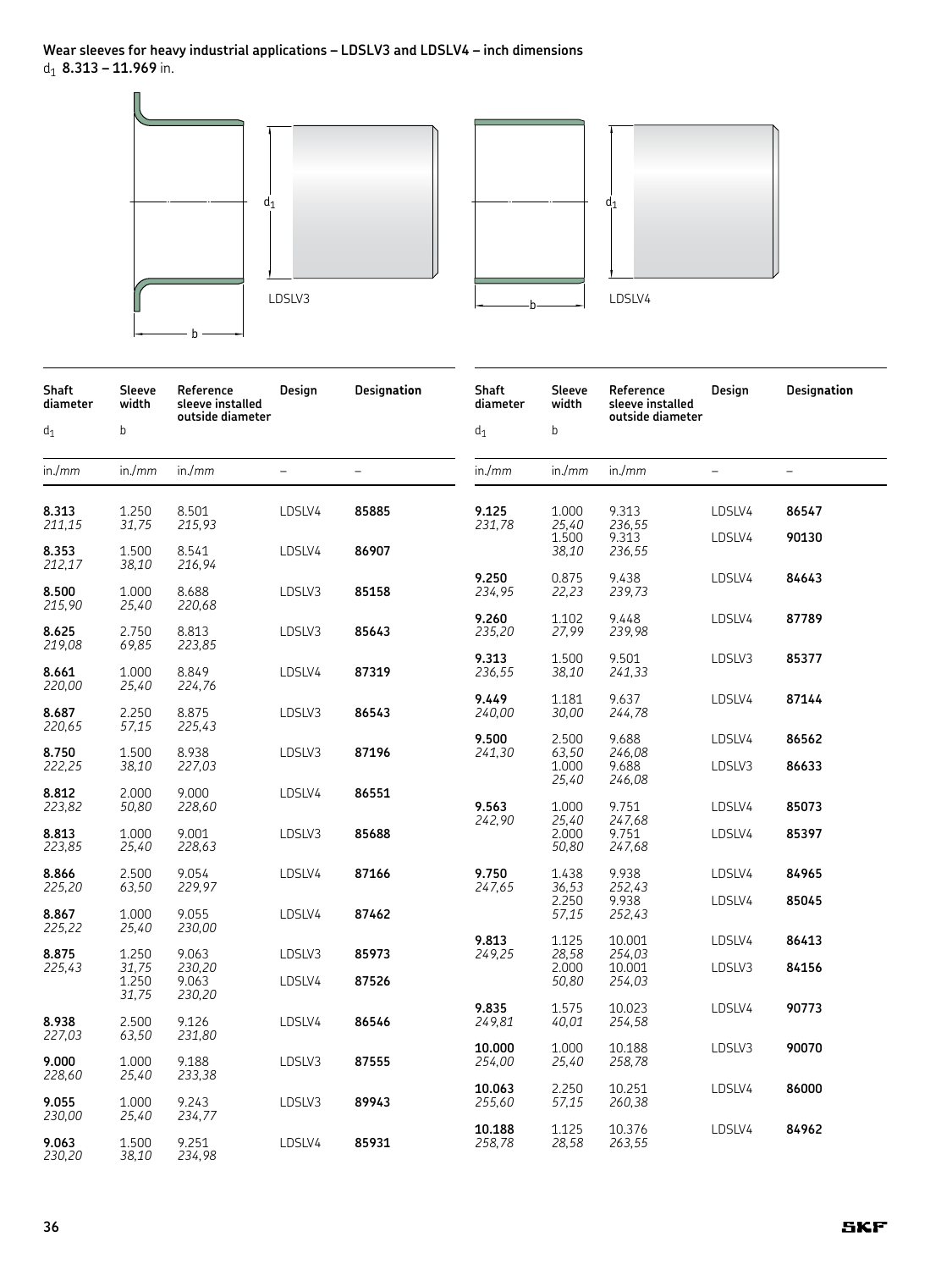



| Shaft<br>diameter | Sleeve<br>width         | Reference<br>sleeve installed<br>outside diameter | Design                   | Designation       | Shaft<br>diameter | Sleeve<br>width         | Reference<br>sleeve installed<br>outside diameter | Design                   | Designation       |
|-------------------|-------------------------|---------------------------------------------------|--------------------------|-------------------|-------------------|-------------------------|---------------------------------------------------|--------------------------|-------------------|
| $d_1$             | b                       |                                                   |                          |                   | $d_1$             | b                       |                                                   |                          |                   |
| in./mm            | in/mm                   | in./mm                                            | $\overline{\phantom{0}}$ | $\qquad \qquad -$ | in/mm             | in./mm                  | in./mm                                            | $\overline{\phantom{0}}$ | $\qquad \qquad -$ |
| 10.240<br>260,00  | 1.970<br>50,00          | 10.424<br>264,77                                  | LDSLV3                   | 87738             | 11.031<br>280,19  | 1.260<br>32,00          | 11.219<br>284,96                                  | LDSLV4                   | 87525             |
| 10.313<br>261,95  | 2.000<br>50,80          | 10.501<br>266,73                                  | LDSLV4                   | 85629             | 11.062<br>280,97  | 1.750<br>44,45          | 11.250<br>285,75                                  | LDSLV4                   | 85469             |
|                   | 2.250<br>57,15          | 10.501<br>266,73                                  | LDSLV3                   | 85191             | 11.187<br>284,15  | 1.250<br>31,75          | 11.375<br>288,93                                  | LDSLV4                   | 86269             |
| 10.441<br>265,20  | 2.165<br>54,99          | 10.629<br>269,98                                  | LDSLV4                   | 86798             | 11.188<br>284,18  | 2.250<br>57,15          | 11.376<br>288,95                                  | LDSLV4                   | 85212             |
| 10.500<br>266,70  | 2.750<br>69,85          | 10.688<br>271,48                                  | LDSLV4                   | 86013             | 11.190<br>284,23  | 2.250<br>57,15          | 11.378<br>289,00                                  | LDSLV4                   | 87566             |
| 10.557<br>268,15  | 2.250<br>57,15          | 10.745<br>272,92                                  | LDSLV4                   | 85491             | 11.313<br>287,35  | 1.500<br>38,10          | 11.501<br>292,13                                  | LDSLV4                   | 84094             |
| 10.562<br>268,27  | 0.984<br>24,99<br>1.750 | 10.750<br>273,05<br>10.750                        | LDSLV4<br>LDSLV4         | 90800<br>86468    | 11.375<br>288,93  | 2.250<br>57,15          | 11.563<br>293,70                                  | LDSLV4                   | 86145             |
|                   | 44,45<br>1.813<br>46,05 | 273,05<br>10.750<br>273,05                        | LDSLV4                   | 86544             | 11.417<br>290,00  | 1.750<br>44,45          | 11.605<br>294,77                                  | LDSLV4                   | 86441             |
| 10.563<br>268,30  | 1.500<br>38,10          | 10.751<br>273,08                                  | LDSLV4                   | 87768             | 11.500<br>292,10  | 0.750<br>19,05          | 11.688<br>296,88                                  | LDSLV4                   | 90761             |
| 10.750<br>273,05  | 2.500<br>63,50          | 10.938<br>277,83                                  | LDSLV4                   | 86435             | 11.562<br>293,67  | 1.000<br>25,40          | 11.750<br>298,45                                  | LDSLV4                   | 90333             |
| 10.813<br>274,65  | 1.000<br>25,40          | 11.001<br>279,43                                  | LDSLV3                   | 81389             | 11.623<br>295,22  | 1.417<br>35,99          | 11.811<br>300,00                                  | LDSLV3                   | 87875             |
|                   | 2.000<br>50,80          | 11.001<br>279,43                                  | LDSLV4                   | 85033             | 11.750<br>298,45  | 2.375<br>60,33          | 11.938<br>303,23                                  | LDSLV3                   | 87872             |
| 10.846<br>275,49  | 0.709<br>18,01          | 11.034<br>280,26                                  | LDSLV4                   | 86601             | 11.812<br>300,02  | 1.125<br>28,58          | 12.000<br>304,80                                  | LDSLV4                   | 86687             |
| 10.875<br>276,23  | 2.000<br>50,80          | 11.063<br>281,00                                  | LDSLV4                   | 84510             | 11.813            | 1.500                   | 12.001                                            | LDSLV4                   | 85979             |
| 11.000<br>279,40  | 1.500<br>38,10          | 11.188<br>284,18                                  | LDSLV4                   | 86486             | 300,05            | 38,10<br>2.250<br>57,15 | 304,83<br>12.001<br>304,83                        | LDSLV3                   | 84819             |
|                   | 2.500<br>63,50          | 11.188<br>284,18                                  | LDSLV4                   | 86454             |                   | 2.750<br>69,85          | 12.001<br>304,83                                  | LDSLV4                   | 85844             |
| 11.024<br>280,00  | 1.181<br>30,00          | 11.212<br>284,78                                  | LDSLV4                   | 87142             | 11.969<br>304,00  | 0.709<br>18,00          | 12.157<br>308,79                                  | LDSLV4                   | 86600             |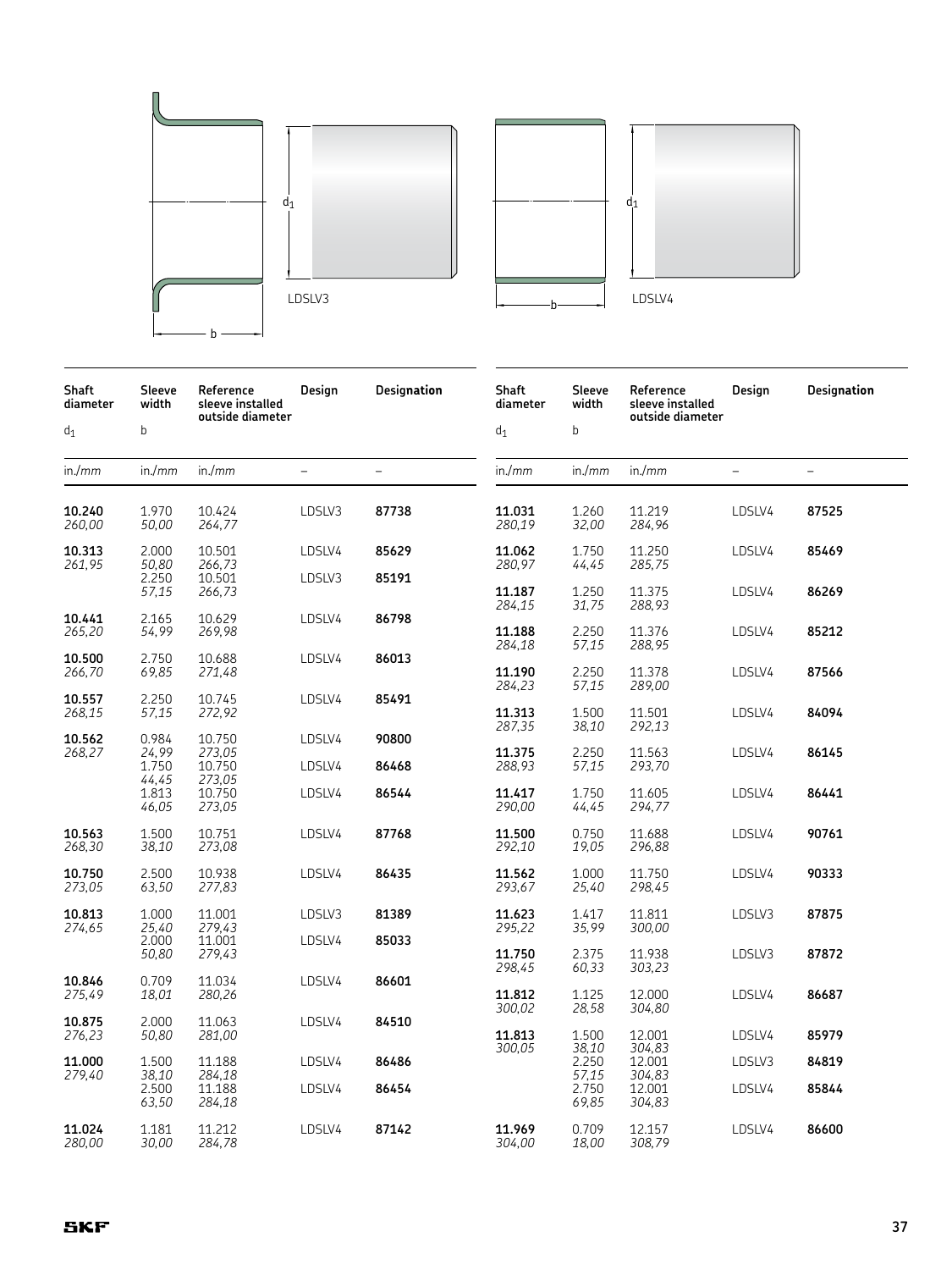**Wear sleeves for heavy industrial applications – LDSLV3 and LDSLV4 – inch dimensions** d1 **12.000 – 20.813** in.



| <b>Shaft</b><br>diameter | Sleeve<br>width         | Reference<br>sleeve installed<br>outside diameter | Design | <b>Designation</b> | <b>Shaft</b><br>diameter | Sleeve<br>width | Reference<br>sleeve installed<br>outside diameter | Design | Designation |
|--------------------------|-------------------------|---------------------------------------------------|--------|--------------------|--------------------------|-----------------|---------------------------------------------------|--------|-------------|
| $\mathsf{d}_1$           | $\mathsf b$             |                                                   |        |                    | $\mathsf{d}_1$           | $\mathsf b$     |                                                   |        |             |
| in./mm                   | in./mm                  | in./mm                                            |        |                    | in/mm                    | in./mm          | in./mm                                            |        |             |
| 12.000<br>304,80         | 2.250<br>57,15          | 12.188<br>309,58                                  | LDSLV4 | 85577              | 13.813<br>350,85         | 1.500<br>38,10  | 14.001<br>355,63                                  | LDSLV3 | 81390       |
|                          | 2.250<br>57,15          | 12.188<br>309,58                                  | LDSLV3 | 87406              |                          | 2.000<br>50,80  | 14.001<br>355,63                                  | LDSLV4 | 85179       |
| 12.063<br>306,40         | 0.625<br>15,88          | 12.251<br>311,18                                  | LDSLV4 | 85418              | 14.000<br>355,60         | 1.375<br>34,93  | 14.188<br>360,38                                  | LDSLV3 | 89951       |
|                          | 2.500<br>63,50          | 12.251<br>311,18                                  | LDSLV3 | 86404              |                          | 1.500<br>38,10  | 14.188<br>360,38                                  | LDSLV3 | 81352       |
| 12.312<br>312,72         | 1.500<br>38,10          | 12.500<br>317,50                                  | LDSLV4 | 90174              | 14.173<br>359,99         | 1.000<br>25,40  | 14.361<br>364,77                                  | LDSLV4 | 87445       |
| 12.313<br>312,75         | 0.750<br>19,05          | 12.501<br>317,53                                  | LDSLV4 | 83760              | 14.313<br>363,55         | 1.500<br>38,10  | 14.501<br>368,33                                  | LDSLV4 | 86429       |
| 12.500<br>317,50         | 2.125<br>53,98          | 12.688<br>322,28                                  | LDSLV3 | 86169              | 14.438<br>366,73         | 2.500<br>63,50  | 14.626<br>371,50                                  | LDSLV3 | 86403       |
| 12.598<br>320,00         | 0.984<br>25,00          | 12.786<br>324,76                                  | LDSLV3 | 87434              | 14.500<br>368,30         | 1.000<br>25,40  | 14.688<br>373,08                                  | LDSLV4 | 85914       |
| 12.750<br>323,85         | 0.688<br>17,48          | 12.938<br>328,63                                  | LDSLV4 | 87513              | 14.813<br>376,25         | 1.500<br>38,10  | 15.001<br>381,03                                  | LDSLV4 | 87723       |
|                          | 1.125<br>28,58          | 12.938<br>328,63                                  | LDSLV3 | 82099              |                          | 2.125<br>53,98  | 15.001<br>381,03                                  | LDSLV3 | 81391       |
|                          | 1.500<br>38,10          | 12.938<br>328,63                                  | LDSLV3 | 90143              | 15.000<br>381,00         | 1.000<br>25,40  | 15.188<br>385,78                                  | LDSLV4 | 87247       |
| 12.813<br>325,45         | 1.000<br>25,40          | 13.001<br>330,23                                  | LDSLV4 | 86258              | 15.062                   | 0.750           | 15.250                                            | LDSLV4 | 90272       |
|                          | 1.375<br>34,93          | 13.001<br>330,23                                  | LDSLV4 | 84263              | 382,57                   | 19,05           | 387,35                                            |        |             |
|                          | 2.000<br>50,80          | 13.001<br>330,23                                  | LDSLV3 | 84390              | 15.066<br>382,68         | 1.000<br>25,40  | 15.254<br>387,45                                  | LDSLV3 | 87871       |
|                          | 2.500<br>63,50          | 13.001<br>330,23                                  | LDSLV4 | 86722              | 15.188<br>385,78         | 2.500<br>63,50  | 15.376<br>390,55                                  | LDSLV4 | 87569       |
| 13.000<br>330,20         | 1.750<br>44,45          | 13.188<br>334,98                                  | LDSLV4 | 85535              | 15.250                   | 0.750           | 15.438                                            | LDSLV3 | 84964       |
| 13.063<br>331,80         | 1.125<br>28,58          | 13.251<br>336,53                                  | LDSLV4 | 84963              | 387,35<br>15.560         | 19,05<br>0.906  | 392,13<br>15.748                                  | LDSLV4 | 85582       |
| 13.313                   | 0.813                   | 13.501                                            | LDSLV4 | 86688              | 395,22                   | 23,01           | 400,00                                            |        |             |
| 338,15                   | 20,65<br>1.500<br>38,10 | 342,93<br>13.501<br>342,93                        | LDSLV4 | 87463              | 15.812<br>401,62         | 2.500<br>63,50  | 16.000<br>406,40                                  | LDSLV3 | 87634       |
|                          | 2.000<br>50,80          | 13.501<br>342,93                                  | LDSLV3 | 85852              |                          |                 |                                                   |        |             |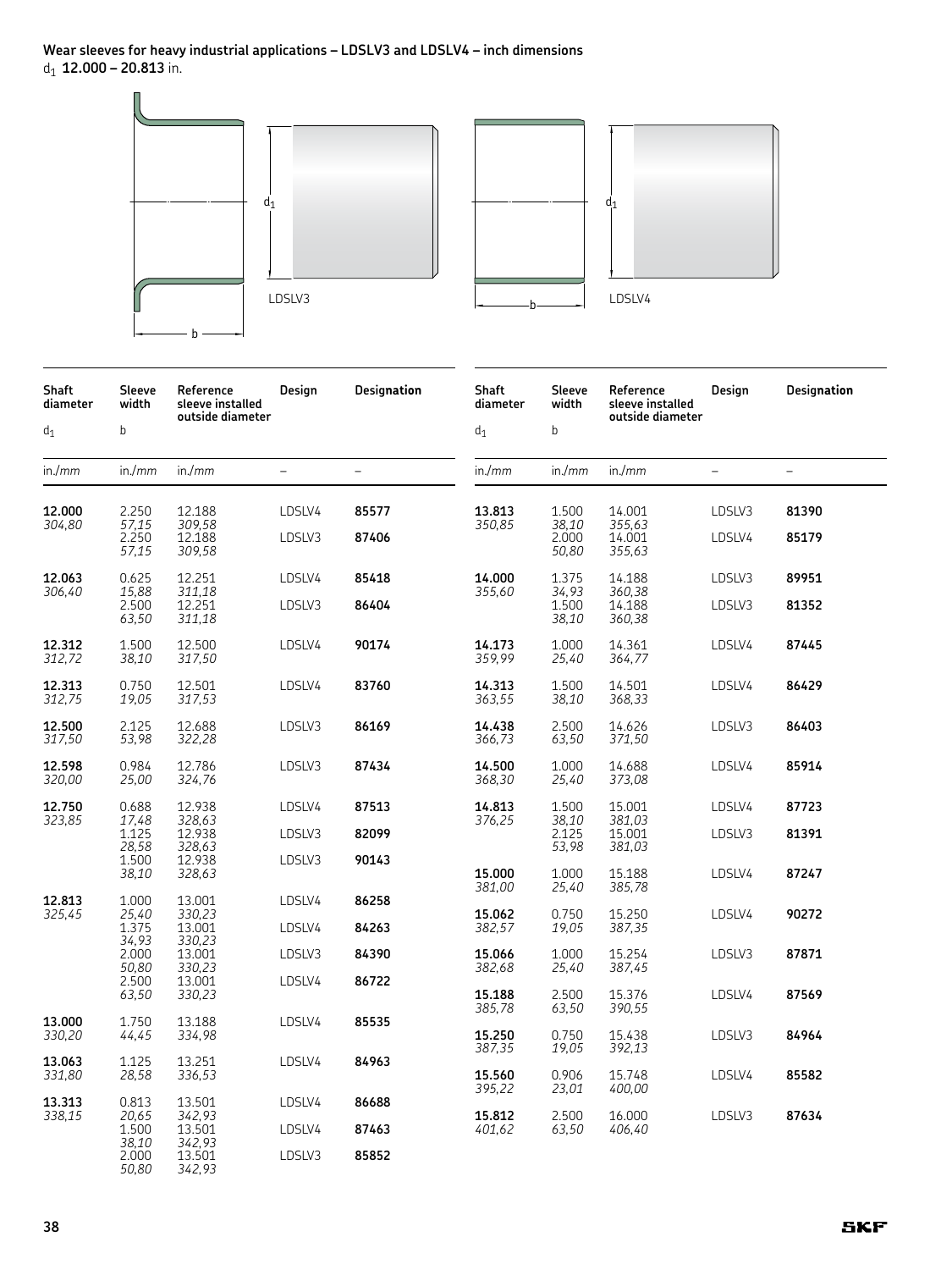



| Shaft<br>diameter | Sleeve<br>width         | Reference<br>sleeve installed<br>outside diameter | Design                   | Designation              | Shaft<br>diameter | Sleeve<br>width         | Reference<br>sleeve installed<br>outside diameter | Design           | Designation              |
|-------------------|-------------------------|---------------------------------------------------|--------------------------|--------------------------|-------------------|-------------------------|---------------------------------------------------|------------------|--------------------------|
| $\mathsf{d}_1$    | $\sf b$                 |                                                   |                          |                          | $d_1$             | b                       |                                                   |                  |                          |
| in./mm            | in/mm                   | in./mm                                            | $\overline{\phantom{0}}$ | $\overline{\phantom{0}}$ | in/mm             | in/mm                   | in./mm                                            |                  | $\overline{\phantom{0}}$ |
| 15.813            | 2.000                   | 16.001                                            | LDSLV4                   | 85181                    | 17.750            | 1.250                   | 17.938                                            | LDSLV4           | 90774                    |
| 401,65            | 50,80<br>2.000          | 406,43<br>16.001                                  | LDSLV3                   | 87446                    | 450,85            | 31,75<br>2.500          | 455,63<br>17.938                                  | LDSLV3           | 86631                    |
|                   | 50,80<br>2.500          | 406,43<br>16.001                                  | LDSLV4                   | 86407                    |                   | 63,50                   | 455,63                                            |                  |                          |
|                   | 63,50                   | 406,43                                            |                          |                          | 17.812<br>452,42  | 2.125<br>53,98          | 18.000<br>457,20                                  | LDSLV4           | 87271                    |
| 15.998<br>406,35  | 2.250<br>57,15          | 16.186<br>411,12                                  | LDSLV3                   | 85908                    | 17.813<br>452,45  | 2.500<br>63,50          | 18.001<br>457,23                                  | LDSLV3           | 86405                    |
| 16.000<br>406,40  | 2.000<br>50,80          | 16.188<br>411,18                                  | LDSLV3                   | 81354                    | 18.163            | 2.000                   | 18.351                                            | LDSLV4           | 86343                    |
| 16.063            | 0.500                   | 16.251                                            | LDSLV4                   | 87613                    | 461,34            | 50,80                   | 466,12                                            |                  |                          |
| 408,00            | 12,70<br>1.250          | 412,78<br>16.251                                  | LDSLV4                   | 86175                    | 18.312<br>465,12  | 1.191<br>30,25          | 18.500<br>469,90                                  | LDSLV4           | 90790                    |
|                   | 31,75<br>1.300<br>33,02 | 412,78<br>16.251<br>412,78                        | LDSLV4                   | 86426                    | 18.813<br>477,85  | 1.750<br>44,45          | 19.001<br>482,63                                  | LDSLV4           | 86563                    |
|                   | 2.000<br>50,80          | 16.251<br>412,78                                  | LDSLV4                   | 86575                    |                   | 2.250<br>57,15          | 19.001<br>482,63                                  | LDSLV4           | 87015                    |
| 16.313<br>414,35  | 2.000<br>50,80          | 16.501<br>419,13                                  | LDSLV4                   | 84697                    |                   | 2.500<br>63,50          | 19.001<br>482,63                                  | LDSLV4           | 86716                    |
| 16.750<br>425,45  | 1.500<br>38,10          | 16.938<br>430,23                                  | LDSLV4                   | 87585                    | 19.496<br>495,20  | 2.362<br>59,99          | 19.684<br>499,97                                  | LDSLV4           | 87631                    |
| 16.812            | 1.000                   | 17.000                                            | LDSLV4                   | 86737                    | 19.497<br>495,22  | 1.575<br>40,01          | 19.685<br>500,00                                  | LDSLV4           | 87785                    |
| 427,02<br>16.813  | 25,40<br>2.250          | 431,80<br>17.001                                  | LDSLV4                   | 84616                    | 19.500<br>495,30  | 1.250<br>31,75          | 19.688<br>500,08                                  | LDSLV4           | 90769                    |
| 427,05<br>17.250  | 57,15<br>1.000          | 431,83<br>17.438                                  | LDSLV4                   | 90779                    | 19.563<br>496,90  | 2.750<br>69,85          | 19.751<br>501,68                                  | LDSLV4           | 85654                    |
| 438,15            | 25,40<br>2.000<br>50,80 | 442,93<br>17.438<br>442,93                        | LDSLV4                   | 84576                    | 19.813<br>503,25  | 1.250<br>31,75          | 20.001<br>508,03                                  | LDSLV4           | 84781                    |
| 17.313<br>439,75  | 1.500<br>38,10          | 17.501<br>444,53                                  | LDSLV4                   | 86430                    | 20.312<br>515,92  | 1.000<br>25,40          | 20.500<br>520,70                                  | LDSLV4           | 86739                    |
| 17.449<br>443,20  | 2.000<br>50,80          | 17.637<br>447,98                                  | LDSLV4                   | 85762                    | 20.813<br>528,65  | 1.250<br>31,75          | 21.001<br>533,43<br>21.001                        | LDSLV3           | 85800                    |
| 17.500<br>444,50  | 1.250<br>31,75          | 17.688<br>449,28                                  | LDSLV4                   | 90770                    |                   | 2.125<br>53,98<br>2.500 | 533,43<br>21.001                                  | LDSLV4<br>LDSLV4 | 85367<br>87298           |
| 17.543<br>445,59  | 2.362<br>59,99          | 17.731<br>450,37                                  | LDSLV4                   | 86799                    |                   | 63,50                   | 533,43                                            |                  |                          |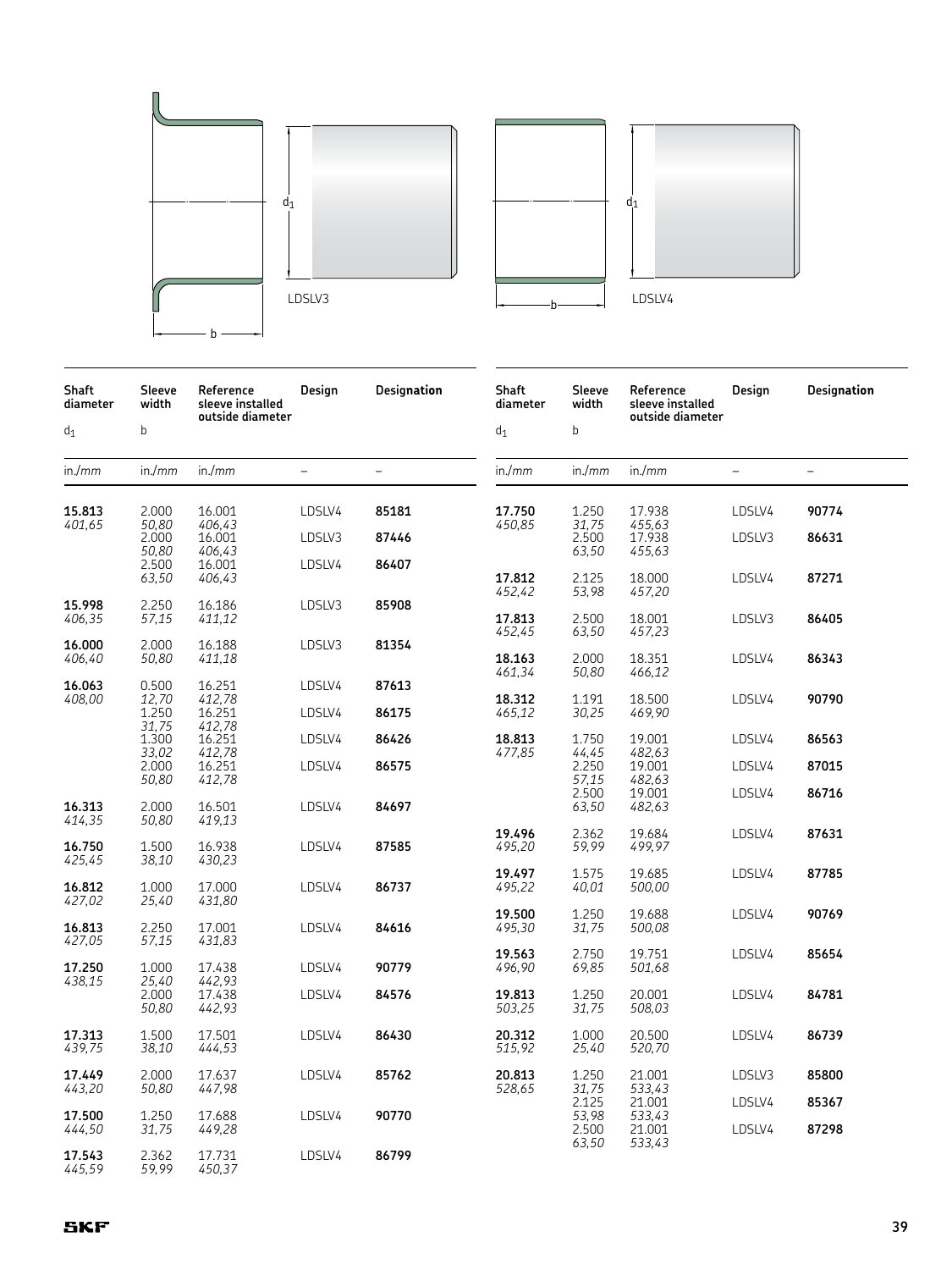**Wear sleeves for heavy industrial applications – LDSLV3 and LDSLV4 – inch dimensions** d1 **20.865 – 42.500** in.



| Shaft<br>diameter | Sleeve<br>width         | Reference<br>sleeve installed<br>outside diameter | Design                   | Designation              | Shaft<br>diameter | Sleeve<br>width | Reference<br>sleeve installed<br>outside diameter | Design   | Designation              |
|-------------------|-------------------------|---------------------------------------------------|--------------------------|--------------------------|-------------------|-----------------|---------------------------------------------------|----------|--------------------------|
| $d_1$             | b                       |                                                   |                          |                          | $d_1$             | b               |                                                   |          |                          |
| in./mm            | in./mm                  | in./mm                                            | $\overline{\phantom{0}}$ | $\overline{\phantom{0}}$ | in./mm            | in./mm          | in./mm                                            | $\equiv$ | $\overline{\phantom{0}}$ |
| 20.865<br>529,97  | 2.250<br>57,15          | 21.053<br>534,75                                  | LDSLV4                   | 90805                    | 26.000<br>660,40  | 2.250<br>57,15  | 26.188<br>665,18                                  | LDSLV3   | 86640                    |
| 20.990<br>533,15  | 2.250<br>57,15          | 21.178<br>537,92                                  | LDSLV3                   | 84579                    | 26.312<br>668,32  | 1.375<br>34,93  | 26.500<br>673,10                                  | LDSLV4   | 90809                    |
| 21.000<br>533,40  | 2.250<br>57,15          | 21.188<br>538,18                                  | LDSLV4                   | 87090                    | 26.813<br>681,05  | 1.250<br>31,75  | 27.001<br>685,83                                  | LDSLV4   | 85384                    |
| 21.803<br>553,80  | 2.362<br>59,99          | 21.991<br>558,57                                  | LDSLV4                   | 87069                    |                   | 2.250<br>57,15  | 27.001<br>685,83                                  | LDSLV4   | 85531                    |
| 21.813<br>554,05  | 2.250<br>57,15          | 22.001<br>558,83                                  | LDSLV4                   | 84590                    | 27.000<br>685,80  | 2.000<br>50,80  | 27.188<br>690,58                                  | LDSLV4   | 86841                    |
| 22.250<br>565,15  | 1.000<br>25,40          | 22.438<br>569,93                                  | LDSLV3                   | 85691                    | 27.063<br>687,40  | 2.250<br>57,15  | 27.251<br>692,18                                  | LDSLV4   | 84764                    |
| 22.303<br>566,50  | 2.362<br>59,99          | 22.491<br>571,27                                  | LDSLV4                   | 87070                    | 27.313<br>693,75  | 2.250<br>57,15  | 27.501<br>698,53                                  | LDSLV4   | 91311                    |
| 22.313<br>566,75  | 1.250<br>31,75          | 22.501<br>571,53                                  | LDSLV4                   | 85907                    | 27.500<br>698,50  | 2.250<br>57,15  | 27.688<br>703,28                                  | LDSLV4   | 84711                    |
| 22.812<br>579,42  | 2.000<br>50,80          | 23,000<br>584,20                                  | LDSLV4                   | 90163                    | 27.812<br>706,42  | 2.500<br>63,50  | 28.000<br>711,20                                  | LDSLV4   | 87421                    |
| 23.000<br>584,20  | 2.000<br>50,80          | 23.188<br>588,98                                  | LDSLV4                   | 90146                    | 28.312<br>719,12  | 2.313<br>58,75  | 28.500<br>723,90                                  | LDSLV3   | 87623                    |
| 23.434<br>595,22  | 0.984<br>24,99          | 23.622<br>600,00                                  | LDSLV4                   | 87777                    | 28.813<br>731,85  | 2.250<br>57,15  | 29.001<br>736,63                                  | LDSLV4   | 84641                    |
| 23.687<br>601,65  | 1.950<br>49,53          | 23.875<br>606,43                                  | LDSLV4                   | 87907                    | 29.813<br>757,25  | 2.250<br>57,15  | 30.001<br>762,03                                  | LDSLV4   | 84642                    |
| 23.812            | 0.750                   | 24.000                                            | LDSLV4                   | 87922                    | 30.000<br>762,00  | 2.500<br>63,50  | 30.188<br>766,78                                  | LDSLV3   | 86641                    |
| 604,82            | 19,05<br>2.500<br>63,50 | 609,60<br>24.000<br>609,60                        | LDSLV4                   | 87960                    | 30.309<br>769,85  | 1.375<br>34,93  | 30.497<br>774,62                                  | LDSLV4   | 87530                    |
| 25.000<br>635,00  | 2.500<br>63,50          | 25.188<br>639,78                                  | LDSLV4                   | 86567                    | 30.312<br>769,92  | 2.500<br>63,50  | 30.500<br>774,70                                  | LDSLV3   | 87842                    |
| 25.312<br>642,92  | 2.000<br>50,80          | 25.500<br>647,70                                  | LDSLV4                   | 86091                    | 30.813<br>782,65  | 2.000<br>50,80  | 31.001<br>787,43                                  | LDSLV4   | 85039                    |
| 25.313<br>642,95  | 2.500<br>63,50          | 25.501<br>647,73                                  | LDSLV4                   | 87802                    | 31.812<br>808,02  | 2.500<br>63,50  | 32.000<br>812,80                                  | LDSLV4   | 90810                    |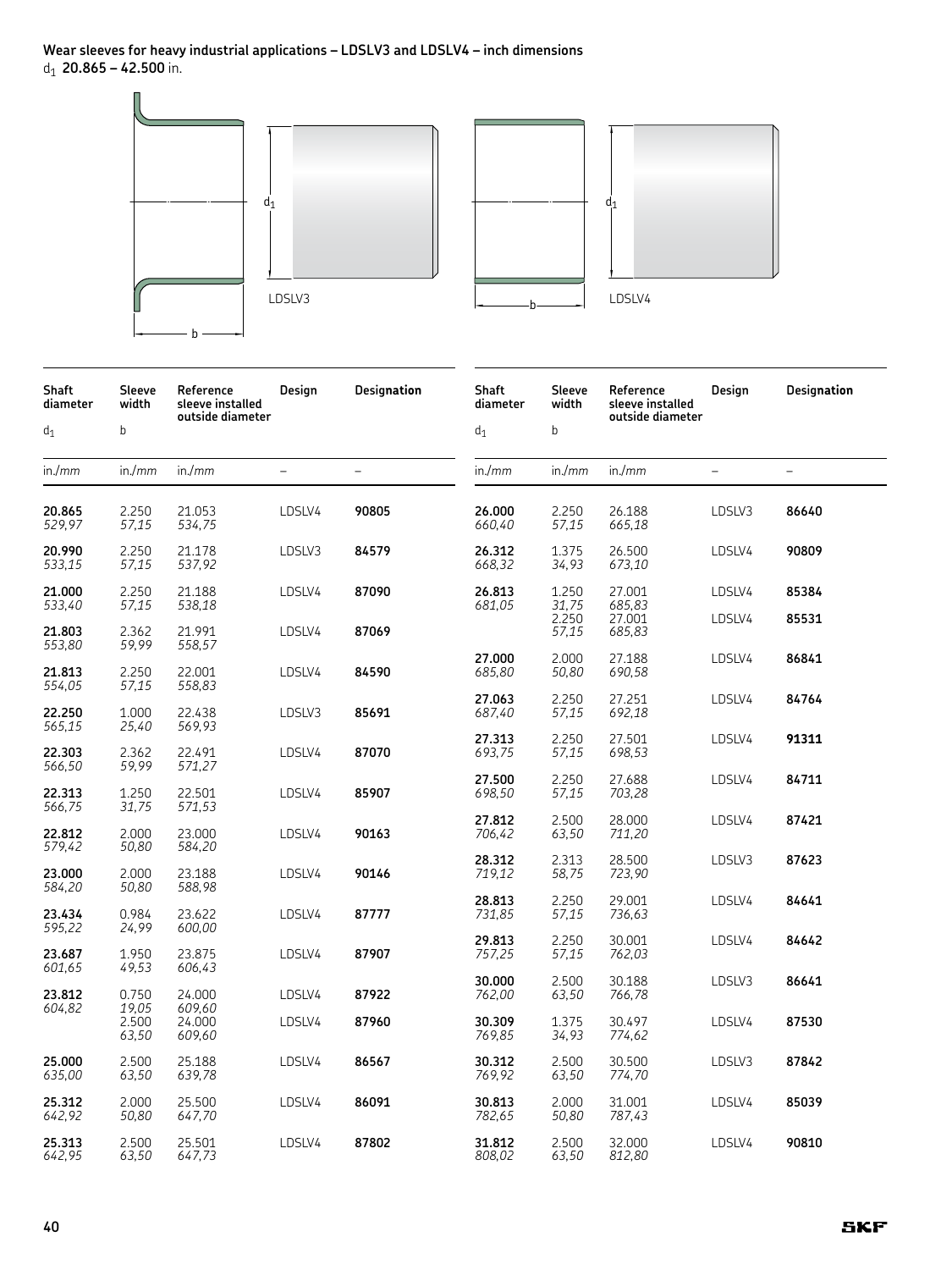



| <b>Shaft</b><br>diameter | Sleeve<br>width | Reference<br>sleeve installed<br>outside diameter | Design | Designation              | Shaft<br>diamet  |  |
|--------------------------|-----------------|---------------------------------------------------|--------|--------------------------|------------------|--|
| d <sub>1</sub>           | b               |                                                   |        |                          | $d_1$            |  |
| in/mm                    | in./mm          | in./mm                                            |        | $\overline{\phantom{0}}$ | in/mm            |  |
| 32.313<br>820,75         | 2.000<br>50,80  | 32.501<br>825,53                                  | LDSLV4 | 86090                    | 42.500<br>1079,5 |  |
| 32.812<br>833,42         | 2.220<br>56,39  | 33.000<br>838,20                                  | LDSLV4 | 87850                    |                  |  |
| 33.313<br>846,15         | 2.625<br>66,68  | 33.501<br>850,93                                  | LDSLV4 | 84730                    |                  |  |
| 34.312<br>871,52         | 1.750<br>44,45  | 34.500<br>876,30                                  | LDSLV4 | 87529                    |                  |  |
| 35.313<br>896,95         | 2.500<br>63,50  | 35.501<br>901,73                                  | LDSLV4 | 85814                    |                  |  |
| 35.812<br>909,62         | 1.500<br>38,10  | 36.000<br>914,40                                  | LDSLV4 | 90332                    |                  |  |
| 36.375<br>923,93         | 2.500<br>63,50  | 36.563<br>928,70                                  | LDSLV4 | 86111                    |                  |  |
| 36.813<br>935,05         | 2.500<br>63,50  | 37.001<br>939,83                                  | LDSLV4 | 86458                    |                  |  |
| 37.813<br>960,45         | 1.500<br>38,10  | 38.001<br>965,23                                  | LDSLV4 | 86973                    |                  |  |
| 38.000<br>965,20         | 1.500<br>38,10  | 38.188<br>969,98                                  | LDSLV4 | 86840                    |                  |  |
| 38.500<br>977,90         | 1.500<br>38,10  | 38.688<br>982,68                                  | LDSLV4 | 81753                    |                  |  |
| 38.813<br>985,85         | 2.125<br>53,98  | 39.001<br>990,63                                  | LDSLV4 | 85123                    |                  |  |
| 39.813<br>1011,25        | 2.125<br>53,98  | 40.001<br>1016,03                                 | LDSLV4 | 81826                    |                  |  |
| 41.312<br>1049,32        | 1.968<br>49,99  | 41.500<br>1054,10                                 | LDSLV4 | 89948                    |                  |  |
| 42.063<br>1068,40        | 2.125<br>53,98  | 42.251<br>1073,18                                 | LDSLV4 | 85038                    |                  |  |
| 42.125<br>1069,98        | 2.125<br>53,98  | 42.313<br>1074,75                                 | LDSLV4 | 87054                    |                  |  |
| 42.312<br>1074,72        | 1.250<br>31,75  | 42.500<br>1079,50                                 | LDSLV4 | 87379                    |                  |  |

| <b>Shaft</b><br>diameter | Sleeve<br>width | Reference<br>sleeve installed<br>outside diameter | Desian | <b>Designation</b> |
|--------------------------|-----------------|---------------------------------------------------|--------|--------------------|
| d <sub>1</sub>           | b               |                                                   |        |                    |
| in/mm                    | in./mm          | in./ $mm$                                         |        |                    |
| 42.500<br>1079,50        | 1.250<br>31.75  | 42.688<br>1084,28                                 | LDSLV4 | 87392              |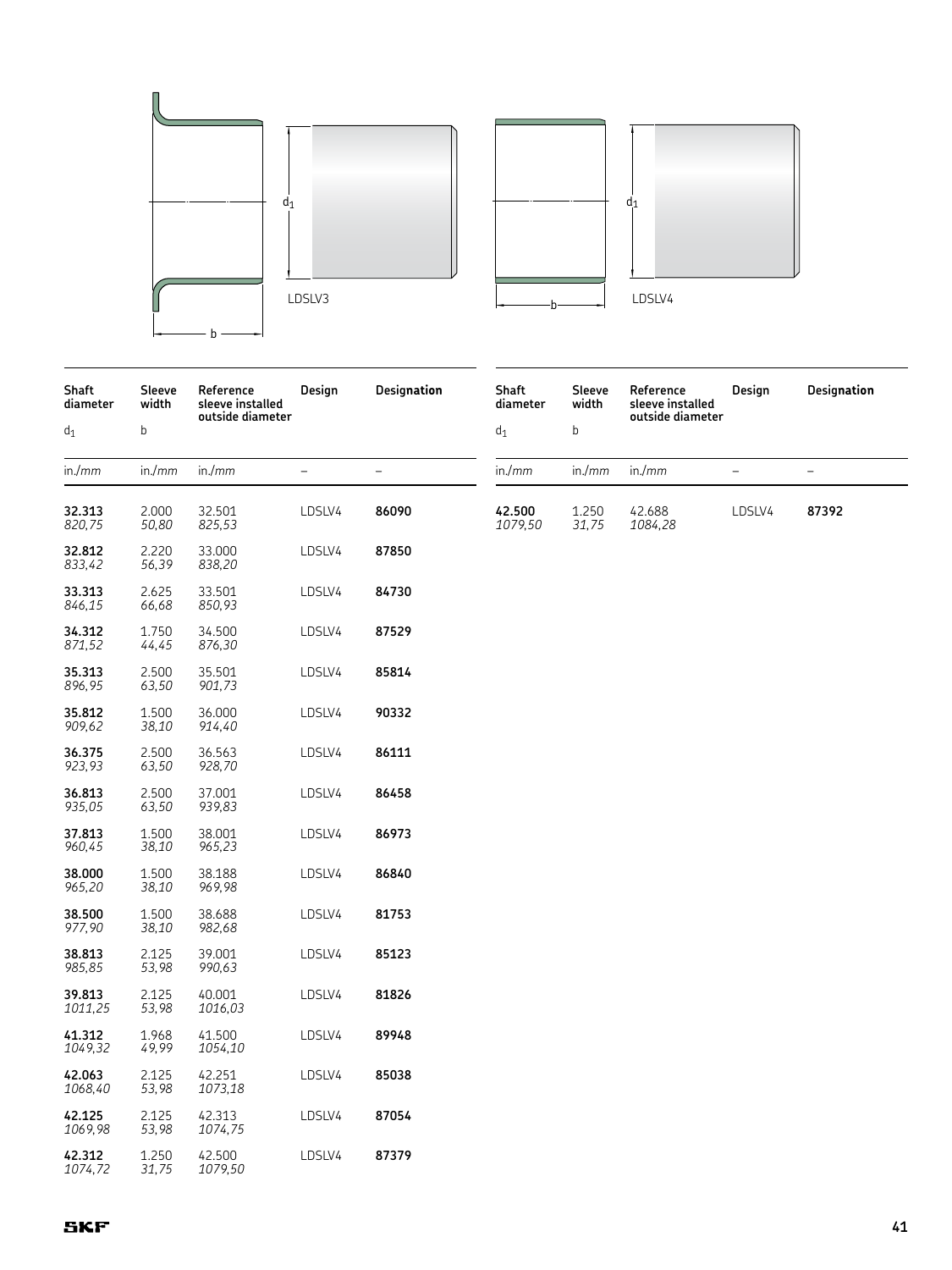# SKF – the knowledge engineering company

From one simple but inspired solution to a misalignment problem in a textile mill in Sweden, and fifteen employees in 1907, SKF has grown to become a global industrial knowledge leader. Over the



years we have built on our expertise in bearings, extending it to seals, mechatronics, services and lubrication systems. Our knowledge network includes 46 000 employees, 15 000 distributor partners, offices in more than 130 countries, and a growing number of SKF Solution Factory sites around the world.

#### **Research and development**

We have hands-on experience in over forty industries, based on our employees' knowledge of real life conditions. In addition our world-leading experts and university partners who pioneer advanced theoretical research and development in areas including tribology, condition monitoring, asset management and bearing life theory. Our ongoing commitment to research and development helps us keep our customers at the forefront of their industries.

#### **Meeting the toughest challenges**

Our network of knowledge and experience along with our understanding of how our core technologies can be combined helps us create innovative solutions that meet the toughest of challenges. We work closely with our customers throughout the asset life cycle, helping them to profitably and responsibly grow their businesses.

#### **Working for a sustainable future**

Since 2005, SKF has worked to reduce the negative environmental impact from our own operations and those of our suppliers. Our continuing technology development introduced the SKF BeyondZero portfolio of products and services which improve efficiency and reduce energy losses, as well as enable new technologies harnessing wind, solar and ocean power. This combined approach helps reduce the environmental impact both in our own operations and in our customers'.

*SKF Solution Factory makes SKF knowledge and manufacturing expertise available locally, to provide unique solutions and services to our customers.*



*Working with SKF IT and logistics systems and application experts, SKF Authorized Distributors deliver a valuable mix of product and application knowledge to customers worldwide.*

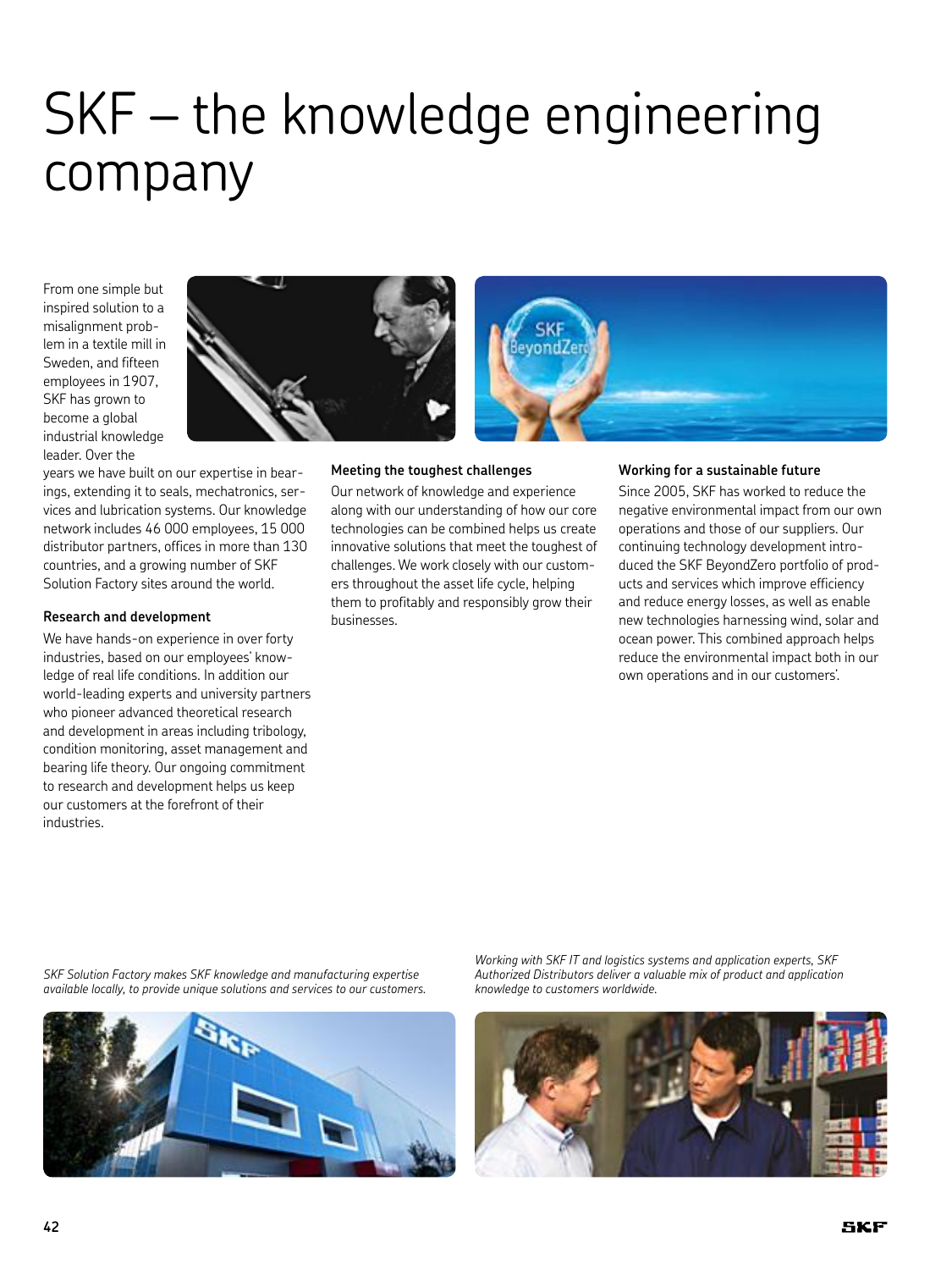# Our knowledge – your success

*SKF Life Cycle Management is how we combine our technology platforms and advanced services, and apply them at each stage of the asset life cycle, to help our customers to be more successful, sustainable and profitable.*

#### **Working closely with you**

Our objective is to help our customers improve productivity, minimize maintenance, achieve higher energy and resource efficiency, and optimize designs for long service life and reliability.

#### **Innovative solutions**

Whether the application is linear or rotary or a combination of the two, SKF engineers can work with you at each stage of the asset life cycle to improve machine performance by looking at the entire application. This approach doesn't just focus on individual components like bearings or seals. It looks at the whole application to see how each component interacts with the next.

#### **Design optimization and verification**

SKF can work with you to optimize current or new designs with proprietary 3-D modeling software that can also be used as a virtual test rig to confirm the integrity of the design.













# SKF Life Cycle Management Design and develop Manufacture and text of Specification Install and commission <sup>O</sup>perat<sup>e</sup> <sup>a</sup>n<sup>d</sup> <sup>m</sup>o<sup>n</sup>ito<sup>r</sup> <sup>M</sup>aintai<sup>n</sup> <sup>a</sup>n<sup>d</sup> <sup>r</sup>epai<sup>r</sup>

#### *Bearings*

*SKF is the world leader in the design, development and manufacture of high performance rolling bearings, plain bearings, bearing units and housings.*

#### *Machinery maintenance*

*Condition monitoring technologies and maintenance services from SKF can help minimize unplanned downtime, improve operational efficiency and reduce maintenance costs.*

#### *Sealing solutions*

*SKF offers standard seals and custom engineered sealing solutions to increase uptime, improve machine reliability, reduce friction and power losses, and extend lubricant life.*

#### *Mechatronics*

*SKF fly-by-wire systems for aircraft and drive-bywire systems for off-road, agricultural and forklift applications replace heavy, grease or oil consuming mechanical and hydraulic systems.*

#### *Lubrication solutions*

*From specialized lubricants to state-of-the-art lubrication systems and lubrication management services, lubrication solutions from SKF can help to reduce lubrication related downtime and lubricant consumption.*

#### *Actuation and motion control*

*With a wide assortment of products – from actuators and ball screws to profile rail guides – SKF can work with you to solve your most pressing linear system challenges.*